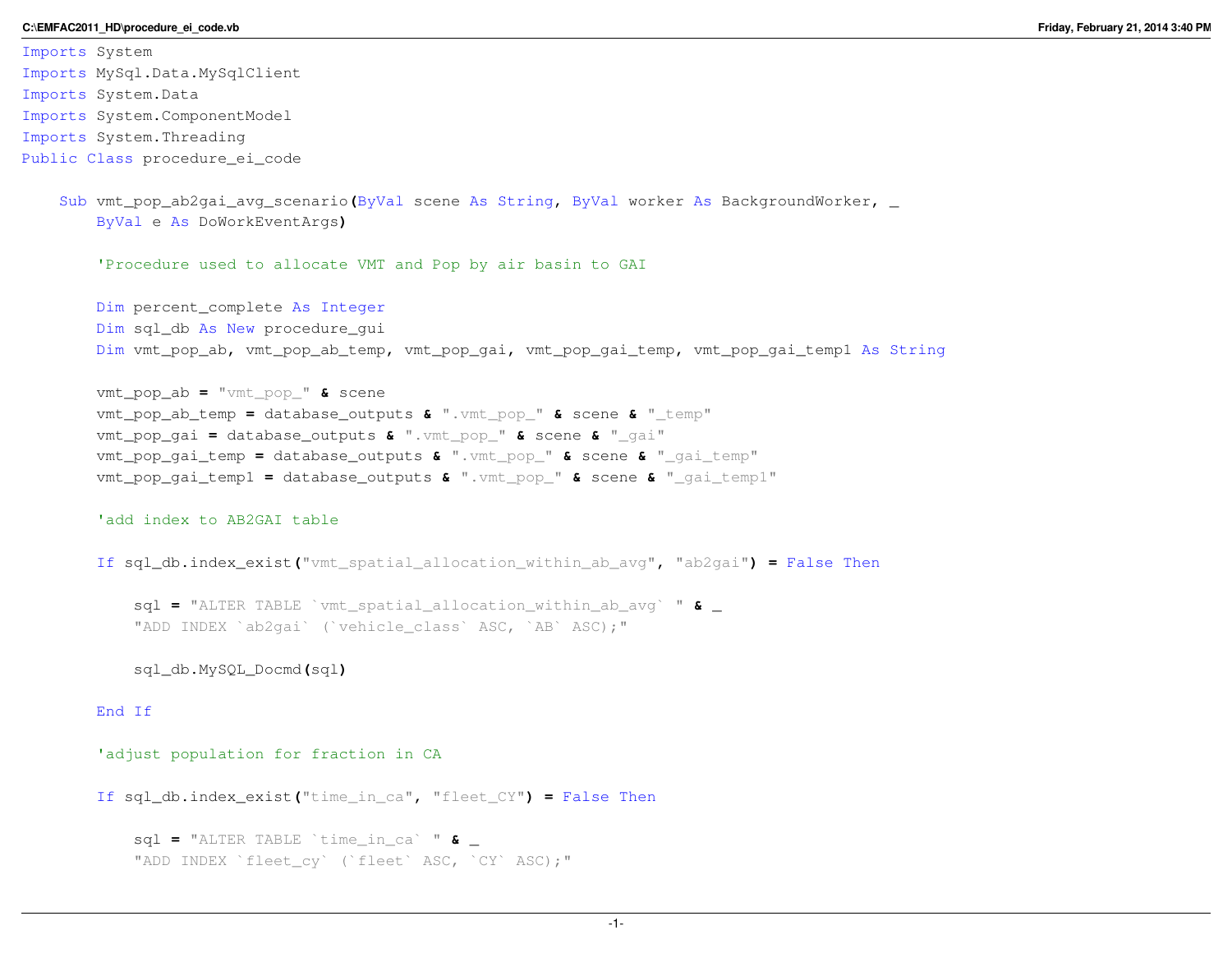## End If

percent\_complete **<sup>=</sup>** Int**(1 \* <sup>100</sup> / 11)** worker.ReportProgress**(**percent\_complete**)**

## 'change SFBAB to SFAB

sql **<sup>=</sup>** "UPDATE `" **&** vmt\_pop\_ab **&** "` SET air\_basin = 'SFAB' WHERE air\_basin = 'SFBAB';" sql\_db.MySQL\_Docmd**(**sql**)**

percent\_complete **<sup>=</sup>** Int**(2 \* <sup>100</sup> / 11)** worker.ReportProgress**(**percent\_complete**)**

```
'add inventory_category_ab2gai`
```
If sql\_db.index\_exist**(**vmt\_pop\_ab**,** "Fleet"**) <sup>=</sup>** False Then

sql **<sup>=</sup>** "ALTER TABLE `" **&** vmt\_pop\_ab **&** "` " **&** \_ "ADD INDEX `Fleet` ( `Fleet` ASC) ;"sql\_db.MySQL\_Docmd**(**sql**)**

percent\_complete **<sup>=</sup>** Int**(3 \* <sup>100</sup> / 11)** worker.ReportProgress**(**percent\_complete**)**

# End If

```
sql = "DROP Table IF EXISTS " & vmt_pop_ab_temp & ";"
sql_db.MySQL_Docmd(sql)
```

```
percent_complete = Int(4 * 100 / 11)
worker.ReportProgress(percent_complete)
```

```
sql = "Create Table " & vmt_pop_ab_temp & " ENGINE = MYISAM as " & _ "SELECT v.*, f.inventory_category_ab2gai " & _ "FROM " & vmt_pop_ab & " v INNER JOIN vehicle_fleet_category f " & _ "ON v. Fleet = f. Inventory Category;"
```
sql\_db.MySQL\_Docmd**(**sql**)**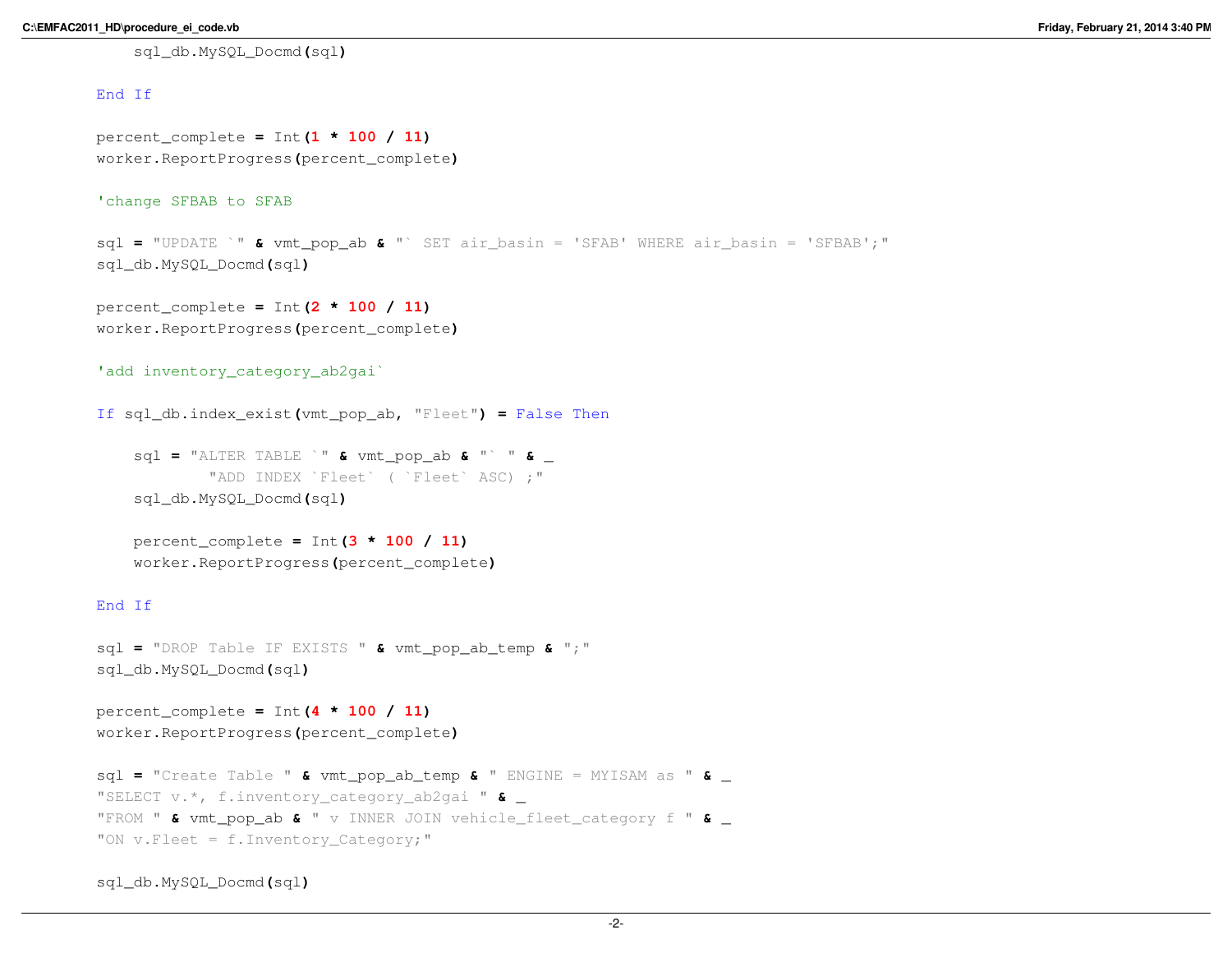```
percent_complete = Int(5 * 100 / 11)
worker.ReportProgress(percent_complete)Dim tablename_temp As String
tablename_temp = "vmt_pop_" & scene & "_temp"
sql = "select * from information_schema.statistics " & _ "where table_name = '" & tablename_temp & "' and index_name = 'ab_fleet' " & _ "and table_schema = '" & database_outputs & "';"
If sql_db.component_exist(sql) = False Then
    sql = "ALTER TABLE " & vmt_pop_ab_temp & " ADD INDEX `ab_fleet` " & _ "(`air_basin` ASC, `inventory_category_ab2gai` ASC) ;"sql_db.MySQL_Docmd(sql)percent_complete = Int(6 * 100 / 11)
   worker.ReportProgress(percent_complete)End If
sql = "DROP Table IF EXISTS " & vmt_pop_gai_temp1 & ";"
sql_db.MySQL_Docmd(sql)\texttt{lsql} = "Create Table " & vmt_pop_qai_temp1 & " ENGINE = MYISAM as " & _
'"SELECT v.CY, v.Fleet, v.Air Basin, " &
'"s.gai, v.MY, v.Age, pm_control, " & _'"v.pop*s.Fraction_AB as pop, " & _
'"v.VMT*s.Fraction_AB as vmt " & _
'"FROM " & vmt_pop_ab_temp & " v INNER JOIN vmt_spatial_allocation_within_ab_avg s ON " & _'"(v.inventory_category_ab2gai = s.Vehicle_class) " & _'"AND (v.Air Basin = s.AB);"
'Revision 02/10/2014 
'To adjust chasis model year -engine year mismatch, let MY= MY - 1
sql = "Create Table " & vmt_pop_gai_temp1 & " ENGINE = MYISAM as " & _ "SELECT v.CY, v.Fleet, v.Air_Basin, " & _ "s.gai, v.MY-1 as MY, v.Age, pm_control, " & _
```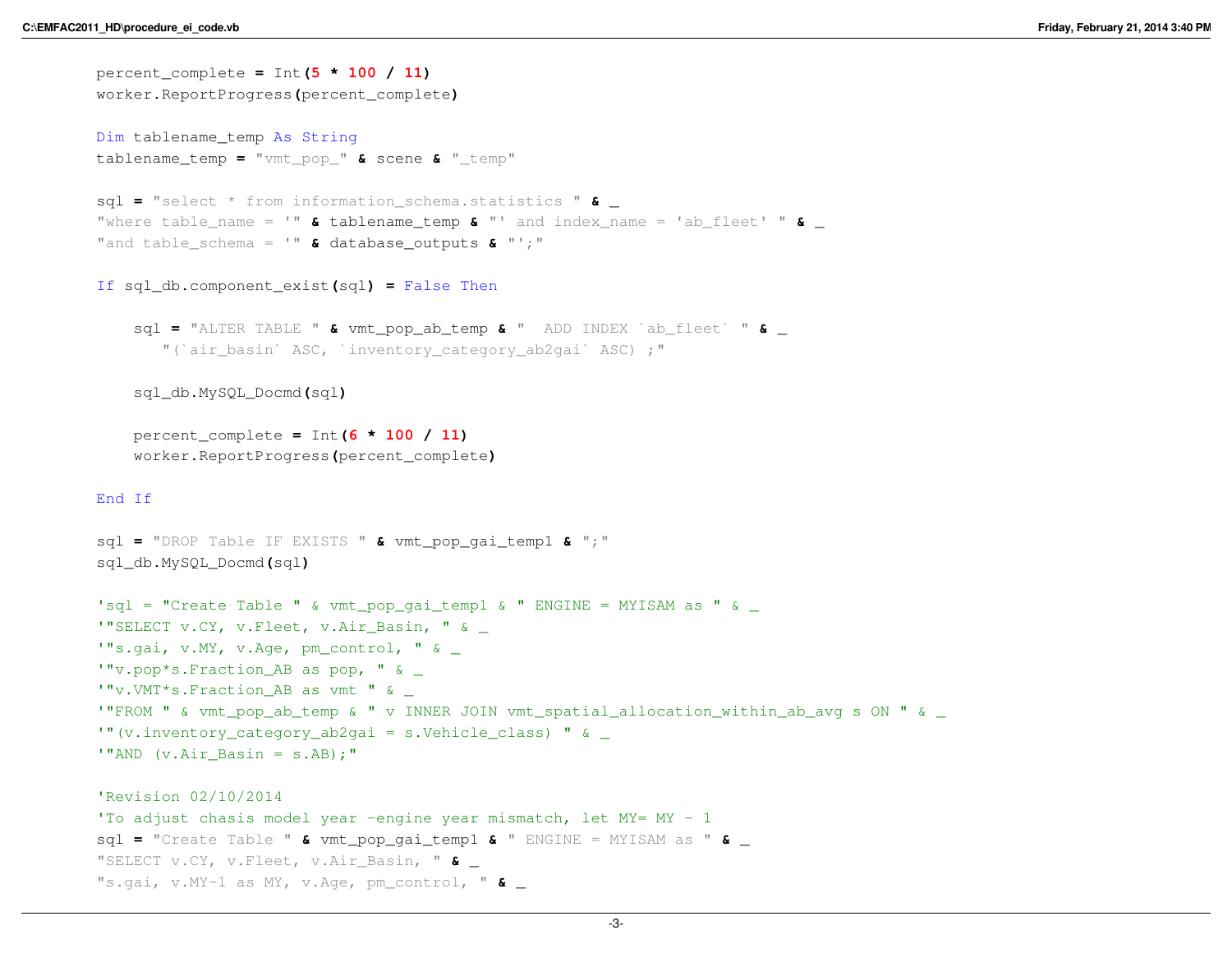```
"v.pop*s.Fraction_AB as pop, " & _ "v.VMT*s.Fraction_AB as vmt " & _ "FROM " & vmt_pop_ab_temp & " v INNER JOIN vmt_spatial_allocation_within_ab_avg s ON " & _ "(v.inventory_category_ab2gai = s.Vehicle_class) " & _ "AND (v.Air Basin = s.AB);"
```
sql **<sup>=</sup>** "ALTER TABLE " **&** vmt\_pop\_gai\_temp1 **&** " " **&** \_ "ADD INDEX `fleet cy` (`fleet` ASC, `CY` ASC);"

sql\_db.MySQL\_Docmd**(**sql**)**

sql **<sup>=</sup>** "DROP Table IF EXISTS " **&** vmt\_pop\_gai\_temp **&** ";" sql\_db.MySQL\_Docmd**(**sql**)**

'adjust for the fraction of time in CA

sql **<sup>=</sup>** "Create Table " **&** vmt\_pop\_gai\_temp **&** " ENGINE = MYISAM as " **&** \_ "SELECT e.\*, e.pop\*t.fraction\_in\_ca as pop\_ca from " **&** vmt\_pop\_gai\_temp1 **&** " e INNER JOIN " **&** \_ "time\_in\_ca t ON (e.fleet = t.Fleet) AND " **&** \_  $"$  (e.CY = t.CY) :  $"$ 

sql\_db.MySQL\_Docmd**(**sql**)**

```
percent_complete = Int(7 * 100 / 11)
worker.ReportProgress(percent_complete)
```
sql **<sup>=</sup>** "select \* from information\_schema.statistics " **&** \_ "where table\_name = '" **&** vmt\_pop\_gai\_temp **&** "' and index\_name = 'my' " **&** \_ "and table\_schema = '" **&** database\_outputs **&** "';"

If sql\_db.component\_exist**(**sql**) <sup>=</sup>** False Then

sql **<sup>=</sup>** "ALTER TABLE " **&** vmt\_pop\_gai\_temp **&** " " **&** \_ "ADD INDEX `MY` (`MY` ASC) ;"

sql\_db.MySQL\_Docmd**(**sql**)**

percent\_complete **<sup>=</sup>** Int**(8 \* <sup>100</sup> / 11)**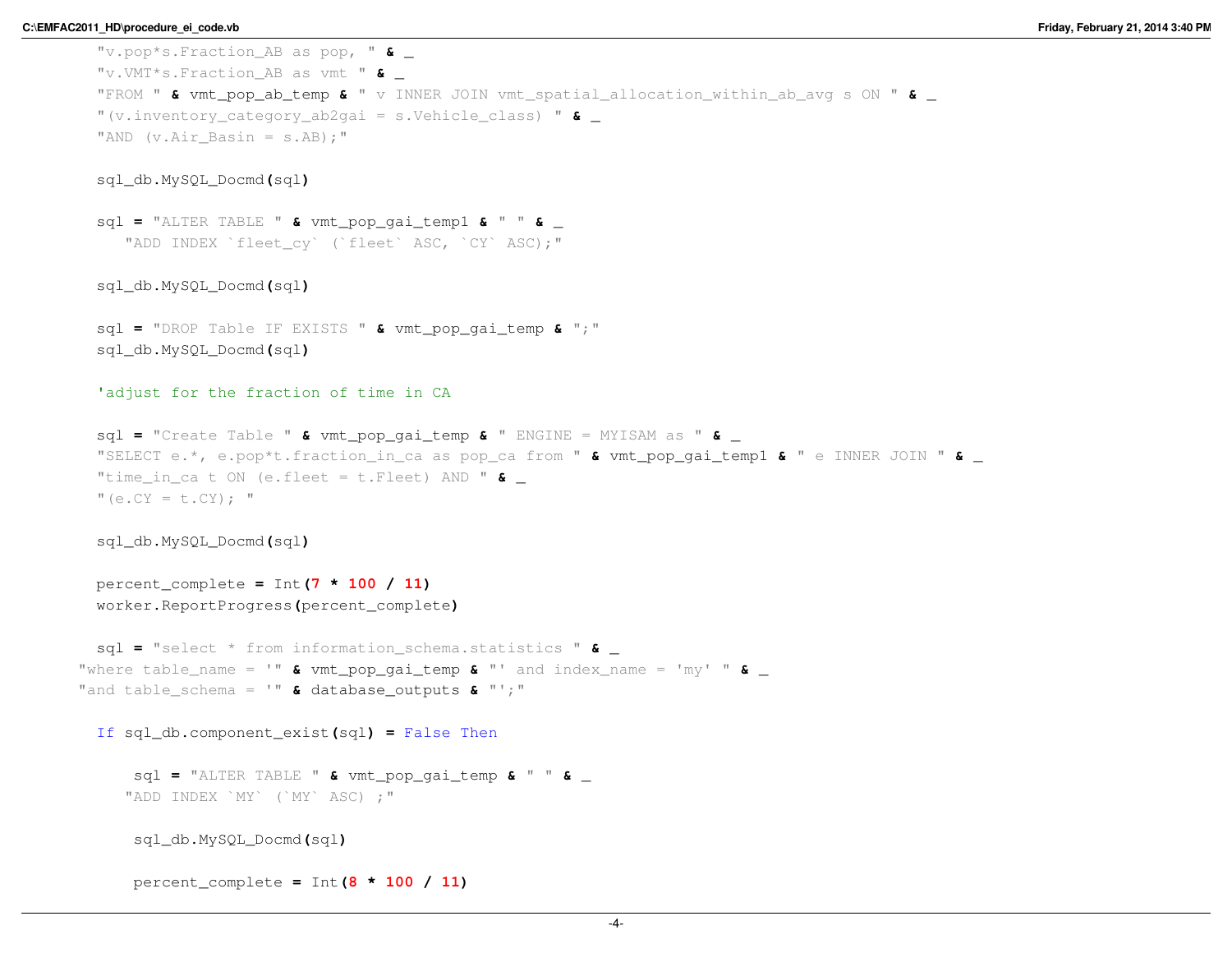worker.ReportProgress**(**percent\_complete**)**

# End If

```
If sql_db.index_exist("year_range", "my") = False Then
```

```
sql = "ALTER TABLE `year_range` " & _ "ADD INDEX `my` (`Year` ASC) ;"
```
sql\_db.MySQL\_Docmd**(**sql**)**

#### End If

```
sql = "DROP Table IF EXISTS " & vmt_pop_gai & ";"
sql_db.MySQL_Docmd(sql)
```
# 'Create table to add column er my

 sql **<sup>=</sup>** "Create Table " **&** vmt\_pop\_gai **&** " ENGINE = MYISAM as " **&** \_ "SELECT v.\*, y.er\_my FROM " **&** vmt\_pop\_gai\_temp **&** " v INNER JOIN year\_range y ON " **&** \_  $"v.MY = v.Year;"$ 

sql\_db.MySQL\_Docmd**(**sql**)**

```
percent_complete = Int(9 * 100 / 11)
worker.ReportProgress(percent_complete)
```
'For running emissions, need an index to speed up pop vmt to speed bin.

```
'Same error as before:
'For running emissions, need the index to speed up pop vmt to speed bin.Dim vmt_pop_gai_2 As String
```

```
vmt_pop_gai_2 = "vmt_pop_" & scene & "_gai"
```

```
sql = "select * from information_schema.statistics " & _ "where table_name = '" & vmt_pop_gai_2 & "' and index_name = 'emission_index' " & _ "and table_schema = '" & database_outputs & "';"
```
If sql\_db.component\_exist**(**sql**) <sup>=</sup>** False Then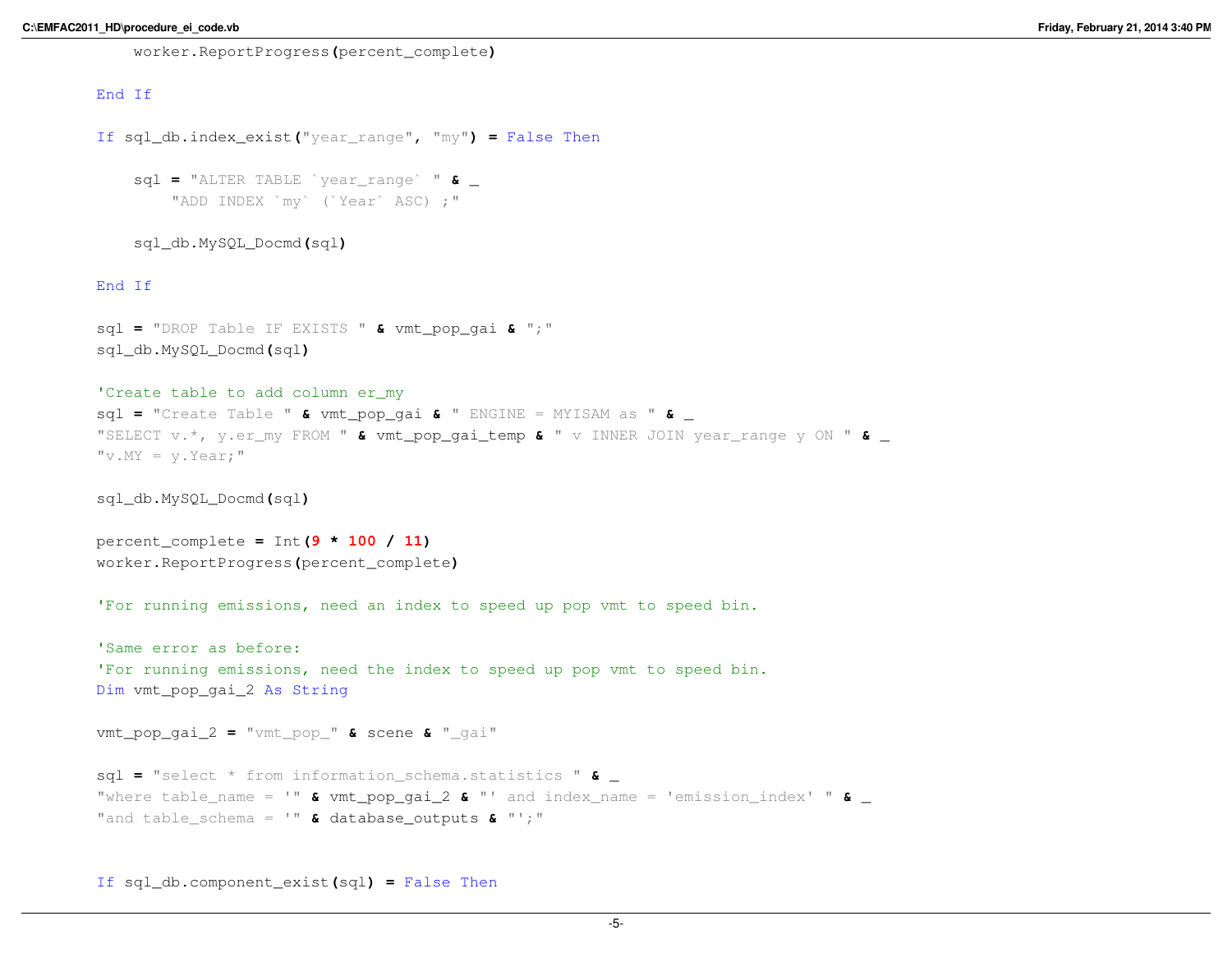sql **<sup>=</sup>** "ALTER TABLE " **&** vmt\_pop\_gai **&** " ADD INDEX `emission\_index` " **&** \_ "(`CY` ASC, `fleet` ASC, `gai` ASC, `er\_MY` ASC, `Age` ASC) ;"

```
sql_db.MySQL_Docmd(sql)
```

```
percent_complete = Int(10 * 100 / 11)
worker.ReportProgress(percent_complete)
```
# End If

#### 'Delete temporary tables

```
sql = "DROP Table IF EXISTS " & vmt_pop_ab_temp & ";"
sql_db.MySQL_Docmd(sql)
```

```
sql = "DROP Table IF EXISTS " & vmt_pop_gai_temp & ";"
sql_db.MySQL_Docmd(sql)
```

```
sql = "DROP Table IF EXISTS " & vmt_pop_gai_temp1 & ";"
sql_db.MySQL_Docmd(sql)
```

```
percent_complete = Int(11 * 100 / 11)
worker.ReportProgress(percent_complete)
```
#### End Sub

```
Sub running_er_by_spd(ByVal year As Integer, ByVal g As Integer)
```

```
'Procedure to calculate running emission rates
```

```
Dim sql_db As New procedure_gui
Dim ei_table As String
```

```
'Check whether tables already exist
```

```
sql = "DROP Table IF EXISTS " & database_outputs & ".EmissionRates1_ODO;"
sql_db.MySQL_Docmd(sql)
```
sql **<sup>=</sup>** "DROP Table IF EXISTS " **&** database\_outputs **&** ".EmissionRates2\_Deterioration;"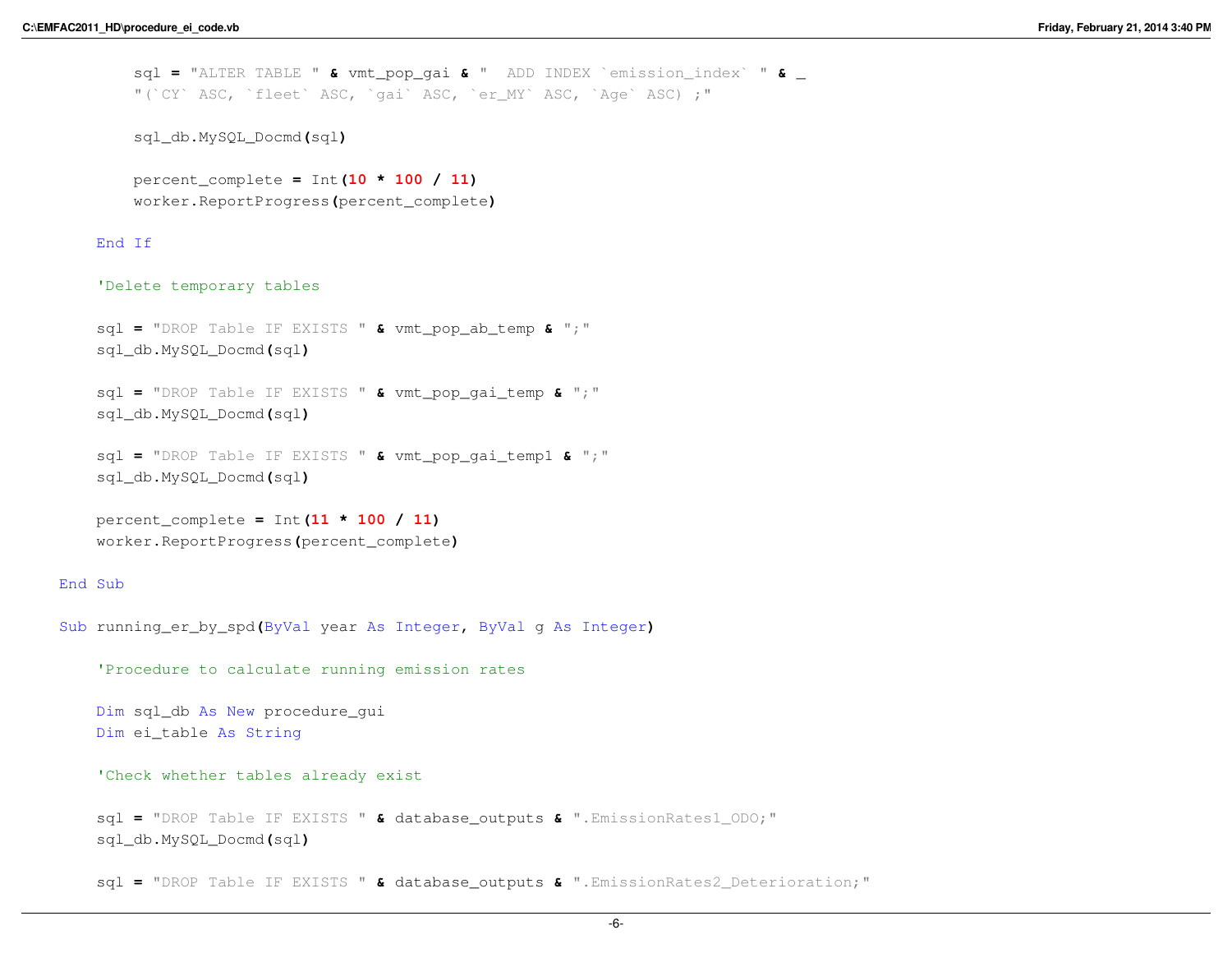```
sql_db.MySQL_Docmd(sql)sql = "DROP Table IF EXISTS " & database_outputs & ".EmissionRates3_Reflash;"
sql_db.MySQL_Docmd(sql)sql = "DROP Table IF EXISTS " & database_outputs & ".vehicle_fleet_spd;"
sql_db.MySQL_Docmd(sql)sql = "DROP Table IF EXISTS " & database_outputs & ".EmissionRates4_fcf;"
sql_db.MySQL_Docmd(sql)sql = "DROP Table IF EXISTS " & database_outputs & ".EmissionRates4_fcf1;"
sql_db.MySQL_Docmd(sql)sql = "DROP Table IF EXISTS " & database_outputs & ".EmissionRates6_speed_correction;"
sql_db.MySQL_Docmd(sql)sql = "DROP Table IF EXISTS " & database_outputs & ".EmissionRates7_speed_correction;"
sql_db.MySQL_Docmd(sql)sql = "DROP Table IF EXISTS " & database_outputs & ".speed_cy_hr;"
sql_db.MySQL_Docmd(sql)sql = "DROP Table IF EXISTS " & database_outputs & ".EmissionRates12_speed_correction;"
sql_db.MySQL_Docmd(sql)sql = "DROP Table IF EXISTS " & database_outputs & ".EmissionRates9_speed_correction;"
sql_db.MySQL_Docmd(sql)sql = "DROP Table IF EXISTS " & database_outputs & ".EmissionRates10_Humidity;"
sql_db.MySQL_Docmd(sql)sql = "DROP Table IF EXISTS " & database_outputs & ".EmissionRates11_Humidity_Factor;"
sql_db.MySQL_Docmd(sql)sql = "DROP Table IF EXISTS " & database_outputs & ".EmissionRates_w;"
sql_db.MySQL_Docmd(sql)sql = "DROP Table IF EXISTS " & database_outputs & ".EmissionRates_w2;"
sql_db.MySQL_Docmd(sql)
```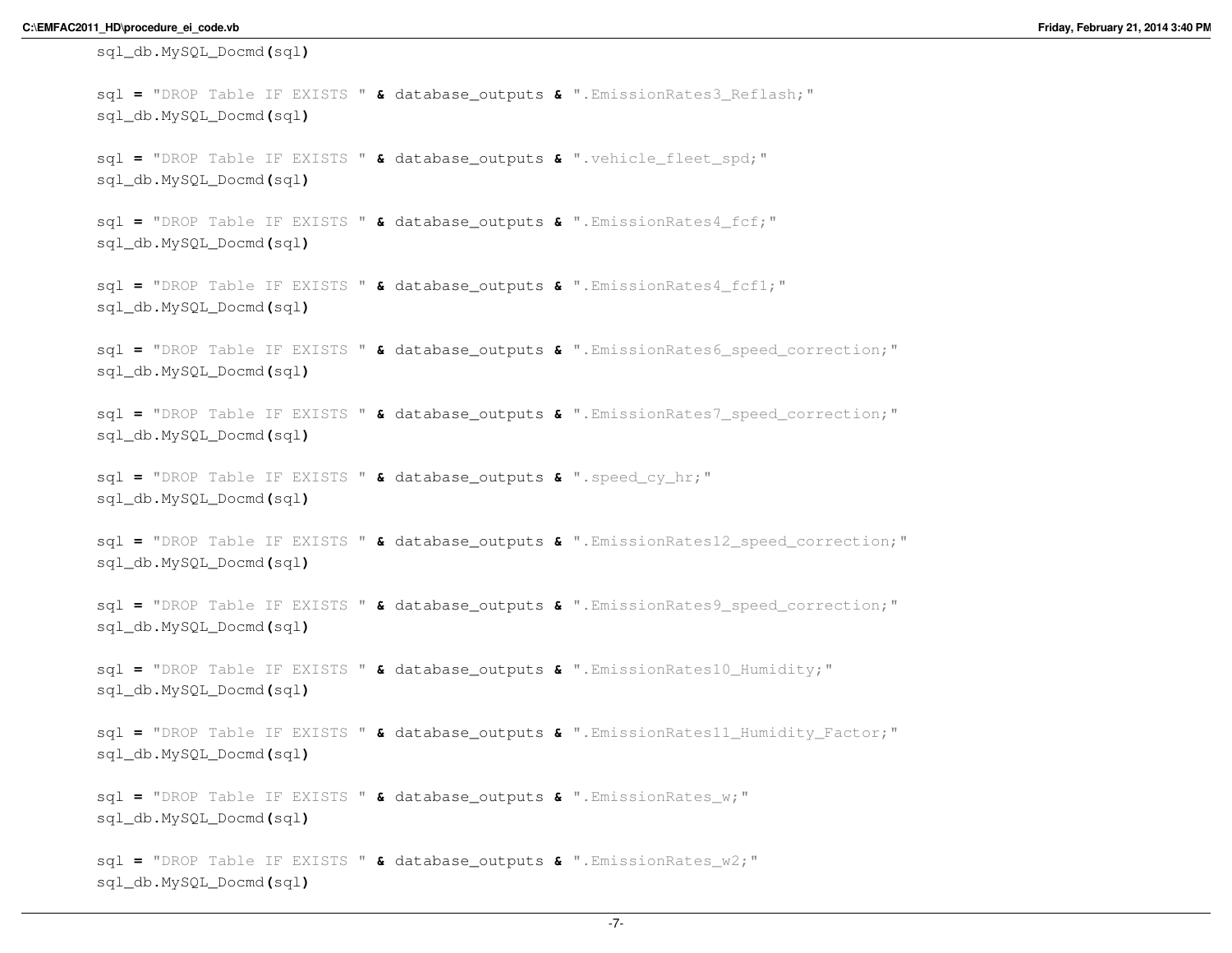```
sql = "DROP Table IF EXISTS " & database_outputs & ".EmissionRates_Month;"
sql_db.MySQL_Docmd(sql)sql = "DROP Table IF EXISTS " & database_outputs & ".EmissionRates_month_hr;"
sql_db.MySQL_Docmd(sql)sql = "DROP Table IF EXISTS " & database_outputs & ".emission_rates_hr;"
sql_db.MySQL_Docmd(sql)sql = "DROP Table IF EXISTS " & database_outputs & ".er_running_by_hr;"
sql_db.MySQL_Docmd(sql)sql = "DROP Table IF EXISTS " & database_outputs & ".er_running_by_month;"
sql_db.MySQL_Docmd(sql)sql = "DROP Table IF EXISTS " & database_outputs & ".er_running12;"
sql_db.MySQL_Docmd(sql)sql = "DROP Table IF EXISTS " & database_outputs & ".er_running_by_spd;"
sql_db.MySQL_Docmd(sql)'Estimated Odometer reading for selected calendar year'sql = "Create Table " & database_outputs & ".EmissionRates1_ODO ENGINE = MYISAM as " & \_'"SELECT " & year & " as CY, Fleet deter, " &
<code>'"If(("</code> & year & "-age)>=1965, " & year & "-age, 1965) as MY, " & \_'"Age, vehicle class er, ODO FROM accrual rate deter;"
'Revision 02/10/2014 
'Adjust for chasis model year-engine year mismatch: convert accrual age (model age) to engine model year' Engine model year = Chasis model year-1 = Cyr - vehicle age - 1
sql = "Create Table " & database_outputs & ".EmissionRates1_ODO ENGINE = MYISAM as SELECT " & year & " as CY, 
Fleet_deter, " & _ "If((" & year & "-age-1)>=1965, " & year & "-age-1, 1965) as MY, " & _ "Age, vehicle class er, ODO FROM accrual rate deter;"
```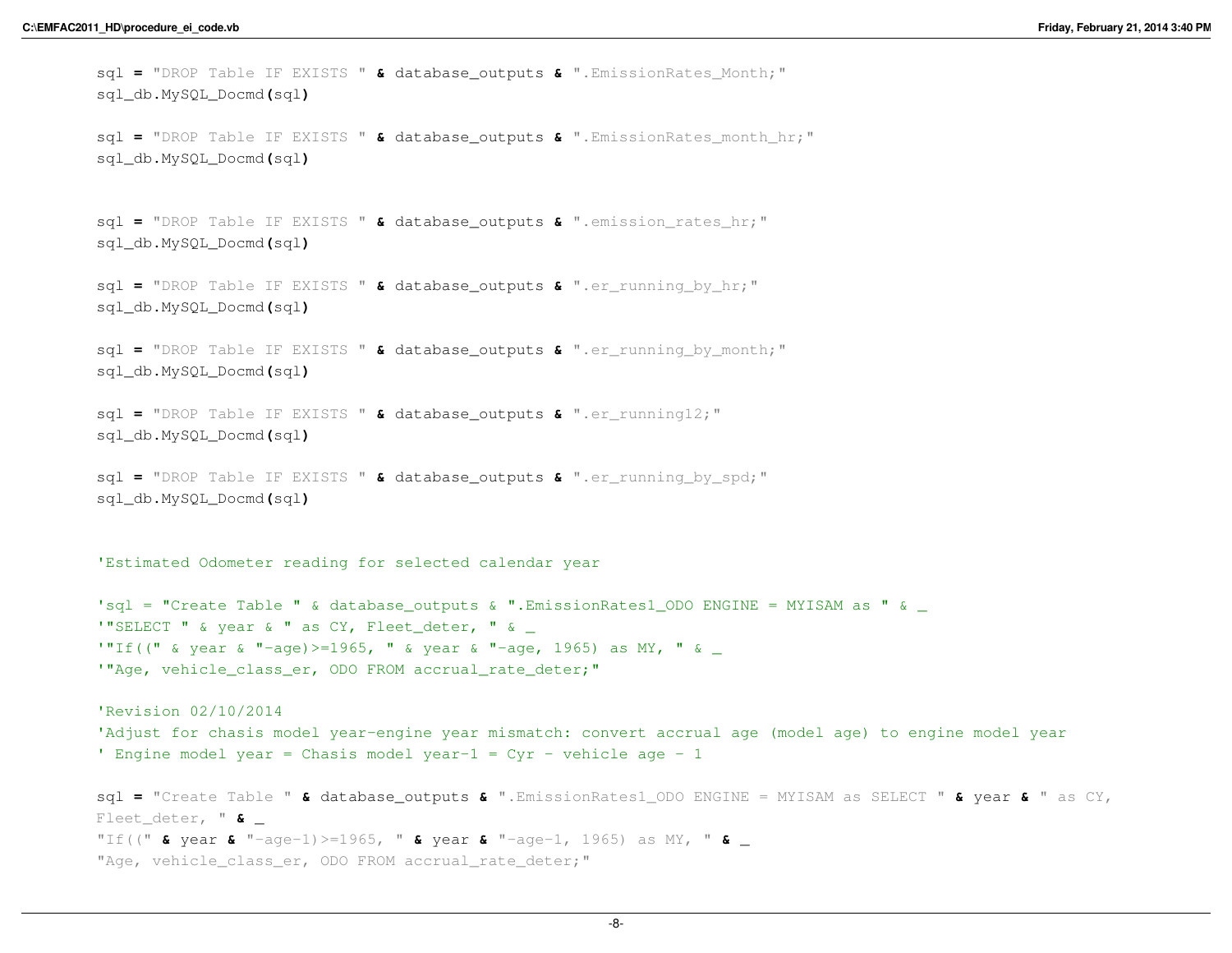# 'Add combined index sql **<sup>=</sup>** "ALTER TABLE " **&** database\_outputs **&** ".EmissionRates1\_ODO " **&** \_ "ADD INDEX `Vehicle MY` (`vehicle class er` ASC, `MY` ASC); "

sql\_db.MySQL\_Docmd**(**sql**)**

# 'Deterioration

sql **<sup>=</sup>** "Create Table " **&** database\_outputs **&** ".EmissionRates2\_Deterioration ENGINE = MYISAM as " **&** \_ "SELECT e.CY, e.MY, e.Age, " **&** \_ "e.Fleet\_deter, b.vehicle\_class, " **&** \_ "b.HC\_ZM+e.ODO/10000\*b.HC\_DR AS HC\_det, " **&** \_ "b.CO\_ZM+e.ODO/10000\*b.CO\_DR AS CO\_det, " **&** \_ "b.NOX\_ZM+e.ODO/10000\*b.NOX\_DR AS NOX\_det, " **&** \_ "b.PM\_ZM+e.ODO/10000\*b.PM\_DR AS PM\_det, " **&** \_ "b.CO2\_ZM+e.ODO/10000\*b.CO2\_DR AS CO2\_det " **&** \_ "FROM " **&** database\_outputs **&** ".EmissionRates1\_ODO e " **&** \_ "INNER JOIN base\_emission\_factor b ON (e.vehicle\_class\_er = b.vehicle\_class) " **&** \_ "AND  $(e.MY = b.MY);$ "

sql\_db.MySQL\_Docmd**(**sql**)**

# 'Add index sql **<sup>=</sup>** "ALTER TABLE " **&** database\_outputs **&** ".EmissionRates2\_Deterioration " **&** \_ "ADD INDEX `Vehicle\_CY\_MY` (`vehicle\_class` ASC, `CY` ASC, `MY` ASC); "

#### sql\_db.MySQL\_Docmd**(**sql**)**

# 'Reflash

```

sql = "Create Table " & database_outputs & ".EmissionRates3_Reflash ENGINE = MYISAM as " _ & "SELECT e.CY, e.MY, " & _ "e.Age, e.Fleet_deter, " & _ "e.vehicle_class, HC_det*HC_AF AS HC_reflash, " & _ "CO_det*CO_AF AS CO_reflash, PM_det*PM_AF AS PM_reflash, NOx_det*NOx_AF AS NOx_reflash, " & _ "CO2_det*CO2_AF AS CO2_reflash " & _ "FROM " & database_outputs & ".EmissionRates2_Deterioration e INNER JOIN reflash f " & _ "ON (e.vehicle_class = f.vehicle_class) AND (e.CY = f.Calendar_Year) " & _ "AND (e.MY = f.Model Year);"
```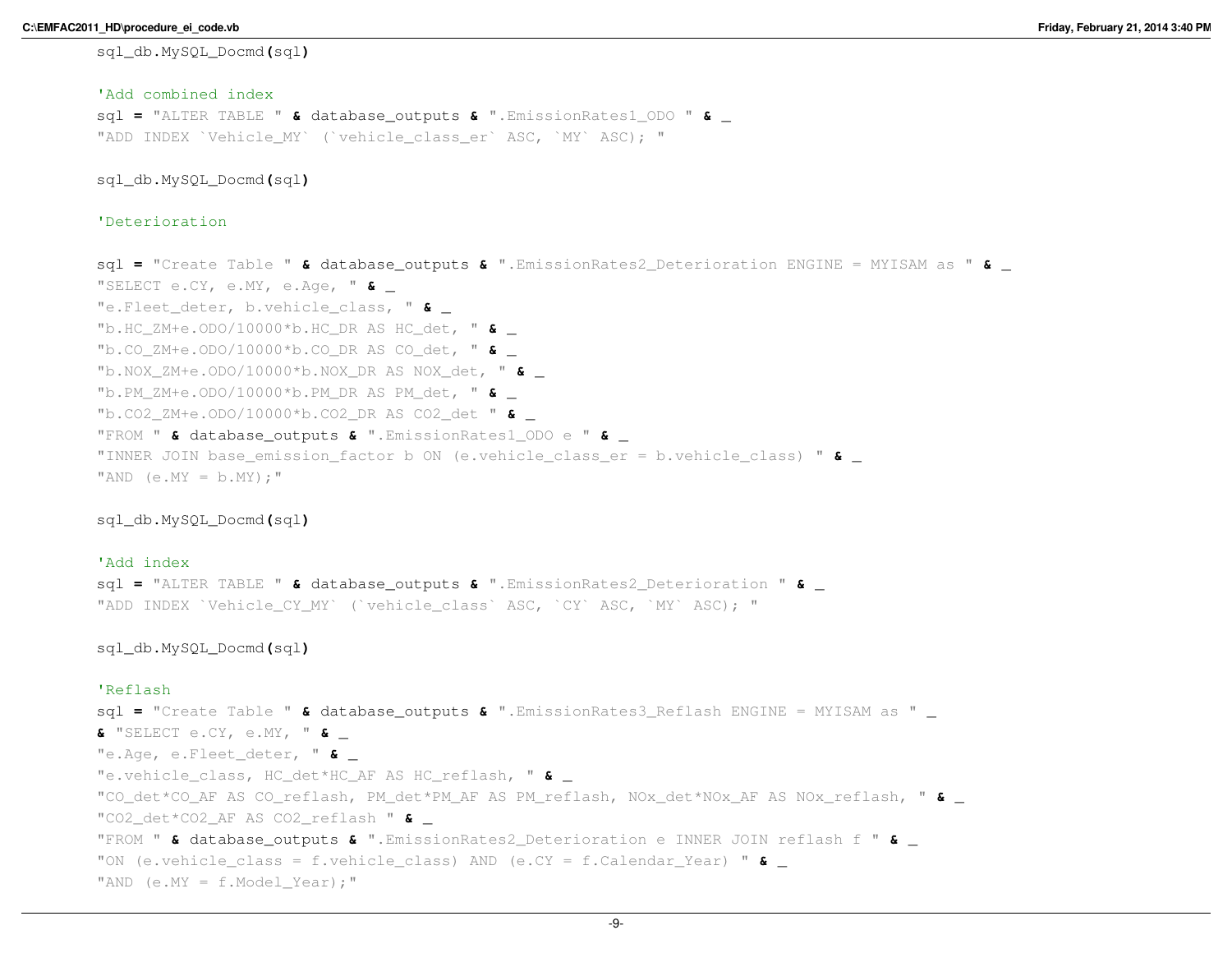## 'Add index

 sql **<sup>=</sup>** "ALTER TABLE " **&** database\_outputs **&** ".EmissionRates3\_Reflash " **&** \_ "ADD INDEX `Vehicle\_CY\_MY` (`vehicle\_class` ASC, `CY` ASC, `MY` ASC); "

sql\_db.MySQL\_Docmd**(**sql**)**

# 'Fuel Correction

```
sql = "Create Table " & database_outputs & ".EmissionRates4_fcf1 ENGINE = MYISAM as " & _ "SELECT e.CY, g.gai, " & _ "e.Fleet_deter, e.vehicle_class, " & _ "f.Model_Year, e.Age, HC_reflash*HC_fcf AS HC_fcfed, CO_reflash*CO_fcf AS CO_fcfed, " & _ "NOX_reflash*NOX_fcf AS NOX_fcfed, PM_reflash*PM_fcf AS PM_fcfed, CO2_reflash*CO2_fcf AS CO2_fcfed " & _ "FROM " & database_outputs & ".EmissionRates3_Reflash e INNER JOIN " & _ "(fuel_correction_factor f INNER JOIN geographic_regions g " & _ "ON f.Area = g.fcf_area) ON (e.vehicle_class = " & _ "f.vehicle_class) AND (e.CY = f.Calendar_Year) AND " & _ "(e.MY = f.Model_Year) WHERE (((g.gai)= " & g & "));"
```
sql\_db.MySQL\_Docmd**(**sql**)**

## 'Add index

sql **<sup>=</sup>** "ALTER TABLE " **&** database\_outputs **&** ".EmissionRates4\_fcf1 ADD INDEX `fleet\_deter` (`Fleet\_deter` ASC); "

## sql\_db.MySQL\_Docmd**(**sql**)**

# 'Create new table to add columns

```
sql = "Create Table " & database_outputs & ".EmissionRates4_fcf ENGINE = MYISAM as " & _ "SELECT f.*, v.Inventory_Category " & _ "FROM " & database_outputs & ".EmissionRates4_fcf1 f INNER JOIN vehicle_fleet_category v " & _ "ON f.Fleet deter = v.fleet deter;"
```
# sql\_db.MySQL\_Docmd**(**sql**)**

#### 'Relative humidity correction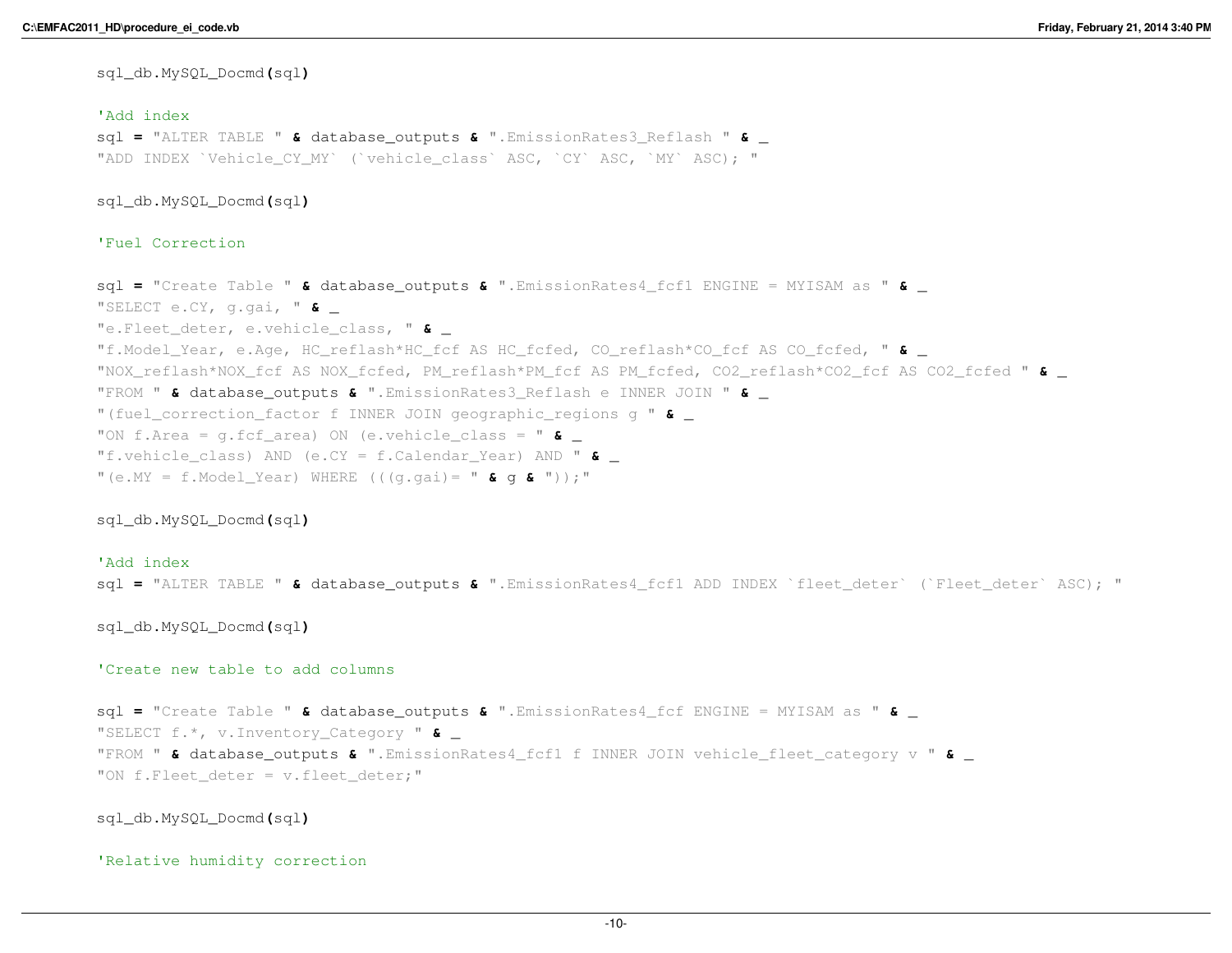```
Dim A As Double = -0.09132
Dim B As Double = 0.01594
Dim C As Double = -0.00029
Dim D As Double = 0.00000437
sql = "Create Table " & database_outputs & ".EmissionRates10_Humidity ENGINE = MYISAM as " & _ "SELECT t.gai, t.Month, t.Hour, " & _ "if(temperature >=40, Humidity*(" & A & " + " & B & "*temperature + " & C & "*power(temperature, 2)" & _ "+ " & D & "*power(temperature, 3)), humidity*0.36196) As Humidity1 " & _ "FROM temperature t INNER JOIN humidity_relative h ON (t.gai = h.gai) AND " & _ "(t.Month = h.Month) AND (t.Hour = h.Hour) WHERE t.gai = " & g & ";"
sql_db.MySQL_Docmd(sql)'Cap humidity to 200sql = "UPDATE " & database_outputs & ".EmissionRates10_Humidity SET Humidity1 = 200 " & _ "WHERE (((" & database_outputs & ".EmissionRates10_Humidity.Humidity1)>200));"
sql_db.MySQL_Docmd(sql)Dim MClass As Double = -0.0026
Dim Htest As Integer = 75
sql = "Create Table " & database_outputs & ".EmissionRates11_Humidity_Factor ENGINE = MYISAM as " & _ "SELECT gai, Month, Hour, " & _ "((1+(-0.0047)*( " & Htest & "-75))*(1+" & MClass & "*(Humidity1-75)))/" & _ "(1+" & MClass & "*( " & Htest & "-75)) As RHUM_CF " & _ "FROM " & database_outputs & ".EmissionRates10_Humidity;"
sql_db.MySQL_Docmd(sql)'Nox humidity correctionsql = "Create Table " & database_outputs & ".EmissionRates_month_hr ENGINE = MYISAM as " & _ "SELECT s.CY, s.gai, vehicle_class, s.Model_Year, s.Age, s.Inventory_Category, " & _ "month, h.hour as Hr, NOX_fcfed*RHUM_CF as NOx," & _ "HC_fcfed as HC, CO_fcfed as CO, PM_fcfed as PM, " & _
```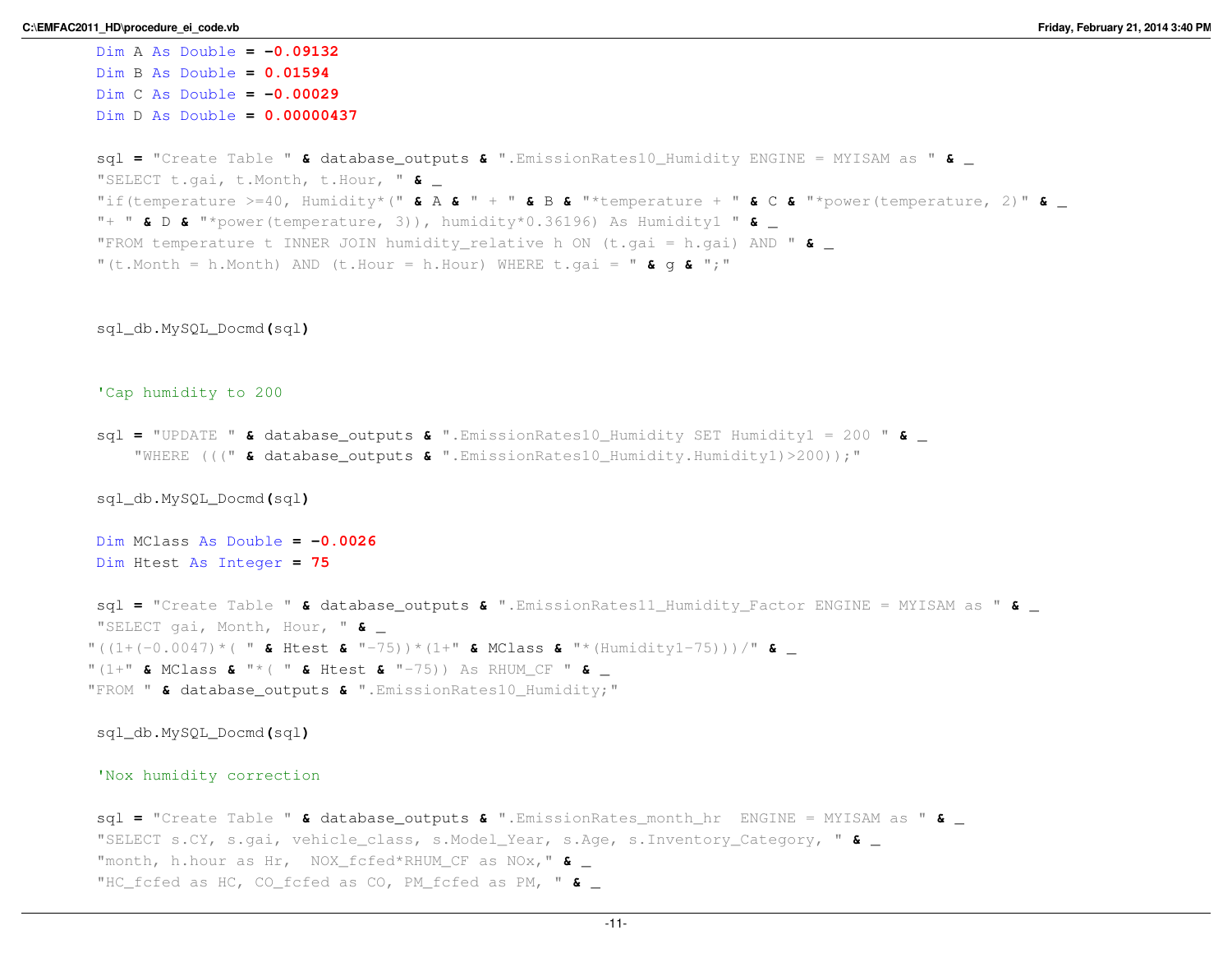```
"CO2_fcfed as CO2 FROM " & database_outputs & ".EmissionRates4_fcf s INNER JOIN " & _ "" & database_outputs & ".EmissionRates11_Humidity_Factor h ON " & _ "(s.gai = h.gai);"
 sql_db.MySQL_Docmd(sql)ei_table = database_outputs & ".er_running_by_hr"
 'Annual emission rates
sql = "Create Table " & ei_table & " ENGINE = MYISAM as " & _ "SELECT e.CY, Inventory_Category, vehicle_class, e.gai, e.Model_Year, e.Age, e.Hr, 'a' as Season, " & _ "Sum(e.NOx)/12 AS NOx, Sum(e.HC)/12 AS HC, " & _ "Sum(e.CO)/12 AS CO, Sum(e.PM)/12 AS PM, " & _ "Sum(e.CO2)/12 AS CO2 FROM " & database_outputs & ".EmissionRates_month_hr e " & _ "where e.month<13 " & _ "GROUP BY e.CY, e.Inventory Category, vehicle class, e.gai, e.Model Year, e.Age, e.Hr, Season;"
 sql_db.MySQL_Docmd(sql)'Append seasonal emission ratessql = "Insert into " & ei_table & " (CY, Inventory_Category, vehicle_class, gai, " & _ "Model_Year, Age, Hr, season, NOx, HC, CO, PM, CO2) " & _ "SELECT e.CY, Inventory_Category, vehicle_class, e.gai, e.Model_Year, e.Age, e.Hr, 's' as Season, " & _ "Sum(e.NOx) AS NOx, Sum(e.HC) AS HC, " & _ "Sum(e.CO) AS CO, Sum(e.PM) AS PM, " & _ "Sum(e.CO2) AS CO2 FROM " & database_outputs & ".EmissionRates_month_hr e " & _ "where (e.Month=13) " & _ "GROUP BY e.CY, e.Inventory Category, vehicle class, e.gai, e.Model Year, e.Age, e.Hr, season;"
 sql_db.MySQL_Docmd(sql)sql = "Insert into " & ei_table & " (CY, Inventory_Category, vehicle_class, gai, " & _ "Model_Year, Age, Hr, season, NOx, HC, CO, PM, CO2) " & _ "SELECT e.CY, Inventory_Category, vehicle_class, e.gai, e.Model_Year, e.Age, e.Hr, 'w' as Season, " & _ "Sum(e.NOx) AS NOx, Sum(e.HC) AS HC, " & _ "Sum(e.CO) AS CO, Sum(e.PM) AS PM, " & _ "Sum(e.CO2) AS CO2 FROM " & database_outputs & ".EmissionRates_month_hr e " & _ "where (e.Month=14) " & _
```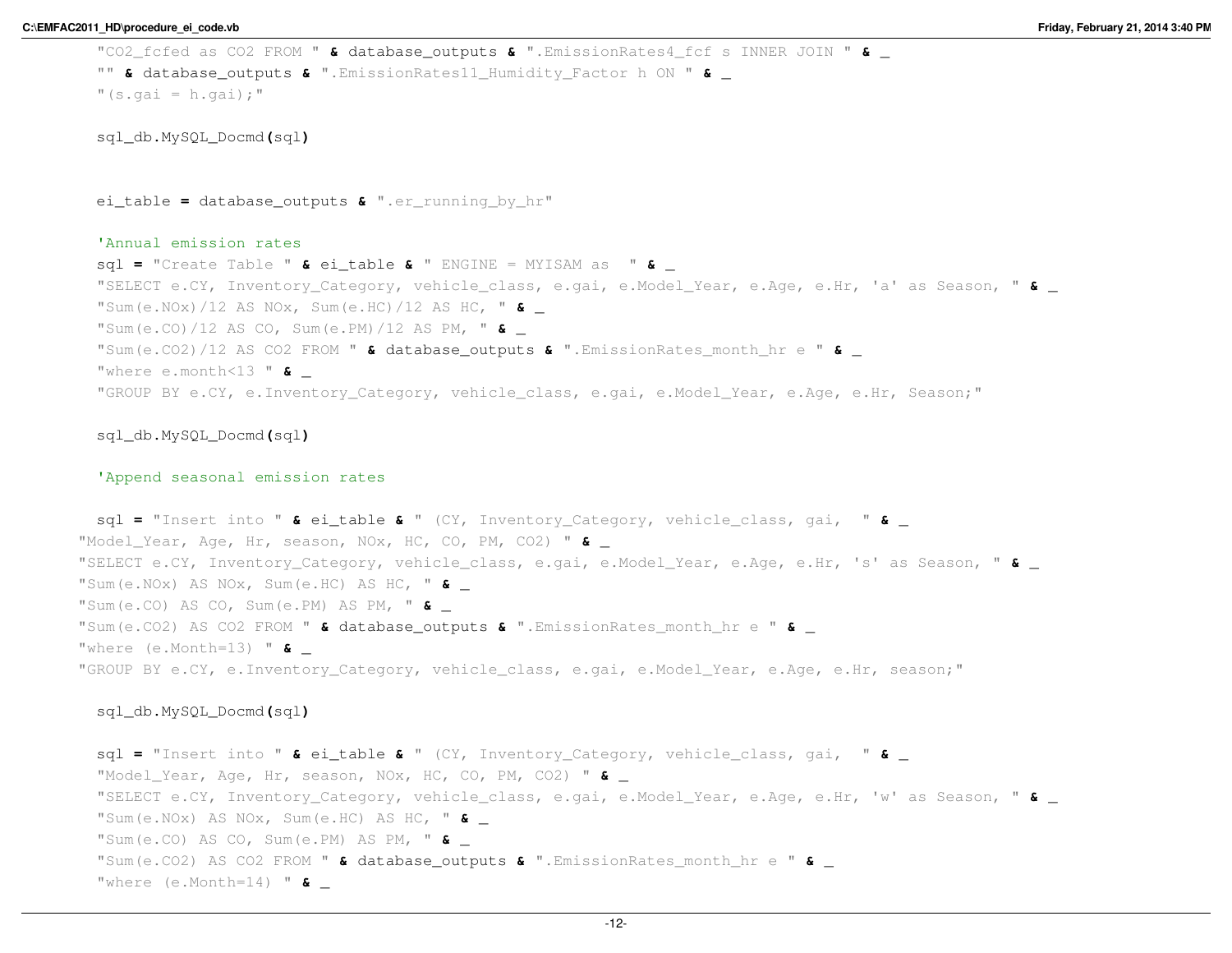"GROUP BY e.CY, e.Inventory Category, vehicle class, e.gai, e.Model Year, e.Age, e.Hr, season;"

# sql\_db.MySQL\_Docmd**(**sql**)**

#### 'combine er hr

 sql **<sup>=</sup>** "Create Table " **&** database\_outputs **&** ".er\_running12 ENGINE = MYISAM as " **&** \_ "SELECT e.CY, t.inventory\_category, vehicle\_class, e.gai, " **&** \_ "e.Model\_Year, e.Age, season, " **&** \_ "Sum(e.NOx\*t.Percentage)/100 AS NOx, " **&** \_ "Sum(e.PM\*t.Percentage)/100 AS PM, " **&** \_ "Sum(e.CO\*t.Percentage)/100 AS CO, " **&** \_ "Sum(e.HC\*t.Percentage)/100 AS HC, " **&** \_ "Sum(e.CO2\*t.Percentage)/100 AS CO2 " **&** \_ "FROM " **&** database\_outputs **&** ".er\_running\_by\_hr e INNER JOIN temporal\_hr\_d\_truck t ON (e.Hr = " **&** \_ "t.Hour) AND (e.Inventory\_Category = t.Inventory\_Category) " **&** \_ "GROUP BY e.CY, t.inventory\_category, vehicle\_class, " **&** \_ "e.gai, e.Model\_Year, e.Age, season;"

# sql\_db.MySQL\_Docmd**(**sql**)**

sql **<sup>=</sup>** "ALTER TABLE " **&** database\_outputs **&** ".er\_running12 " **&** \_ "ADD INDEX `veh\_MY` (`Model Year` ASC, `vehicle\_class` ASC) ;"

# sql\_db.MySQL\_Docmd**(**sql**)**

## 'Calculate Speed correction factor

```
sql = "Create Table " & database_outputs & ".EmissionRates6_speed_correction ENGINE = MYISAM as " _ & "SELECT speed_correction.vehicle_class_er, speed_bin.Speed_Bin, " & _ "speed_bin.Speed, speed_correction.Model_Year, " & _ "HC_spd2*power(Speed_bin_mp, 2)-HC_spd*Speed_bin_mp+HC_CON AS HC_speed_correction, " & _ "CO_spd2*power(Speed_bin_mp, 2)-CO_spd*Speed_bin_mp+CO_CON AS CO_speed_correction, " & _ "NOX_spd2*power(Speed_bin_mp, 2)-NOX_spd*Speed_bin_mp+NOX_CON AS NOX_speed_correction, " & _ "PM_spd2*power(Speed_bin_mp, 2)-PM_spd*Speed_bin_mp+PM_CON AS PM_speed_correction, " & _ "CO2_spd2*power(Speed_bin_mp, 2)-CO2_spd*Speed_bin_mp+CO2_CON AS CO2_speed_correction " & _ "FROM speed_correction INNER JOIN speed_bin ON speed_correction.SPEED=speed_bin.Speed;"
```
# sql\_db.MySQL\_Docmd**(**sql**)**

'Add index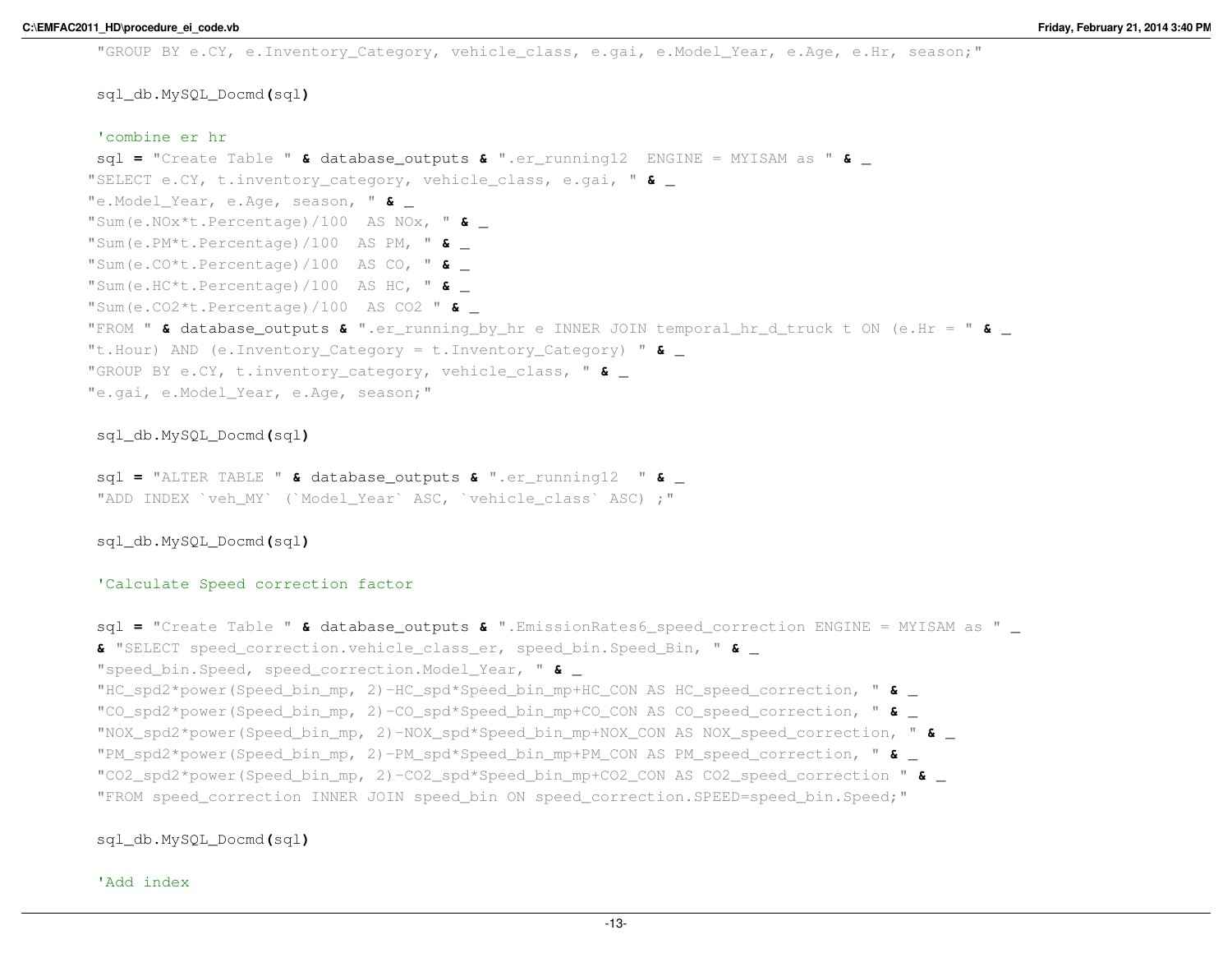```
sql = "ALTER TABLE " & database_outputs & ".EmissionRates6_speed_correction " & _ "ADD INDEX `Vehicle_MY` (`vehicle_class_er` ASC, Model_Year ASC); "
```
#### 'Apply Speed correction factor to emissions rates

```
sql = "Create Table " & database_outputs & ".er_running_by_spd ENGINE = MYISAM as " & _ "SELECT e.CY, e.gai, Inventory_Category, " & _ "e.Model_Year, e.Age, s.Speed_Bin, season, " & _ "HC*HC_speed_correction as HC, CO*CO_speed_correction as CO, " & _ "NOX*NOX_speed_correction as NOX, PM*PM_speed_correction as PM, " & _ "CO2*CO2_speed_correction as CO2 " & _ "FROM " & database_outputs & ".er_running12 e INNER JOIN " & _ "" & database_outputs & ".EmissionRates6_speed_correction s ON " & _ "(e.Model_Year = s.Model_Year) AND " & _ "(e.vehicle class = s.vehicle class er);"
```
# sql\_db.MySQL\_Docmd**(**sql**)**

sql **<sup>=</sup>** "ALTER TABLE " **&** database\_outputs **&** ".er\_running\_by\_spd " **&** \_ "ADD INDEX `ei\_running` (`CY` ASC, `gai` ASC, `Inventory\_Category` ASC, `Model\_Year` ASC, " **&** \_ "`Age` ASC, `Speed\_Bin` ASC) ;"

## sql\_db.MySQL\_Docmd**(**sql**)**

#### 'Drop temporary tables

sql **<sup>=</sup>** "DROP Table IF EXISTS " **&** database\_outputs **&** ".EmissionRates1\_ODO;" sql\_db.MySQL\_Docmd**(**sql**)**

```
sql = "DROP Table IF EXISTS " & database_outputs & ".EmissionRates2_Deterioration;"
sql_db.MySQL_Docmd(sql)
```

```
sql = "DROP Table IF EXISTS " & database_outputs & ".EmissionRates3_Reflash;"
sql_db.MySQL_Docmd(sql)
```
sql **<sup>=</sup>** "DROP Table IF EXISTS " **&** database\_outputs **&** ".vehicle\_fleet\_spd;"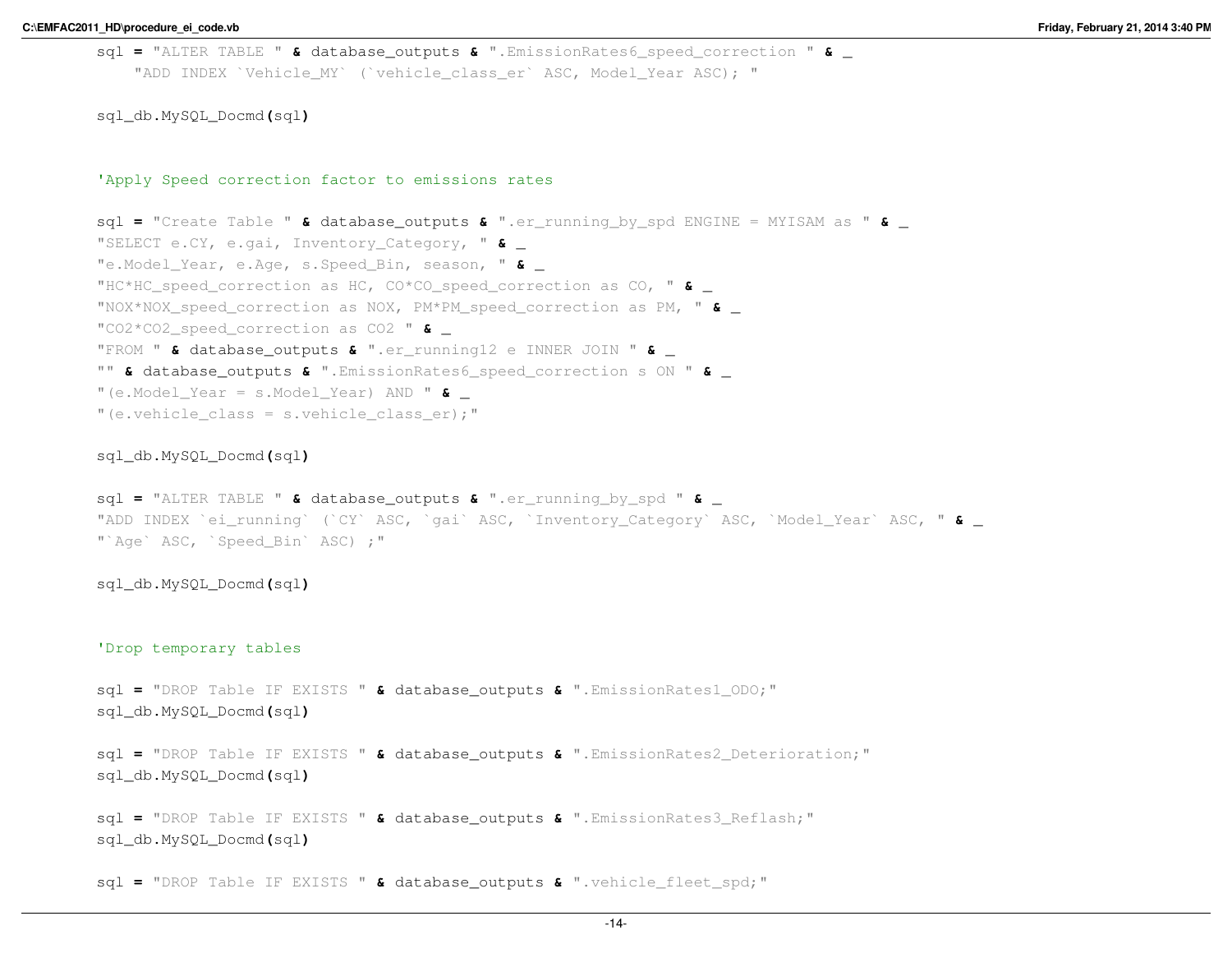```
sql_db.MySQL_Docmd(sql)sql = "DROP Table IF EXISTS " & database_outputs & ".EmissionRates4_fcf;"
sql_db.MySQL_Docmd(sql)sql = "DROP Table IF EXISTS " & database_outputs & ".EmissionRates4_fcf1;"
sql_db.MySQL_Docmd(sql)sql = "DROP Table IF EXISTS " & database_outputs & ".EmissionRates6_speed_correction;"
sql_db.MySQL_Docmd(sql)sql = "DROP Table IF EXISTS " & database_outputs & ".EmissionRates7_speed_correction;"
sql_db.MySQL_Docmd(sql)sql = "DROP Table IF EXISTS " & database_outputs & ".speed_cy_hr;"
sql_db.MySQL_Docmd(sql)sql = "DROP Table IF EXISTS " & database_outputs & ".EmissionRates12_speed_correction;"
sql_db.MySQL_Docmd(sql)sql = "DROP Table IF EXISTS " & database_outputs & ".EmissionRates9_speed_correction;"
sql_db.MySQL_Docmd(sql)sql = "DROP Table IF EXISTS " & database_outputs & ".EmissionRates10_Humidity;"
sql_db.MySQL_Docmd(sql)sql = "DROP Table IF EXISTS " & database_outputs & ".EmissionRates11_Humidity_Factor;"
sql_db.MySQL_Docmd(sql)sql = "DROP Table IF EXISTS " & database_outputs & ".EmissionRates_w;"
sql_db.MySQL_Docmd(sql)sql = "DROP Table IF EXISTS " & database_outputs & ".EmissionRates_w2;"
sql_db.MySQL_Docmd(sql)sql = "DROP Table IF EXISTS " & database_outputs & ".EmissionRates_Month;"
sql_db.MySQL_Docmd(sql)sql = "DROP Table IF EXISTS " & database_outputs & ".EmissionRates_month_hr;"
sql_db.MySQL_Docmd(sql)
```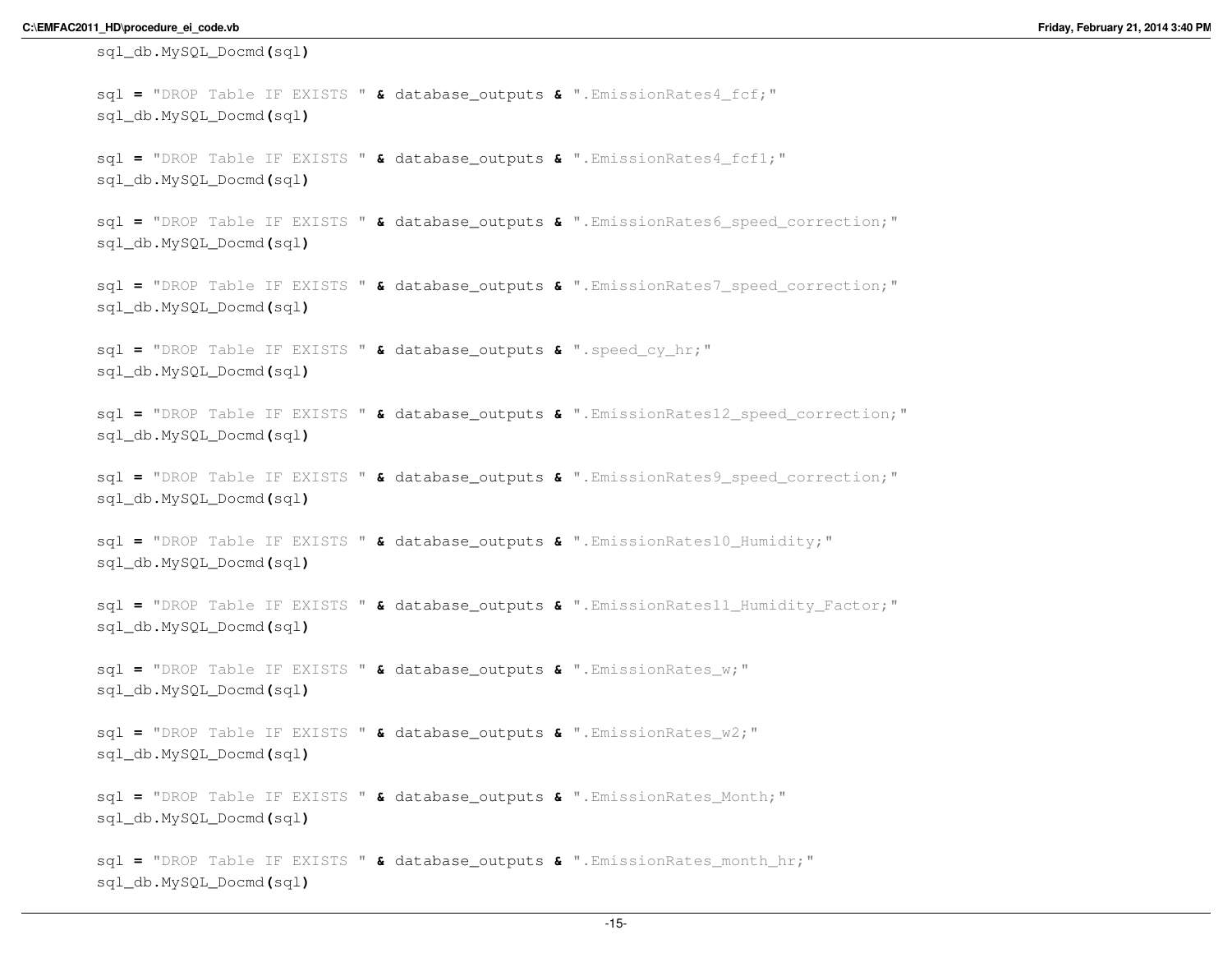sql **<sup>=</sup>** "DROP Table IF EXISTS " **&** database\_outputs **&** ".emission\_rates\_hr;" sql\_db.MySQL\_Docmd**(**sql**)**

```
sql = "DROP Table IF EXISTS " & database_outputs & ".er_running_by_hr;"
sql_db.MySQL_Docmd(sql)
```

```
sql = "DROP Table IF EXISTS " & database_outputs & ".er_running_by_month;"
sql_db.MySQL_Docmd(sql)
```

```
sql = "DROP Table IF EXISTS " & database_outputs & ".er_running12;"
sql_db.MySQL_Docmd(sql)
```
#### End Sub

```
Sub vmt_pop2_spd(ByVal scene As String, ByVal i As Integer, ByVal g As Integer)
   'Procedure to allocate vmt pop to spd binDim sql_db As New procedure_gui
   Dim vmt_pop_gai, vmt_pop_gai_hr, vmt_pop_gai_spd As String
   vmt_pop_gai = database_outputs & ".vmt_pop_" & scene & "_gai"
   vmt_pop_gai_spd = database_outputs & ".vmt_pop_" & scene & "_gai_spd"
   vmt_pop_gai_hr = database_outputs & ".vmt_pop_" & scene & "_gai_hr"
    If sql_db.index_exist("temporal_hr_d_truck", "fleet") = False Then
        sql = "ALTER TABLE `temporal_hr_d_truck` ADD INDEX `fleet` (`inventory_category` ASC) ;"
       sql_db.MySQL_Docmd(sql)End If
    If sql_db.index_exist("speed_cy", "index") = False Then
        sql = "ALTER TABLE `speed_cy` ADD INDEX `index` " & _ "(`GAI` ASC, `speed_cy` ASC, `vehicle_class_spd` ASC) ;"sql_db.MySQL_Docmd(sql)End If
```

```
If sql_db.index_exist("speed_cy_gai_hr", "index") = False Then
```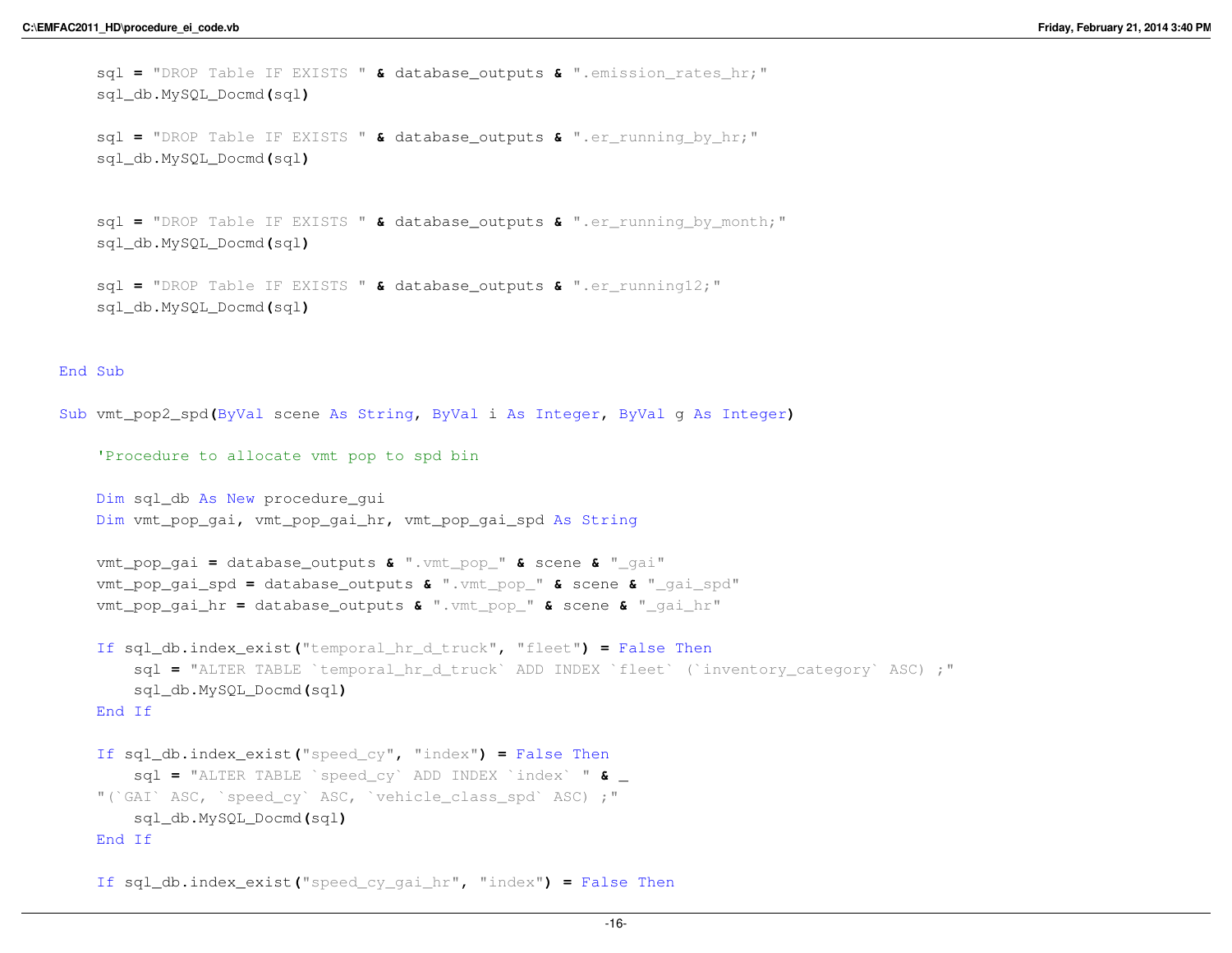```
sql = "ALTER TABLE `speed_cy_gai_hr` ADD INDEX `index` " & _ "(`gai` ASC, `cy` ASC, `vehicle_class_spd` ASC, `period_code` ASC) ;"sql_db.MySQL_Docmd(sql)End If
If sql_db.index_exist("speed_profile", "index") = False Then
    sql = "ALTER TABLE `speed_profile` ADD INDEX `index` " & _ "(`GAI` ASC, `vehicle_class_spd` ASC, `calendar_year` ASC, `period_code` ASC) ;"sql_db.MySQL_Docmd(sql)End If
sql = "DROP Table IF EXISTS " & database_outputs & ".speed_cy_hr;"
sql_db.MySQL_Docmd(sql)sql = "Create Table " & database_outputs & ".speed_cy_hr ENGINE = MYISAM as " & _ "SELECT s.gai, s.Vehicle_Class_spd, c.CY, h.Hr," & _ "s.Speed_Bin, s.Percentage " & _ "FROM speed_cy_gai_hr h INNER JOIN (speed_profile s INNER JOIN speed_cy c ON (s.gai = c.gai) " & _ "AND (s.Vehicle_Class_spd = c.Vehicle_Class_spd) " & _ "AND (s.Calendar_Year = c.speed_cy)) ON (h.gai = s.gai) AND (h.cy = s.Calendar_Year) AND " & _ "(h.Period_Code = s.Period_Code) AND (h.Vehicle_Class_spd = c.Vehicle_Class_spd) Where c.cy = " & i & " and s.gai = "
& g & ";"
```

```
sql = "select * from information_schema.statistics " & _ "where table_name = 'speed_cy_hr' and index_name = 'index' " & _ "and table_schema = '" & database_outputs & "';"
```
If sql\_db.component\_exist**(**sql**) <sup>=</sup>** False Then

sql **<sup>=</sup>** "ALTER TABLE " **&** database\_outputs **&** ".speed\_cy\_hr ADD INDEX `index` " **&** \_ "(`vehicle class spd` ASC, `qai` ASC, `cy` ASC, `hr` ASC) ;" sql\_db.MySQL\_Docmd**(**sql**)**

# End If

```
sql = "DROP Table IF EXISTS " & database_outputs & ".vmt_pop_temp;"
sql_db.MySQL_Docmd(sql)
```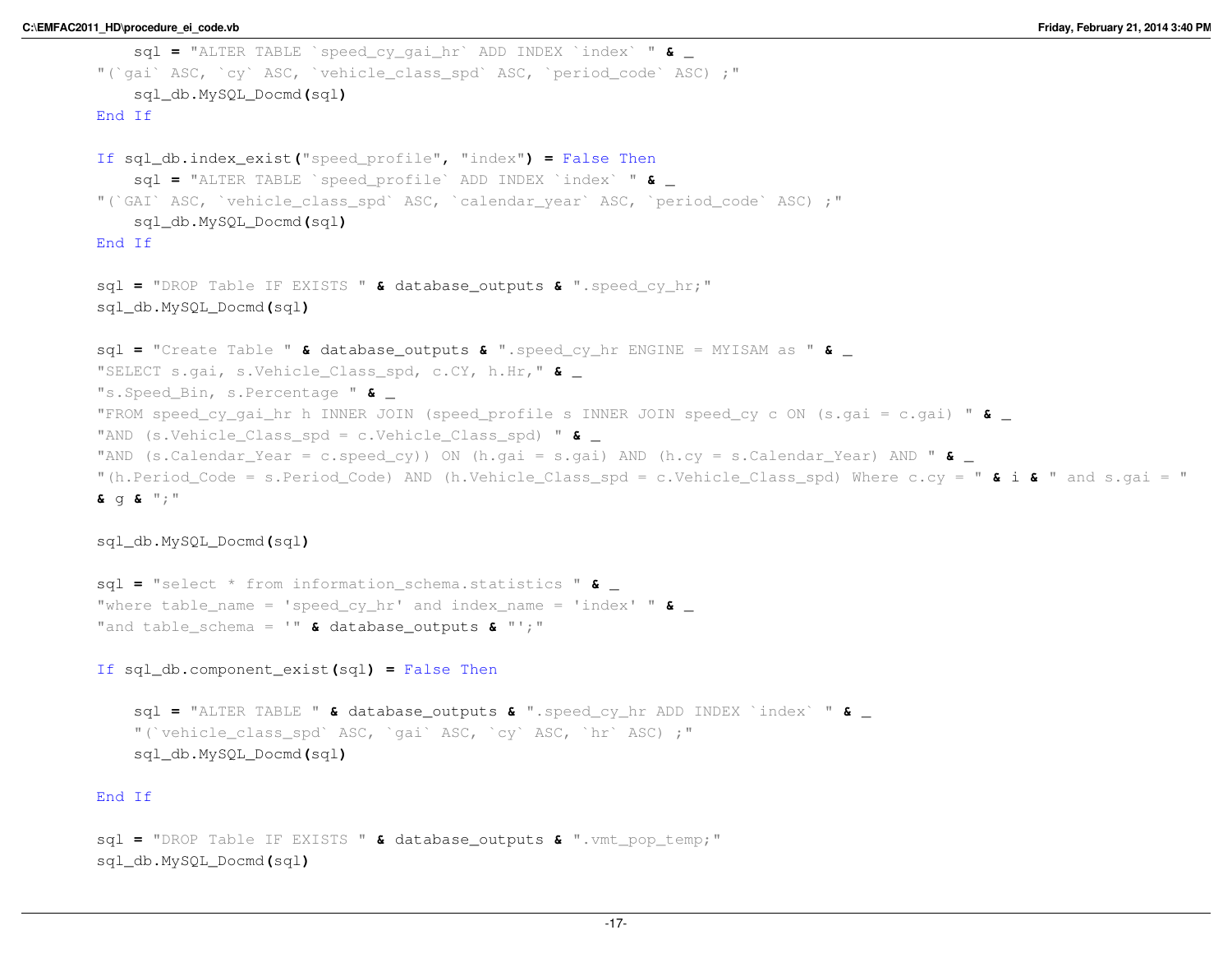```
sql = " Create Table " & database_outputs & ".vmt_pop_temp ENGINE = MYISAM as " & _ "SELECT v.CY, v.Fleet, v.Air_Basin, v.gai, v.MY, v.er_my, v.Age, h.Hour, " & _ "v.pm_control, v.pop_ca*h.percentage/100 pop_ca, v.vmt*h.percentage/100 vmt " & _ "FROM " & vmt_pop_gai & " v INNER JOIN temporal_hr_d_truck h " & _ "ON v.Fleet = h.inventory_category " & _ "Where v.cy = " & i & " and v.gai = " & g & ";"
 sql_db.MySQL_Docmd(sql)'Create table to add new vehicle_class_spd columnsql = "DROP Table IF EXISTS " & vmt_pop_gai_hr & ";"
 sql_db.MySQL_Docmd(sql)sql = "Create Table " & vmt_pop_gai_hr & " ENGINE = MYISAM as " & _ "SELECT v.*, f.vehicle_class_spd " & _ "FROM " & database_outputs & ".vmt_pop_temp v INNER JOIN vehicle_fleet_category f " & _ "ON v.Fleet = f.Inventory Category; "sql_db.MySQL_Docmd(sql)sql = "select * from information_schema.statistics " & _ "where table_name = 'vmt_pop_" & scene & "_gai_hr' and index_name = 'index' " & _ "and table_schema = '" & database_outputs & "';"
 If sql_db.component_exist(sql) = False Then
      sql = "ALTER TABLE " & vmt_pop_gai_hr & " ADD INDEX `index` " & _ "(`vehicle_class_spd` ASC, `qai` ASC, `cy` ASC, `hour` ASC) ;"
     sql_db.MySQL_Docmd(sql)End If
 sql = "DROP Table IF EXISTS " & vmt_pop_gai_spd & ";"
 sql_db.MySQL_Docmd(sql)'Remove hour column
sql = " Create Table " & vmt_pop_gai_spd & " ENGINE = MYISAM as " & _ "SELECT v.CY, v.Fleet, v.Air_Basin, v.gai, v.MY, v.er_my, v.Age, " & _ "v.pm_control, s.speed_bin, " & _ "sum(vmt*Percentage)/100 vmt, " & _ "sum(pop_ca*Percentage)/100 pop_ca " & _
```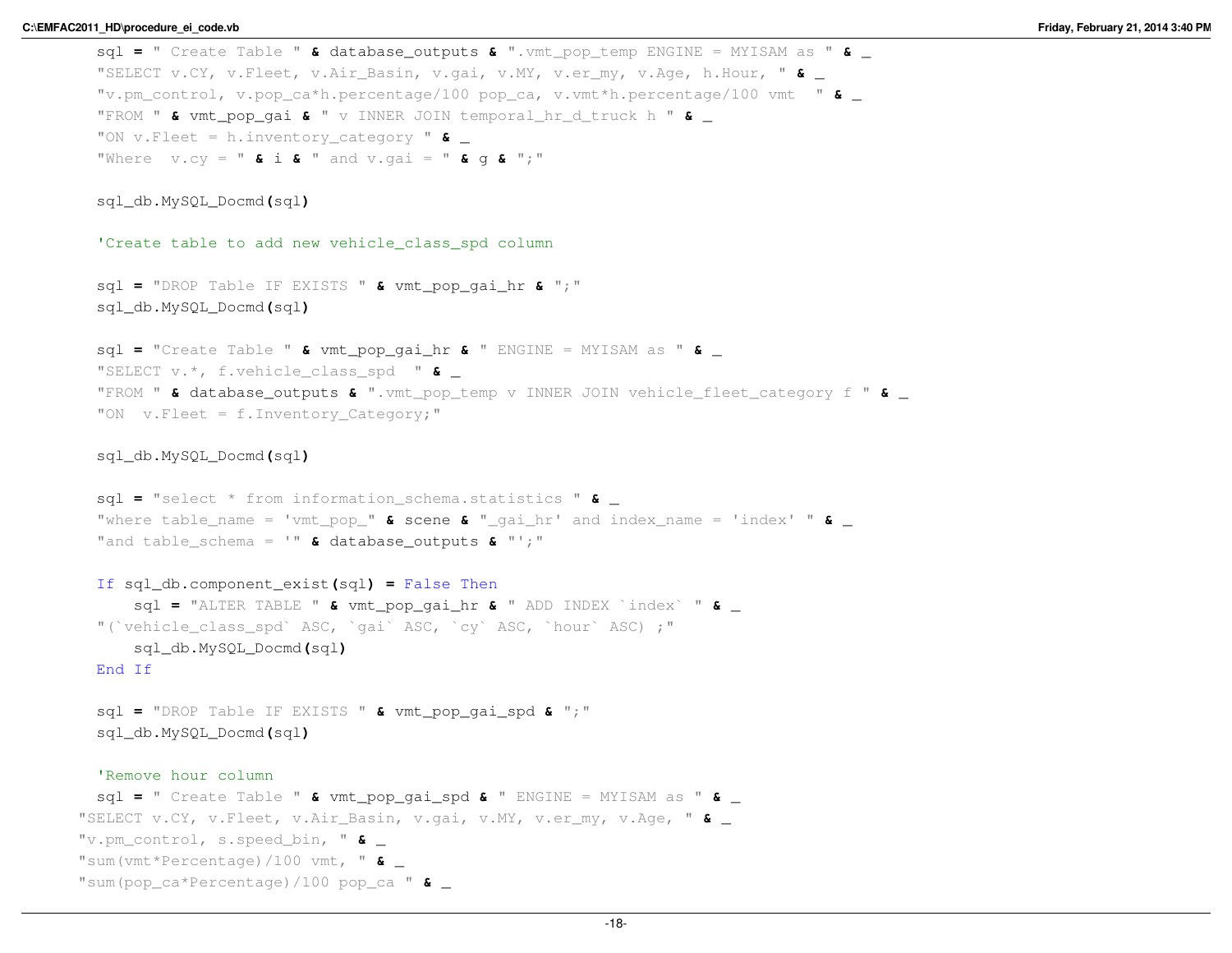```
"FROM " & vmt_pop_gai_hr & " v INNER JOIN " & database_outputs & ".speed_cy_hr s ON " & _ "(v.vehicle_class_spd = s.Vehicle_Class_spd) and " & _ "(v.CY = s.CY) AND " & _ "(v.gai = s.gai) AND " & _ "(v.hour = s.hr) group by v.CY, v.Fleet, v.Air_Basin, v.gai, v.MY, v.er_my, v.Age, " & _ "v.pm_control, s.speed_bin;"sql_db.MySQL_Docmd(sql)sql = "ALTER TABLE " & vmt_pop_gai_spd & " " & _ "ADD INDEX `ei_running` (`CY` ASC, `Fleet` ASC, `gai` ASC, `er_my` ASC, `Age` ASC, `speed_bin` ASC) ;"sql_db.MySQL_Docmd(sql)'Drop temporary tables
sql = "DROP Table IF EXISTS " & database_outputs & ".speed_cy_hr;"
    sql_db.MySQL_Docmd(sql)sql = "DROP Table IF EXISTS " & database_outputs & ".vmt_pop_temp;"
   sql_db.MySQL_Docmd(sql)sql = "DROP Table IF EXISTS " & vmt_pop_gai_hr & ";"
    sql_db.MySQL_Docmd(sql)End Sub
Sub running_ei_by_spd(ByVal scene As String, ByVal cy As Integer, ByVal gai As Integer)
```

```
'Procedure to calculate running emissionsDim sql_db As New procedure_gui
Dim ei_running, ei_running_temp1, ei_running_temp2, ei_running_temp3, er_running, vmt_pop_table As String
```

```
ei_running = database_outputs & ".ei_running_by_spd"
ei_running_temp1 = database_outputs & ".ei_running_by_spd_temp1"
ei_running_temp2 = database_outputs & ".ei_running_by_spd_temp2"
ei_running_temp3 = database_outputs & ".ei_running_by_spd_temp3"
er_running = database_outputs & ".er_running_by_spd"
```
vmt\_pop\_table **<sup>=</sup>** database\_outputs **&** ".vmt\_pop\_" **&** scene **&** "\_gai\_spd"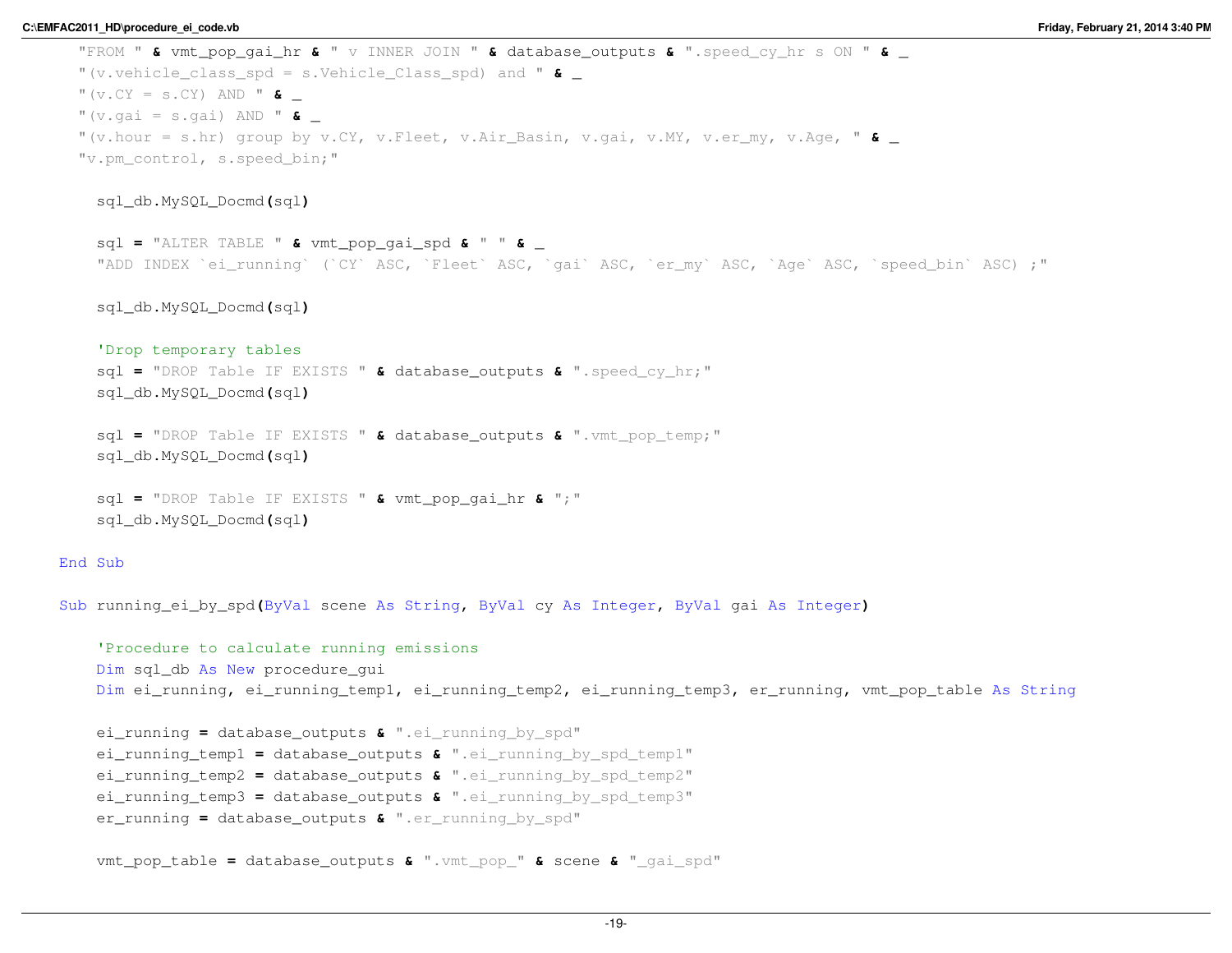```
sql = "DROP Table IF EXISTS " & ei_running_temp1 & ";"
sql_db.MySQL_Docmd(sql)
```
## 'May 25, 2011, calculate Daily emissions

```
sql = "Create Table " & ei_running_temp1 & " ENGINE = MYISAM as " & _ "SELECT e.CY, e.gai, v.fleet, v.MY, v.er_MY, e.speed_bin, season, pm_control, pop_ca, v.vmt/operation_day vmt, " & _ "v.VMT*e.Nox/907184.74/operation_day as NOx, v.VMT*e.PM/907184.74*pm_control/operation_day as PM, " & _ "v.VMT*e.CO/907184.74*pm_control/operation_day as CO, " & _ "v.VMT*e.HC/907184.74*pm_control/operation_day as HC, v.VMT*e.CO2/907184.74/operation_day as CO2 " & _ "FROM (" & er_running & " e INNER JOIN operation_day O ON e.inventory_category = O.fleet) " & _ "INNER JOIN " & vmt_pop_table & " v ON (e.Age = v.Age) " & _ "AND (e.Model_Year = v.er_MY) AND (e.gai = v.gai) " & _ "AND (e.inventory_category = v.Fleet) AND (e.CY = v.CY) AND (e.speed_bin = v.speed_bin) " & _ "where" & season_sql_annual & season_sql_summer & season_sql_winter & ";"
sql_db.MySQL_Docmd(sql)'2% increase on CO2 with PM control
sql = "UPDATE " & ei_running_temp1 & " SET CO2= CO2*1.02 where pm_control = 0.15;"
sql_db.MySQL_Docmd(sql)sql = "DROP Table IF EXISTS " & ei_running_temp2 & ";"
sql_db.MySQL_Docmd(sql)sql = "Create Table " & ei_running_temp2 & " ENGINE = MYISAM as " & _ "SELECT g.area, e.*, e.CO2/3.1445*s.sulfur_ppm/1000000*2 SOx " & _ "from ((sulfur_content s INNER JOIN geographic_regions g ON " & _ "s.fcf_area = g.FCF_area) INNER JOIN " & ei_running_temp1 & " e ON g.gai = e.gai) " & _ "INNER JOIN year_range ON (year_range.Year = e.CY) " & _ "And (s.CY_sulfur = year_range.cy_sulfur);"
sql_db.MySQL_Docmd(sql)sql = "DROP Table IF EXISTS " & ei_running_temp3 & ";"
sql_db.MySQL_Docmd(sql)sql = "Create Table " & ei_running_temp3 & " ENGINE = MYISAM as " & _
```

```
"SELECT e.area, e.gai, e.CY CalYr, e.fleet Veh2011, v.EMFAC2007_category Veh2007, " & _
```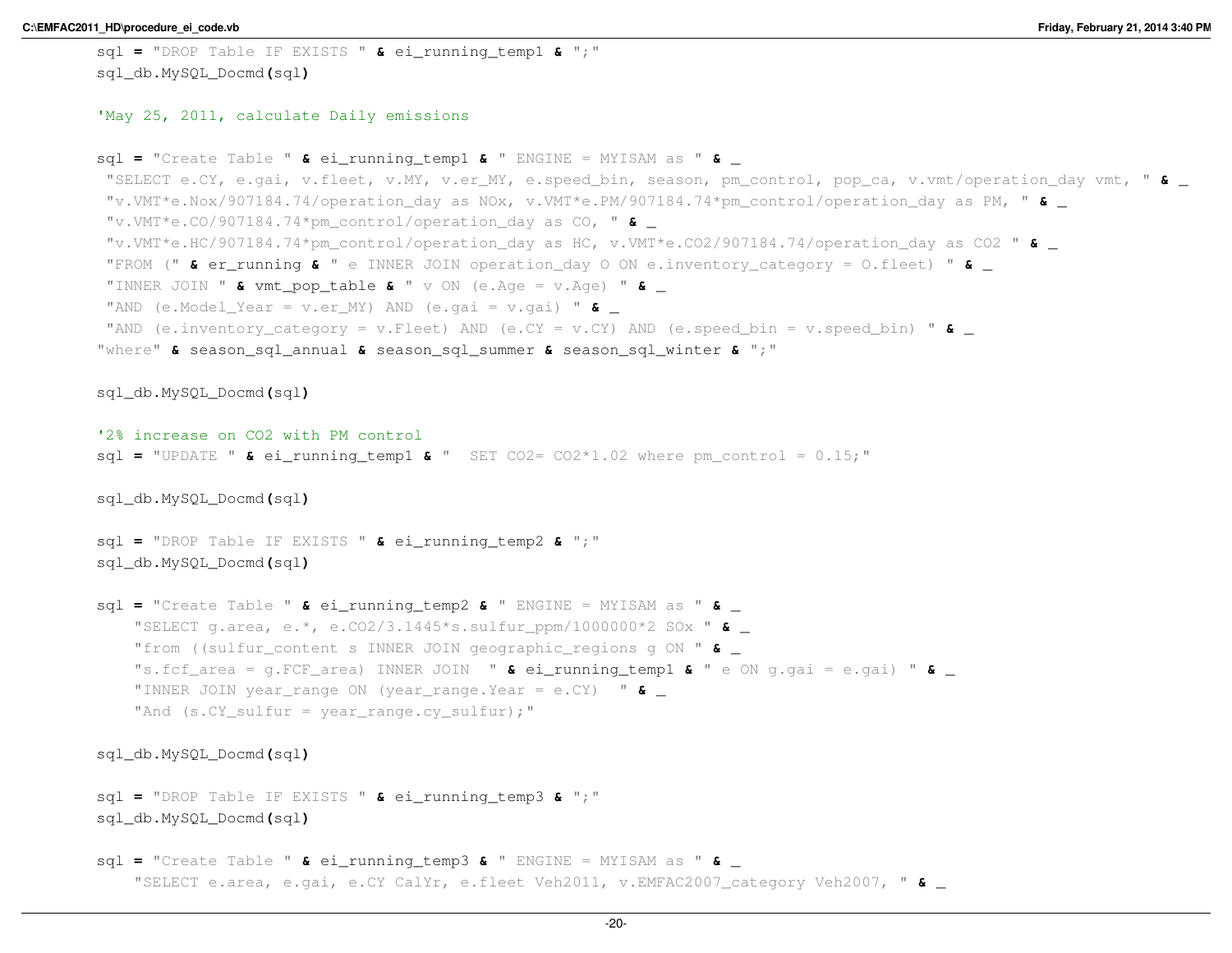```
" e.season, e.speed_bin, 'DSL' fuel, e.er_MY MdlYr, e.pop_ca, e.vmt, " & _ "e.NOx, e.PM PM10, e.PM*0.92 PM2_5, e.HC*1.4417 TOG, e.HC*1.2664 ROG, e.CO, e.CO2, e.SOx, " & _ "e.CO2*0.09 Fuel_DSL from vehicle_fleet_category v INNER JOIN " & ei_running_temp2 & " e " & _ "ON (v.inventory category = e.fleet);"
sql_db.MySQL_Docmd(sql)sql = "DROP Table IF EXISTS " & ei_running & ";"
sql_db.MySQL_Docmd(sql)sql = "Create Table " & ei_running & " ENGINE = MYISAM as " & _ "SELECT 'RUNEX' as Process, e.area, e.gai, e.CalYr, e.season, " & emfac_cat & " Veh, " & _ " e.fuel, e.MdlYr, e.speed_bin, sum(e.pop_ca) pop_CA, sum(e.vmt) vmt, " & _ "sum(e.NOx) NOx, sum(e.PM10) PM10, sum(e.PM2_5) PM2_5, " & _ "sum(e.TOG) TOG, sum(e.ROG) ROG, sum(e.CO) CO, sum(e.CO2) CO2, sum(e.SOx) SOx, " & _ "sum(e.Fuel_DSL) Fuel_DSL from " & ei_running_temp3 & " e group by e.area, e.gai, " & _ " e.CalYr, " & emfac_cat & ", e.season, e.speed_bin, e.fuel, e.MdlYr;"
sql_db.MySQL_Docmd(sql)'export running emissions by speed fileIf save2folder = True Then
    If output_by_spd = True Then
        Dim filename As String = "emfac_hd_output_gai_" & gai.ToString & "_cy_" & cy.ToString & "_by_spd.csv"
        filename = savepath & "\" & filename
        filename = Replace(filename, "\", "\\")
        sql = "SELECT 'Process', 'Area', 'GAI', 'CalYr', 'Season', 'Veh', 'Fuel', " & _ "'MdlYr', 'Speed_bin', 'Pop_CA', 'VMT', 'NOx', 'PM10', 'PM2_5', 'TOG', 'ROG', 'CO', 'CO2', 'SOx', 'Fuel_DSL' " & _ "UNION SELECT * INTO OUTFILE '" & filename & "' " & _ "FIELDS TERMINATED BY ',' FROM " & ei_running & ";"
       sql_db.MySQL_Docmd(sql)End If 'whether to export ei by spd
End If 'whether to save file to folder
```

```
-21-
```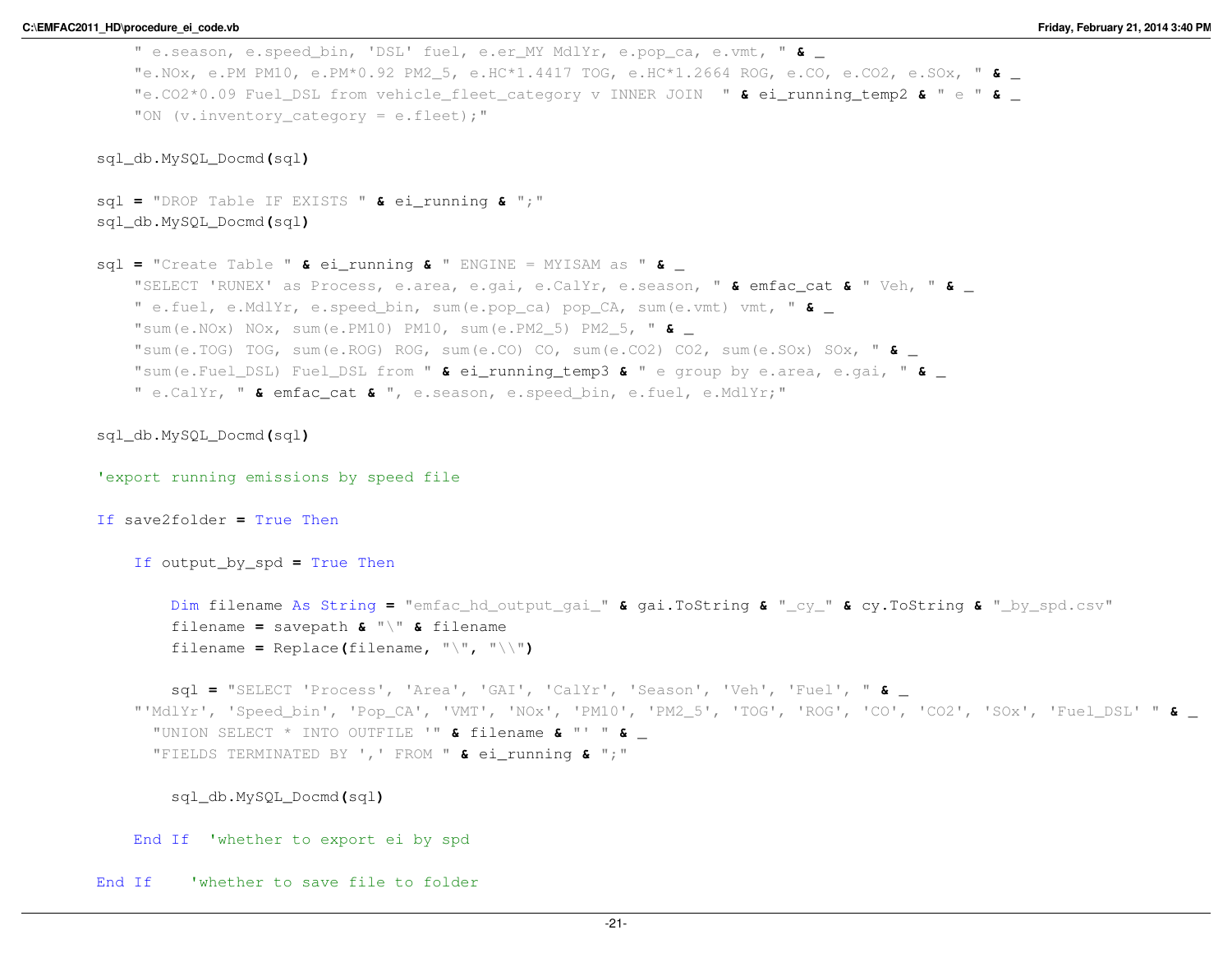```
If save2server = True Then
    tablename = database_outputs & ".emfac_hd_ei_output_by_spd_gai_" & gai.ToString
    'save running emissions by speed outputs to serversql = "Insert into " & tablename & " " & _ "SELECT * from " & ei_running & " ;"
    sql_db.MySQL_Docmd(sql)End If
'summary tableDim by_process As String = ""
Dim by_my As String = ""
Dim group_by_my As String = ""
If ei_by_process = True Then
    by_process = "'RUNEX'"
Elseby_process = "'All'"
End If
If ei_by_my = True Then
    by_my = "e.MdlYr"
    group_by_my = ", e.MdlYr"
Elseby_my = "'All' as MdlYr"
    group_by_my = ""
End If
'Table to hold emissions estimation for all processes by CY by GAItablename = database_outputs & ".emfac_hd_ei_output_summary"
```
sql **<sup>=</sup>** "Insert into " **&** tablename **&** " (Process, Area, GAI, CalYr, Season, Veh, Fuel, MdlYr, " **&** \_ "pop\_CA, VMT, NOx, PM10, PM2\_5, TOG, ROG, CO, CO2, SOx, Fuel\_DSL) " **&** \_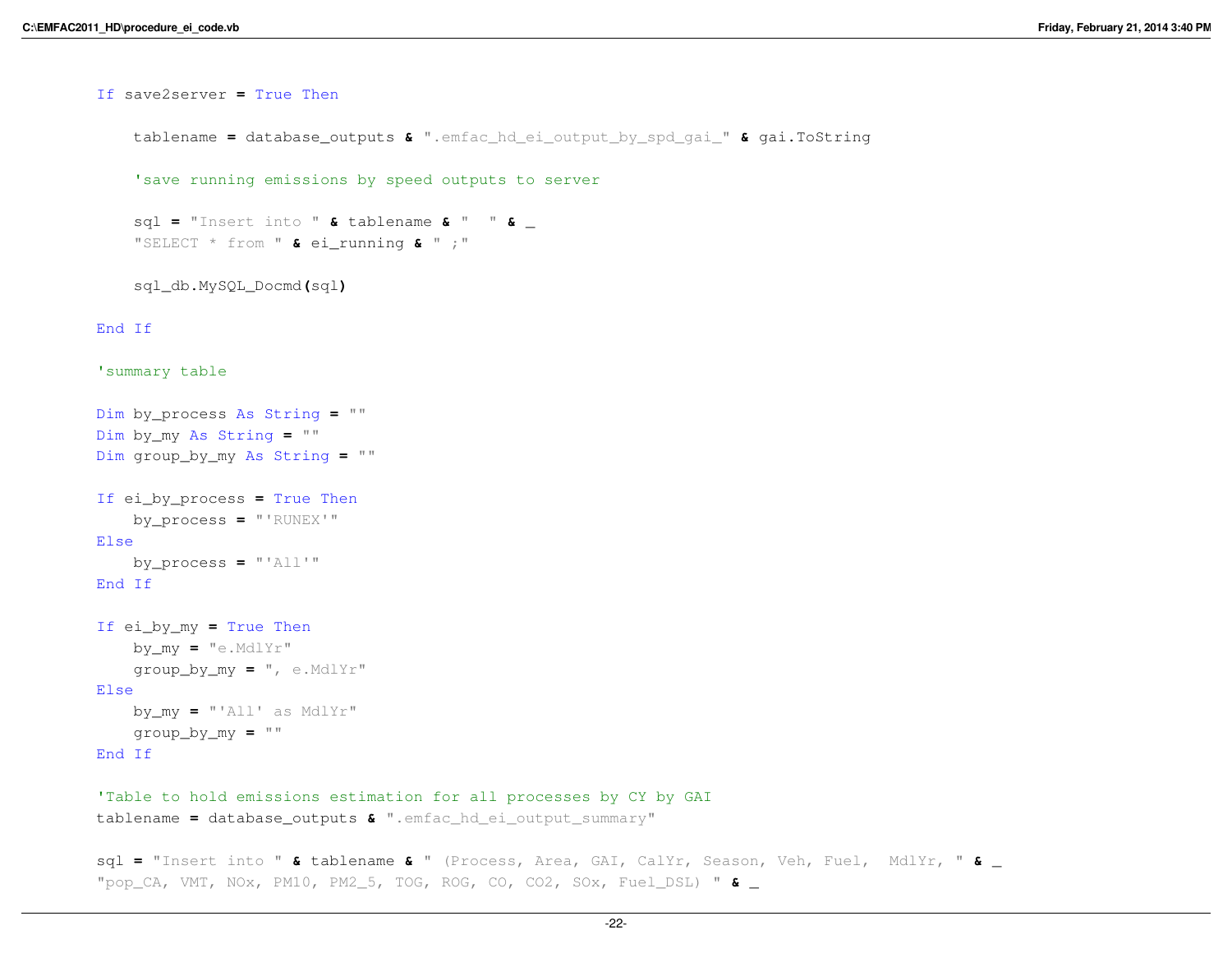```
"SELECT " & by_process & " as Process, e.area, e.gai, e.CalYr, e.season, e.Veh, e.fuel, " & _ "" & by_my & ", sum(pop_CA) Pop_CA, sum(e.vmt) vmt, " & _ "sum(e.NOx) NOx, sum(e.PM10) PM10, sum(e.PM2_5) PM2_5, " & _ "sum(e.TOG) TOG, sum(e.ROG) ROG, sum(e.CO) CO, sum(e.CO2) CO2, sum(e.SOx) SOx, " & _ "sum(e.Fuel_DSL) Fuel_DSL from " & ei_running & " e group by e.area, e.gai, " & _ " e.CalYr, e.season, e.fuel, Veh" & group_by_my & ";"
```
## 'Delete temporary tables

```
sql = "DROP Table IF EXISTS " & ei_running_temp1 & ";"
sql_db.MySQL_Docmd(sql)
```

```
sql = "DROP Table IF EXISTS " & ei_running_temp2 & ";"
sql_db.MySQL_Docmd(sql)
```

```
sql = "DROP Table IF EXISTS " & ei_running_temp3 & ";"
sql_db.MySQL_Docmd(sql)
```

```
End Sub
```

```
Sub idle_er(ByVal cy As Integer, ByVal gai As Integer)
   'Procedure to calculate idle emission ratesDim sql_db As New procedure_gui
   Dim table As String = ""
   table = "idle_emission_factor"
   'Check whether table already existssql = "DROP TABLE IF EXISTS " & database_outputs & ".EmissionRatesHighIdle_winter;"
   sql_db.MySQL_Docmd(sql)sql = "DROP TABLE IF EXISTS " & database_outputs & ".EmissionRatesHighIdle_summer;"
   sql_db.MySQL_Docmd(sql)sql = "DROP TABLE IF EXISTS " & database_outputs & ".er_idle_1;"
   sql_db.MySQL_Docmd(sql)
```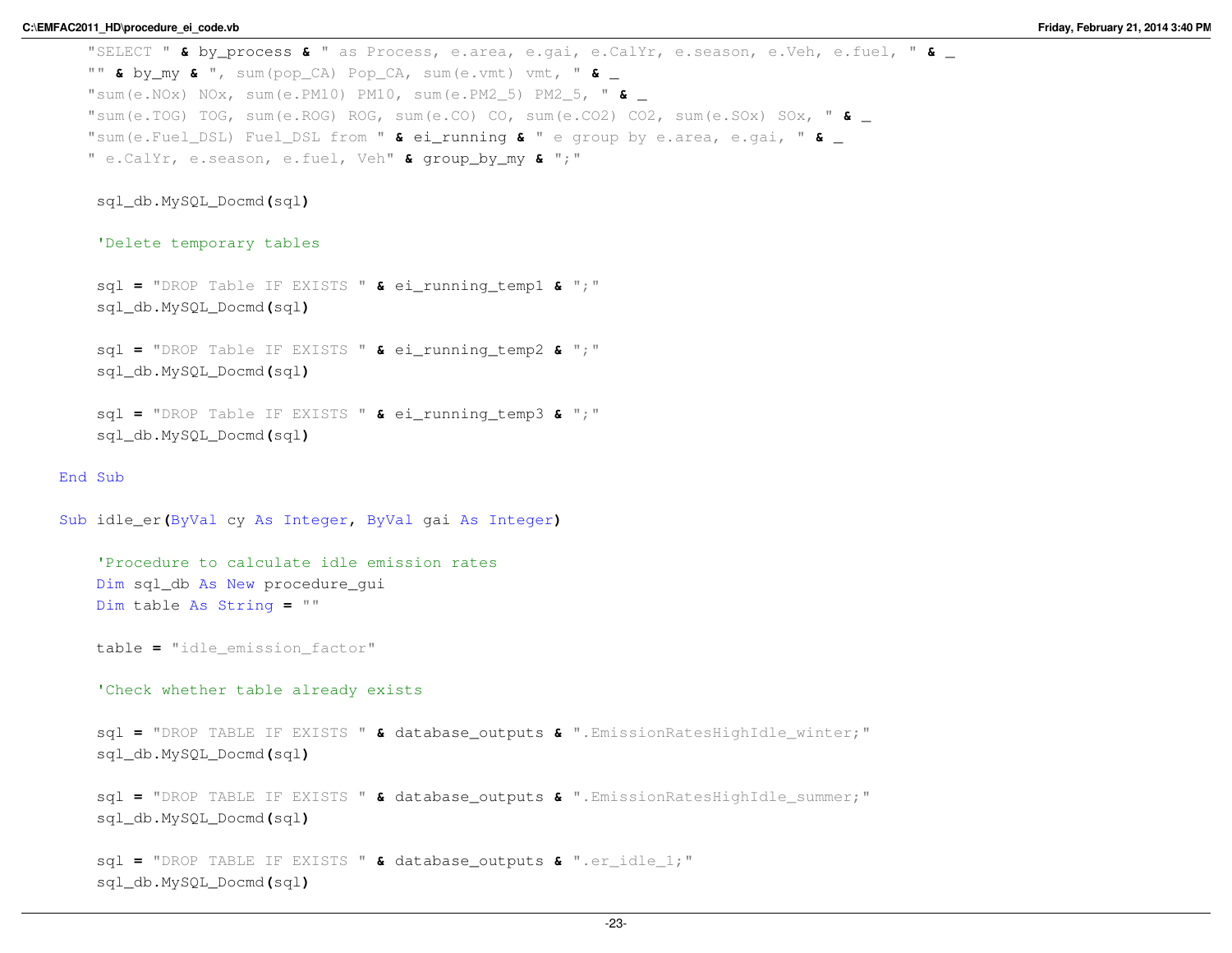sql **<sup>=</sup>** "DROP TABLE IF EXISTS " **&** database\_outputs **&** ".er\_idle;" sql\_db.MySQL\_Docmd**(**sql**)**

## 'Winter highe idle

```
sql = "Create Table " & database_outputs & ".EmissionRatesHighIdle_winter ENGINE = MYISAM as " & _ "SELECT f.Season, e.vehicle_class_Abb, " & _ "e.Model_Year, e.MY_Range, HC_IDLE*HC_ICF as HC_winter, " & _ "CO_IDLE*CO_ICF as CO_winter, NOX_IDLE*NOX_ICF as NOX_winter, PM_IDLE*PM_ICF as PM_winter, " & _ "CO2_IDLE*CO2_ICF as CO2_winter FROM " & table & " e INNER JOIN idle_factor f " & _ "ON e.vehicle_class_Abb = f.vehicle_class_Abb " & _ "WHERE (((f.Season)='Winter'));"
```
#### sql\_db.MySQL\_Docmd**(**sql**)**

#### 'Summer high idle

```
sql = "Create Table " & database_outputs & ".EmissionRatesHighIdle_summer ENGINE = MYISAM as " & _ "SELECT f.Season, e.vehicle_class_Abb, " & _ "e.Model_Year, e.MY_Range, HC_IDLE*HC_ICF as HC_summer, " & _ "CO_IDLE*CO_ICF as CO_summer, NOX_IDLE*NOX_ICF as NOX_summer, PM_IDLE*PM_ICF as PM_summer, " & _ "CO2_IDLE*CO2_ICF as CO2_summer FROM " & table & " e INNER JOIN idle_factor f " & _ "ON e.vehicle_class_Abb = f.vehicle_class_Abb " & _ "WHERE (((f.Season)='Summer'));"
```
#### sql\_db.MySQL\_Docmd**(**sql**)**

# 'annual idle emissions rates''a' as Season,

```
sql = "Create Table " & database_outputs & ".er_idle_1 ENGINE = MYISAM as " & _ "SELECT e.vehicle_class_Abb, e.Fuel_Type, " & _ "e.Model_Year, e.MY_Range, trim('a') as season, " & _ "HC_IDLE*0.61+0.39*(0.58*HC_Summer+0.42*HC_winter) As HC, " & _ "CO_IDLE*0.61+0.39*(0.58*CO_Summer+0.42*CO_winter) as CO, " & _ "NOX_IDLE*0.61+0.39*(0.58*NOX_Summer+0.42*NOX_winter) as NOx, " & _ "PM_IDLE*0.61+0.39*(0.58*PM_Summer+0.42*PM_winter) as PM, " & _ "CO2_IDLE*0.61+0.39*(0.58*CO2_Summer+0.42*CO2_winter) as CO2 " & _ "FROM (" & table & " e INNER JOIN " & database_outputs & ".EmissionRatesHighIdle_summer s ON " & _
```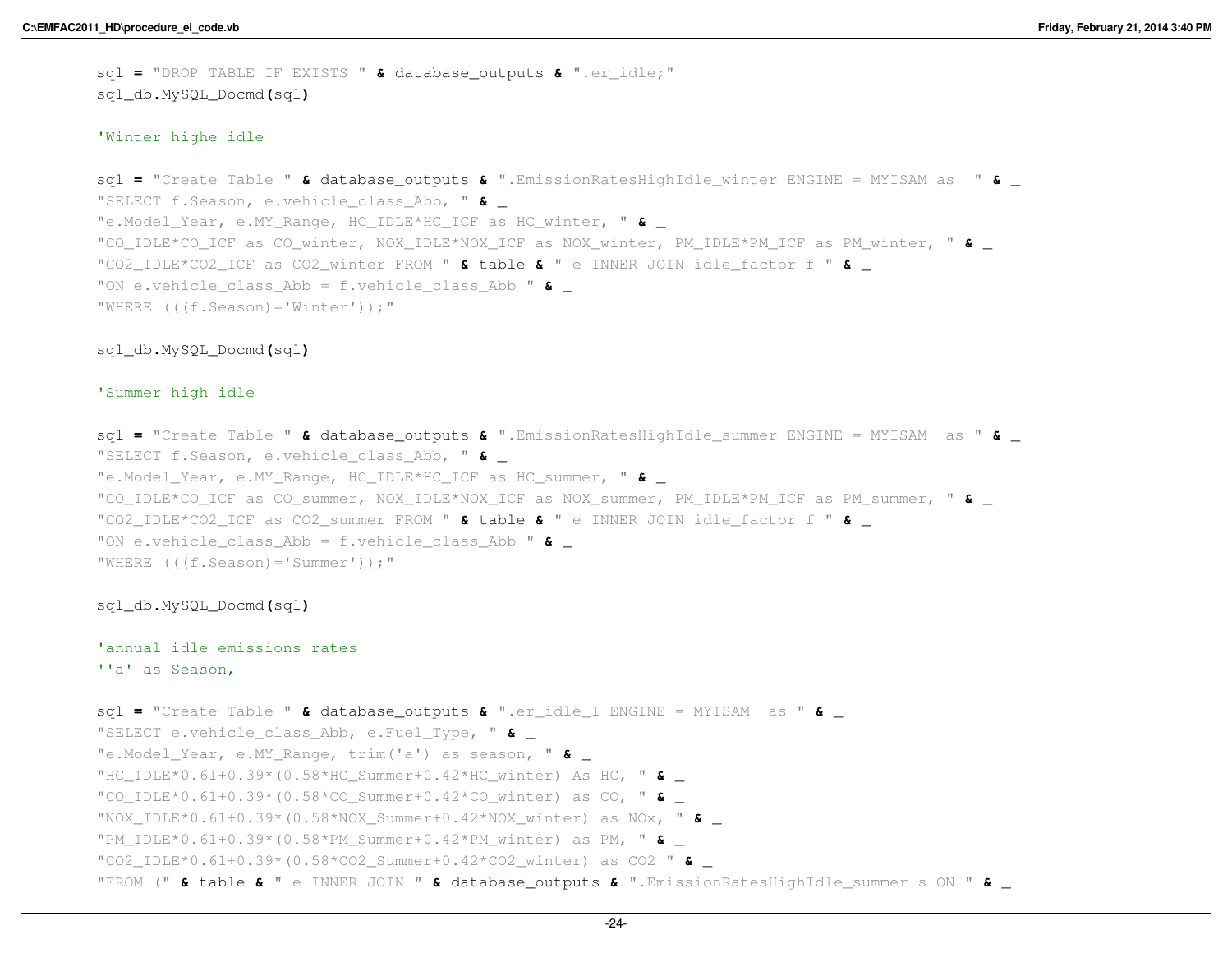```
"(e.Model_Year = s.Model_Year) AND (e.vehicle_class_Abb = " & _ "s.vehicle_class_Abb)) INNER JOIN " & database_outputs & ".EmissionRatesHighIdle_winter w ON " & _ "(s.Model_Year = w.Model_Year) AND " & _ "(s.vehicle class Abb = w.vehicle class Abb);"
```
## 'Append Summer idle emission rates

sql **<sup>=</sup>** "INSERT INTO " **&** database\_outputs **&** ".er\_idle\_1 " **&** \_ "( vehicle\_class\_Abb, Fuel\_Type, Model\_Year, MY\_Range, season, HC, CO, NOx, PM, CO2 ) " **&** \_ "SELECT e.vehicle\_class\_Abb, e.Fuel\_Type, " **&** \_ "e.Model\_Year, e.MY\_Range, trim('s') as season, " **&** \_ "HC\_IDLE\*0.61+0.39\*HC\_Summer As HC, CO\_IDLE\*0.61+0.39\*CO\_Summer as CO, " **&** \_ "NOX\_IDLE\*0.61+0.39\*NOX\_Summer as NOx, PM\_IDLE\*0.61+0.39\*PM\_Summer as PM, " **&** \_ "CO2\_IDLE\*0.61+0.39\*CO2\_Summer as CO2 " **&** \_ "FROM (" **&** table **&** " e INNER JOIN " **&** database\_outputs **&** ".EmissionRatesHighIdle\_summer s ON " **&** \_ "(e.Model\_Year = s.Model\_Year) AND (e.vehicle\_class\_Abb = s.vehicle\_class\_Abb));"

# sql\_db.MySQL\_Docmd**(**sql**)**

## 'Append winter idle emissions rates

```
sql = "INSERT INTO " & database_outputs & ".er_idle_1 " & _ "( vehicle_class_Abb, Fuel_Type, Model_Year, MY_Range, season, HC, CO, NOx, PM, CO2 ) " & _ "SELECT e.vehicle_class_Abb, e.Fuel_Type, " & _ "e.Model_Year, e.MY_Range, trim('w') as season, " & _ "HC_IDLE*0.61+0.39*HC_winter As HC, CO_IDLE*0.61+0.39*CO_winter as CO, " & _ "NOX_IDLE*0.61+0.39*NOX_winter as NOx, PM_IDLE*0.61+0.39*PM_winter as PM, " & _ "CO2_IDLE*0.61+0.39*CO2_winter as CO2 " & _ "FROM (" & table & " e INNER JOIN " & database_outputs & ".EmissionRatesHighIdle_winter w ON " & _ "(e.Model_Year = w.Model_Year) AND (e.vehicle_class_Abb = " & _ "w.vehicle_class_Abb));"
```
sql\_db.MySQL\_Docmd**(**sql**)**

# 'idle fuel correction

sql **<sup>=</sup>** "Create Table " **&** database\_outputs **&** ".er\_idle ENGINE = MYISAM as " **&** \_ "SELECT f.calendar\_year CY, g.gai, e.vehicle\_class\_Abb, e.Fuel\_Type, e.Model\_Year, e.MY\_Range, " **&** \_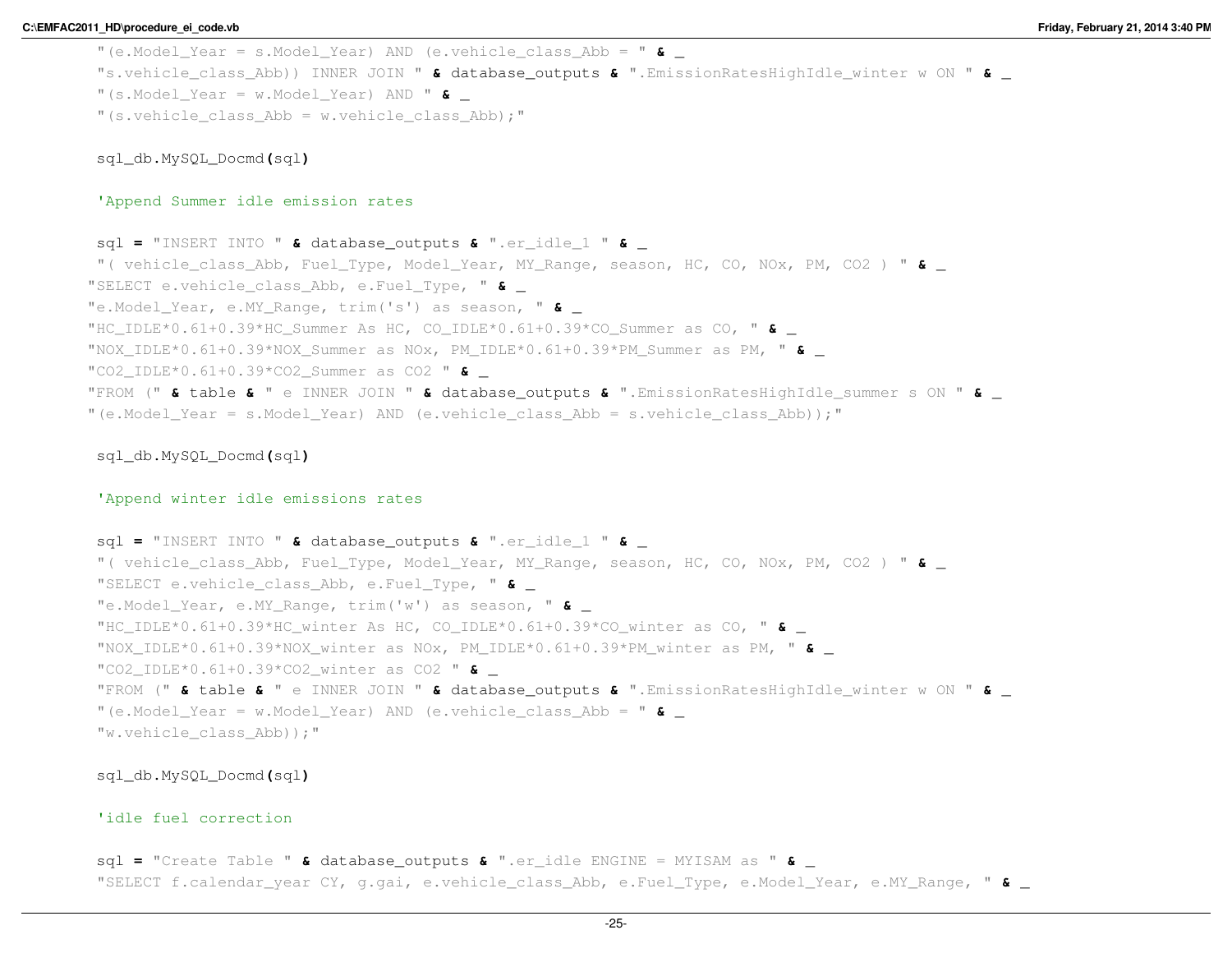"e.season, HC\*HC\_fcf AS HC, CO\*CO\_fcf AS CO, " **&** \_ "NOX\*NOX\_fcf AS NOX, PM\*PM\_fcf AS PM, CO2\*CO2\_fcf AS CO2 " **&** \_ "FROM " **&** database\_outputs **&** ".er\_idle\_1 e INNER JOIN (fuel\_correction\_factor f INNER JOIN geographic\_regions g " **&** \_ "ON f.Area = g.fcf\_area) ON (e.vehicle\_class\_abb = " **&** \_ "f.vehicle\_class) AND (e.Model\_Year = f.Model\_Year) " **&** \_ "Where f.calendar\_year = " **&** cy **&** " and g.gai = " **&** ga<sup>i</sup> **&** ";"

sql\_db.MySQL\_Docmd**(**sql**)**

'add index

```
sql = "ALTER TABLE " & database_outputs & ".er_idle " & _ "ADD INDEX `idel_index` (`vehicle_class_Abb` ASC, `Model_Year` ASC, `CY` ASC, `gai` ASC ) ;"
```
sql\_db.MySQL\_Docmd**(**sql**)**

'Drop temporary tables, if table exists, drop it

```
sql = "DROP TABLE IF EXISTS " & database_outputs & ".EmissionRatesHighIdle_winter;"
sql_db.MySQL_Docmd(sql)
```
sql **<sup>=</sup>** "DROP TABLE IF EXISTS " **&** database\_outputs **&** ".EmissionRatesHighIdle\_summer;" sql\_db.MySQL\_Docmd**(**sql**)**

```
sql = "DROP TABLE IF EXISTS " & database_outputs & ".er_idle_1;"
sql_db.MySQL_Docmd(sql)
```
# End Sub

```
Sub idle_ei(ByVal scenario As String, ByVal cy As Integer, ByVal gai As Integer)
```
'calculate idle emissions

Dim sql\_db As New procedure\_gui

```
If sql_db.index_exist("year_range", "cy") = False Then
    sql = "ALTER TABLE `year_range` ADD INDEX `cy` (`Year` ASC) ;"
   sql_db.MySQL_Docmd(sql)End If
```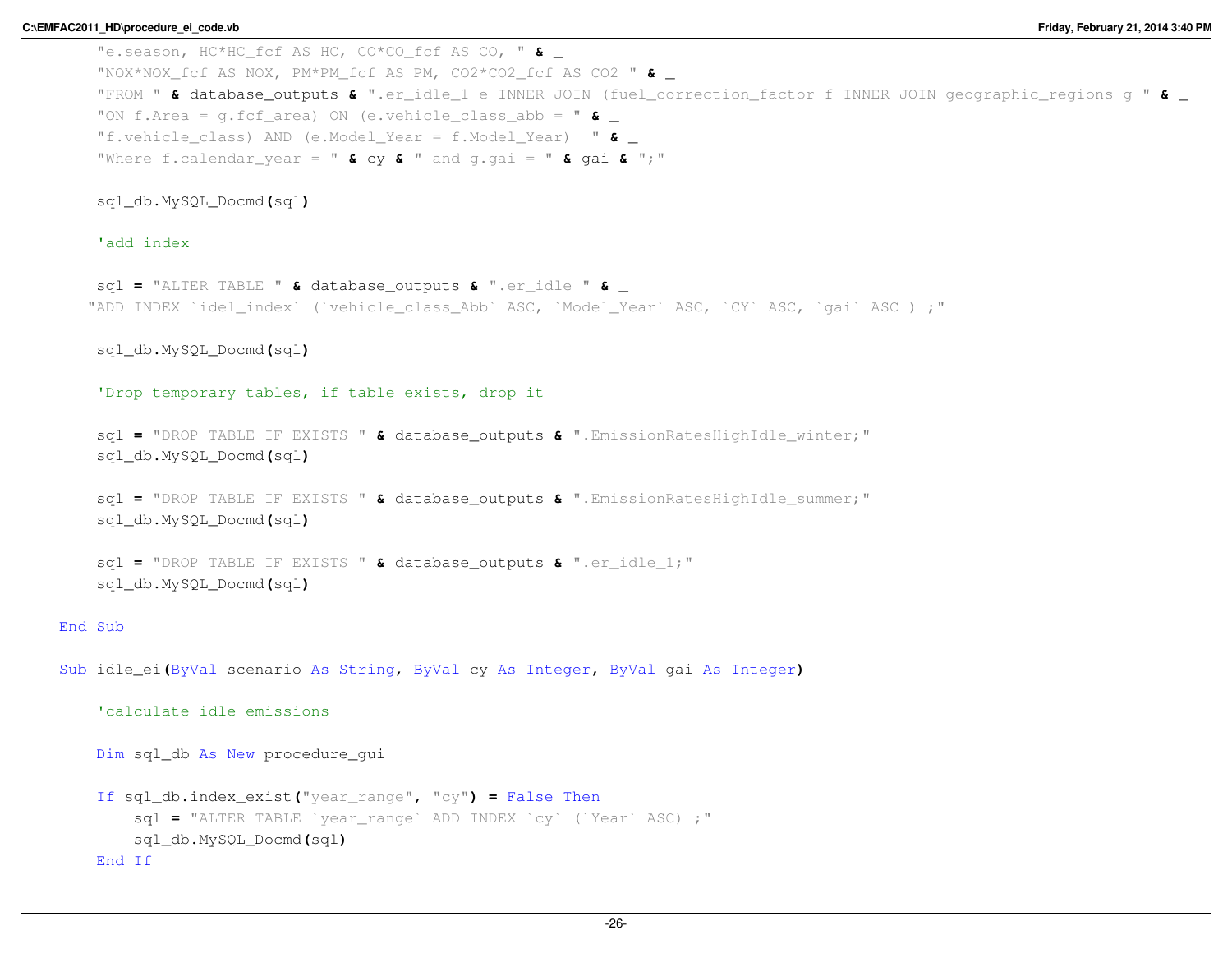Dim ei\_table As String

```
Dim ei_table_aps As String
Dim er_table As String
er_table = database_outputs & ".ei_idle_pop_er"
'check whether table exists
ei_table = database_outputs & ".ei_idle"
ei_table_aps = database_outputs & ".ei_idle_aps"
If sql_db.Table_exist(ei_table) = True Then
```

```
sql = "Truncate table " & ei_table & ";"
sql_db.MySQL_Docmd(sql)
```
End If

Dim <sup>i</sup> As Integer

i **<sup>=</sup>** cy

```
sql = "DROP Table IF EXISTS " & er_table & ";"
sql_db.MySQL_Docmd(sql)
```
## 'pm\_control

```
sql = "Create Table " & er_table & " ENGINE = MYISAM as " & _ "SELECT v.CY, v.Fleet Veh2011, f.EMFAC2007_category Veh2007, v.gai, v.er_MY MdlYr, e.season, " & _ "v.pop_ca, pm_control, " & _ "e.HC*pm_control as HC, e.CO*pm_control as CO, e.NOx, e.pm *pm_control as pm, e.CO2 " & _ "FROM vehicle_fleet_category f INNER JOIN (" & database_outputs & ".vmt_pop_" & scenario & "_gai v " & _ "INNER JOIN " & database_outputs & ".er_idle e ON v.er_MY = e.Model_Year and v.CY = e.CY " & _ " and v.GAI = e.GAI) ON (e.vehicle_class_Abb = f.Vehicle_class_ER) " & _ "AND (f_\cdot Inventory Category = v.Fleet);"
```
sql\_db.MySQL\_Docmd**(**sql**)**

```
'2% increase on CO2 with PM control
sql = "UPDATE " & er_table & " " & _
```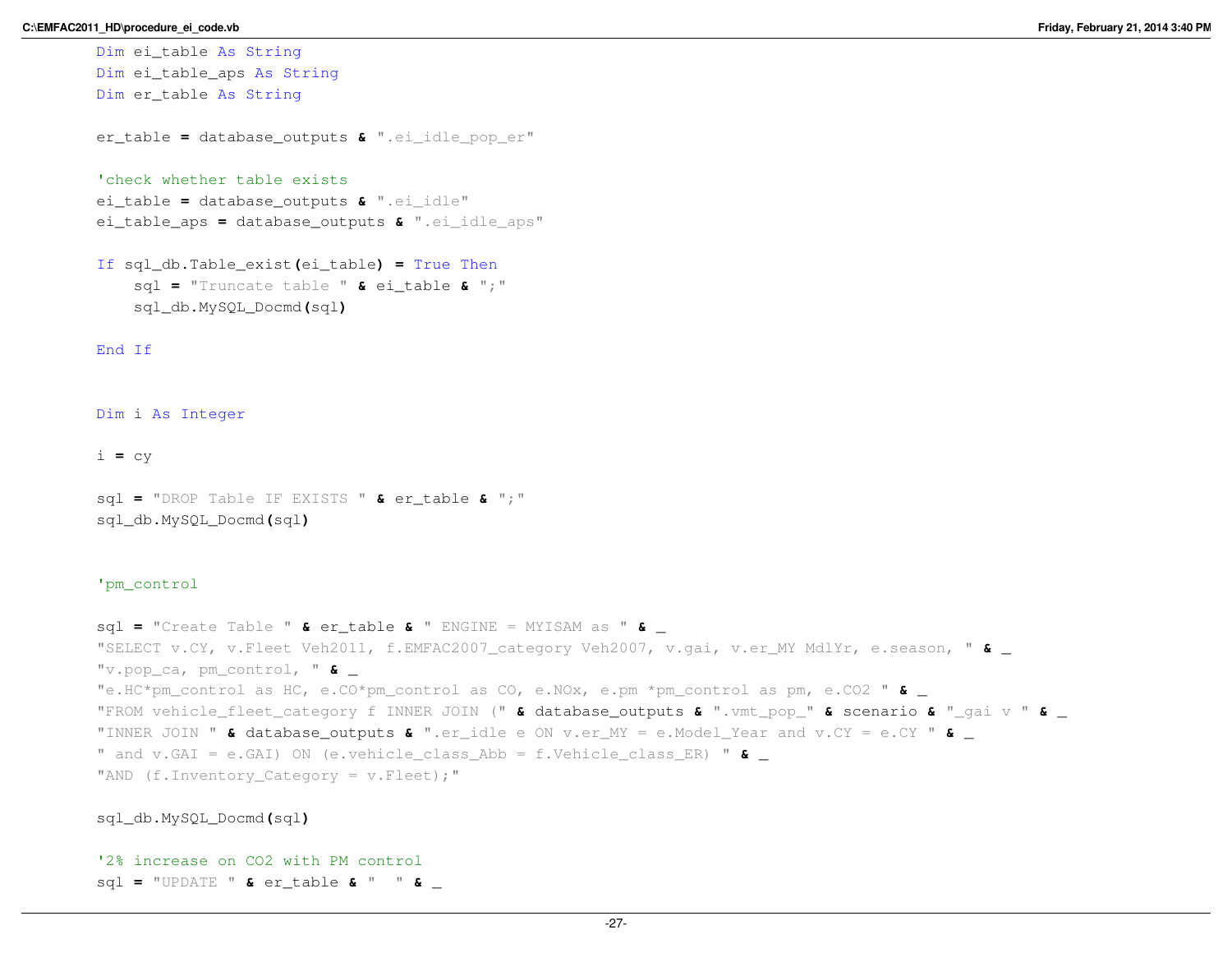"SET CO2=  $CO2*1.02$  where pm control =  $0.15;$ "

sql\_db.MySQL\_Docmd**(**sql**)**

# 'add index

sql **<sup>=</sup>** "ALTER TABLE " **&** er\_table **&** " " **&** \_ "ADD INDEX `fleet` (`Veh2011` ASC) ;"

sql\_db.MySQL\_Docmd**(**sql**)**

sql **<sup>=</sup>** "DROP Table IF EXISTS " **&** ei\_table **&** ";" sql\_db.MySQL\_Docmd**(**sql**)**

## 'Add 2007 category

sql **<sup>=</sup>** "Create Table " **&** ei\_table **&** " ENGINE = MYISAM as " **&** \_ "SELECT p.CY, Veh2011, Veh2007, p.gai, p.MdlYr, p.season, p.pop\_ca, p.pop\_ca\*p.HC\*h.hr/907184.74 HC, " **&** \_ "p.pop\_ca\*p.CO\*h.hr/907184.74 CO, p.pop\_ca\*p.NOx\*h.hr/907184.74 NOx, " **&** \_ "p.pop\_ca\*p.pm\*h.hr/907184.74 PM, p.pop\_ca\*p.CO2\*h.hr/907184.74 CO2, p.CO2 as sox " **&** \_ "FROM (vehicle\_fleet\_category v INNER JOIN " **&** er\_table **&** " p " **&** \_ "ON v.Inventory\_Category = p.Veh2011) INNER JOIN idle\_hour h " **&** \_ "ON v.inventory\_category\_idle = h.vehicle\_class " **&** \_ "WHERE  $((hvehicle class)  $\langle\rangle$  'T7')); "$ 

sql\_db.MySQL\_Docmd**(**sql**)**

'Add index sql **<sup>=</sup>** "ALTER TABLE " **&** er\_table **&** " " **&** \_ "ADD INDEX `idle port` (`Veh2011` ASC, `CY` ASC) ;"

sql\_db.MySQL\_Docmd**(**sql**)**

'append T7 port truck

# sql **<sup>=</sup>** "INSERT INTO " **&** ei\_table **&** " " **&** \_

"( CY, Veh2011, Veh2007, gai, MdlYr, season, pop\_ca, HC, CO, NOx, PM, CO2, sox ) " **&** \_ "SELECT p.CY, p.Veh2011, 'HHDT' as Veh2007, p.gai, p.MdlYr, p.season, p.pop\_ca, p.pop\_ca\*p.HC\*h.hr/907184.74 HC, " **&** \_ "p.pop\_ca\*p.CO\*h.hr/907184.74 CO, p.pop\_ca\*p.NOx\*h.hr/907184.74 NOx, " **&** \_ "p.pop\_ca\*p.pm\*h.hr/907184.74 PM, p.pop\_ca\*p.CO2\*h.hr/907184.74 CO2, p.CO2 as sox " **&** \_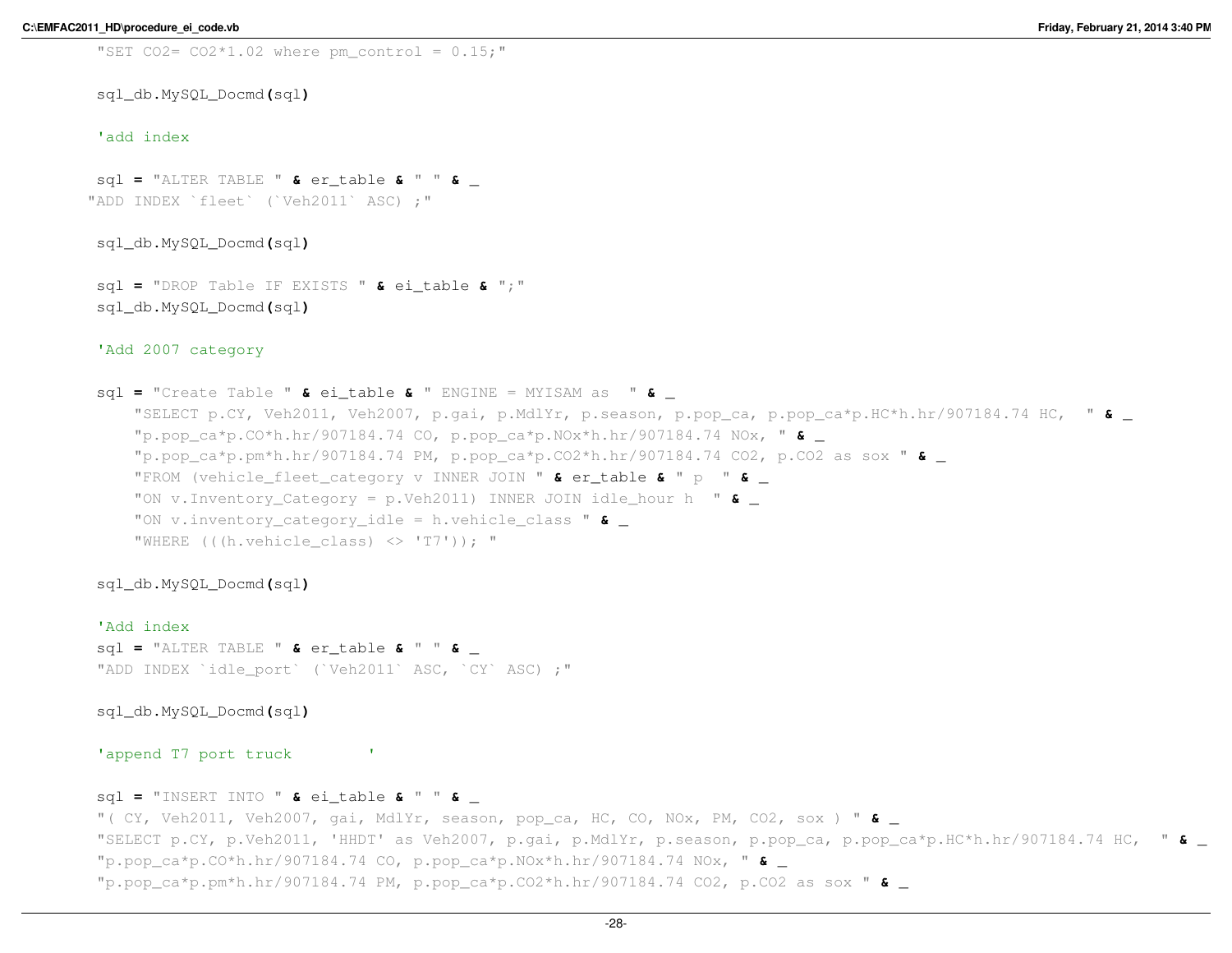"FROM (" **&** er\_table **&** " p INNER JOIN idle\_time\_port h ON " **&** \_ "(p.Veh2011 = h.Inventory\_Category)) INNER JOIN year\_range y " **&** \_ "ON (y.idle port  $cy = h.CY$ ) AND (p.CY = y.Year);"

sql\_db.MySQL\_Docmd**(**sql**)**

'T7 average idling time

# 'add columns

 sql **<sup>=</sup>** "ALTER TABLE " **&** er\_table **&** " ADD COLUMN `fleet\_idle` VARCHAR(45) " **&** \_ "NULL AFTER `CO2` , ADD COLUMN `my\_idle` VARCHAR(45) NULL AFTER `fleet\_idle` , " **&** \_ "ADD COLUMN `cy\_idle` VARCHAR(45) NULL AFTER `my\_idle` ;"

sql\_db.MySQL\_Docmd**(**sql**)**

## 'add index

```
sql = "ALTER TABLE " & er_table & " " & _ "ADD INDEX `cy` (`CY` ASC) , ADD INDEX `my` (`MdlYr` ASC) ;"
```
sql\_db.MySQL\_Docmd**(**sql**)**

```
sql = "UPDATE " & er_table & " INNER JOIN vehicle_fleet_category ON " & _ "" & er_table & ".Veh2011 = vehicle_fleet_category.Inventory_Category " & _ "SET " & er_table & ".fleet_idle = vehicle_fleet_category.Inventory_Category_idle;"
```
sql\_db.MySQL\_Docmd**(**sql**)**

sql **<sup>=</sup>** "UPDATE " **&** er\_table **&** " INNER JOIN year\_range ON " **&** \_ "" **&** er\_table **&** ".CY = year\_range.Year " **&** \_ "SET " **&** er\_table **&** ".cy\_idle = year\_range.idle\_t7\_cy;"

sql\_db.MySQL\_Docmd**(**sql**)**

sql **<sup>=</sup>** "UPDATE " **&** er\_table **&** " INNER JOIN year\_range ON " **&** \_ "" **&** er\_table **&** ".MdlYr = year\_range.Year " **&** \_ "SET " **&** er\_table **&** ".my\_idle = year\_range.idle\_t7\_my;"

sql\_db.MySQL\_Docmd**(**sql**)**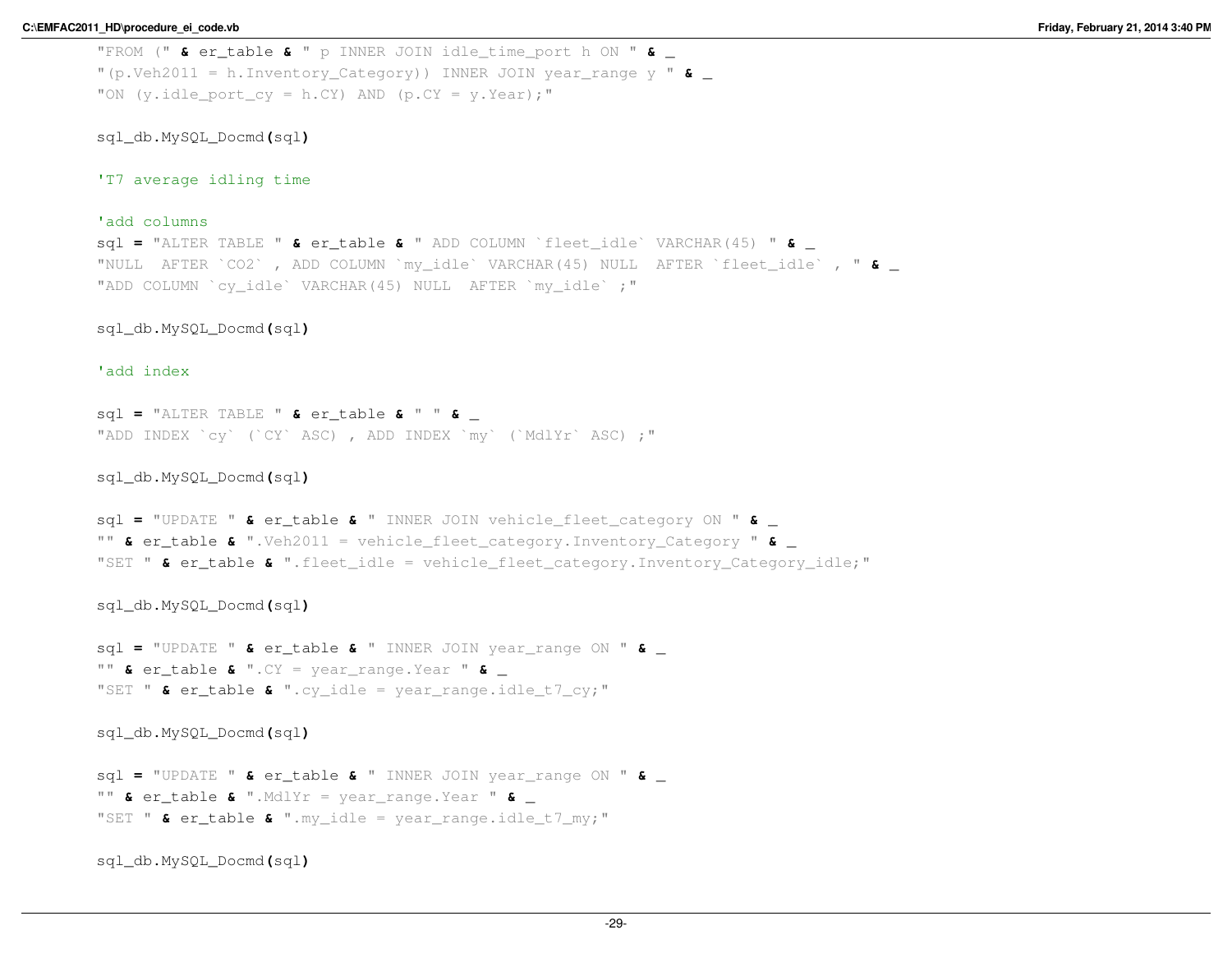#### 'Add index

```

sql = "ALTER TABLE " & er_table & " " & _ "ADD INDEX `idle t7` (`fleet idle` ASC, `CY_idle` ASC, `MY_idle` ASC) ;"
sql_db.MySQL_Docmd(sql)
```
# 'append

```
sql = "INSERT INTO " & ei_table & " ( CY, Veh2011, Veh2007, gai, MdlYr, season, pop_ca, HC, " & _ "CO, NOx, PM, CO2, sox ) " & _ "SELECT p.CY, Veh2011, Veh2007, p.gai, p.MdlYr, p.season, p.pop_ca, p.pop_ca*p.HC*h.hr_avg/907184.74 HC, " & _ "p.pop_ca*p.CO*h.hr_avg/907184.74 CO, p.pop_ca*p.NOx*h.hr_avg/907184.74 NOx, " & _ "p.pop_ca*p.pm*h.hr_avg/907184.74 PM, p.pop_ca*p.CO2*h.hr_avg/907184.74 CO2, p.CO2 as sox " & _ "FROM " & er_table & " p INNER JOIN idle_t7_hr_avg h ON " & _ "(p.cy_idle = h.Calendar_year_range) AND (p.my_idle = h.Model_year_range) " & _ "AND (p.fleet_idle = h.Inventory_Category_idle);"
```
# sql\_db.MySQL\_Docmd**(**sql**)**

# 'add SOx emissions

sql **<sup>=</sup>** "select \* from information\_schema.columns " **&** \_ "where table\_name = 'ei\_idle' and " **&** \_ "column\_name = 'sox' and table\_schema = '" **&** database\_outputs **&** "';"

If sql\_db.component\_exist**(**sql**) <sup>=</sup>** False Then

sql **<sup>=</sup>** "ALTER TABLE " **&** ei\_table **&** " ADD COLUMN `sox` DOUBLE NULL AFTER `CO2` ;" sql\_db.MySQL\_Docmd**(**sql**)**

#### End If

sql **<sup>=</sup>** "select \* from information\_schema.statistics " **&** \_ "where table\_name = 'ei\_idle' and index\_name = 'sox\_index' " **&** \_ "and table\_schema = '" **&** database\_outputs **&** "';"

If sql\_db.component\_exist**(**sql**) <sup>=</sup>** False Then

sql **<sup>=</sup>** "ALTER TABLE " **&** ei\_table **&** " ADD INDEX `sox\_index` (`CY` ASC, `gai` ASC) ;" sql\_db.MySQL\_Docmd**(**sql**)**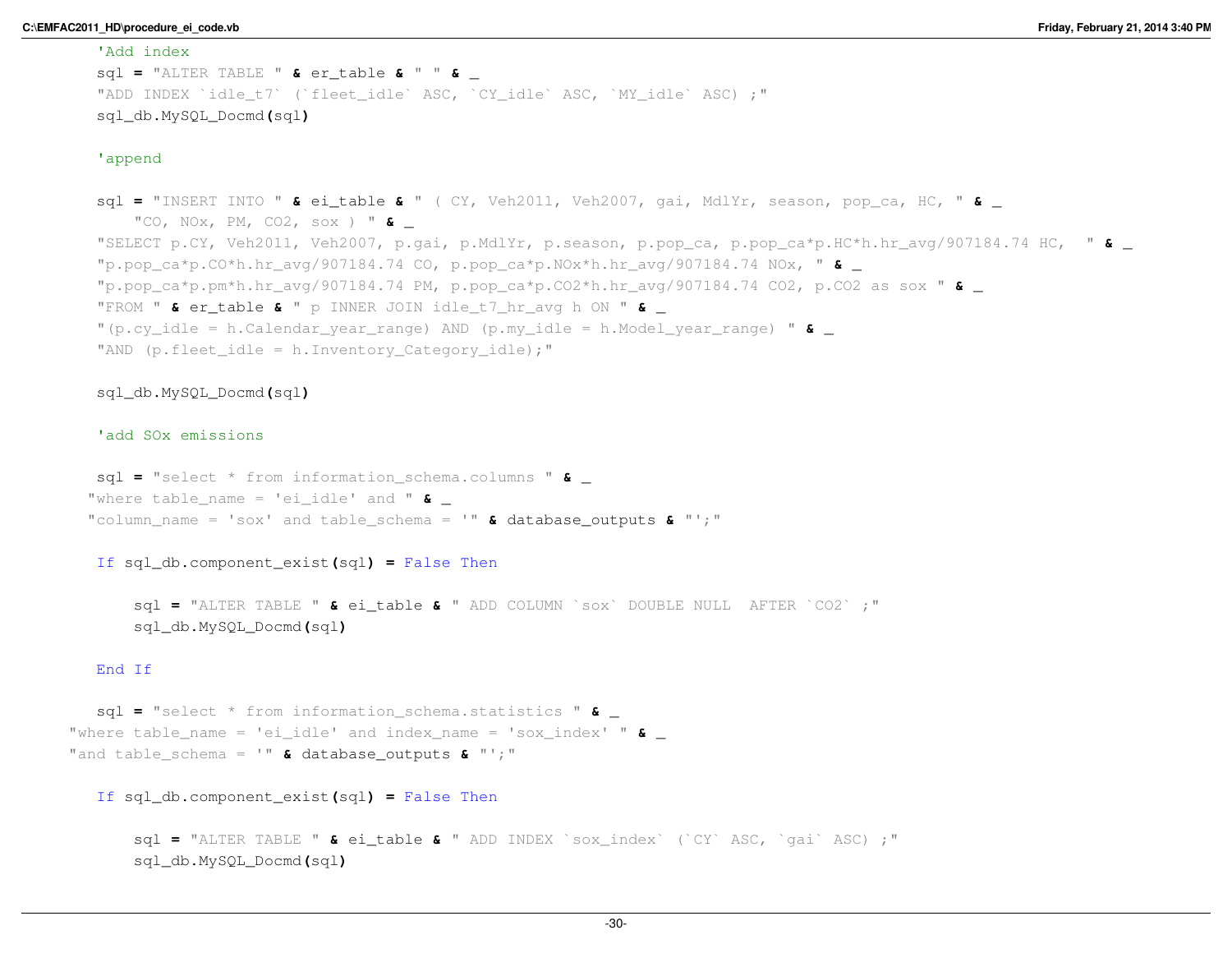#### End If

```
sql = "select * from information_schema.statistics " & _ "where table_name = 'sulfur_content' and index_name = 'index' " & _ "and table_schema = '" & database_inputs & "';"
```
If sql\_db.index\_exist**(**"sulfur\_content"**,** "index"**) <sup>=</sup>** False Then

```
sql = "ALTER TABLE `sulfur_content` ADD INDEX `index` (`CY_sulfur` ASC, `fcf_area` ASC) ;"
sql_db.MySQL_Docmd(sql)
```
#### End If

### 'Update sox

```

sql = "UPDATE ((sulfur_content s INNER JOIN geographic_regions g ON " & _ "s.fcf_area = g.FCF_area) INNER JOIN " & ei_table & " e ON g.gai = e.gai) INNER JOIN year_range ON " & _ "(year_range.Year = e.CY) AND (s.CY_sulfur = year_range.cy_sulfur) " & _ "SET e.sox = e.CO2/3.1445*s.sulfur ppm/10000000*2;"
```
sql\_db.MySQL\_Docmd**(**sql**)**

```
'***************************************
```
'aps emissions

If <sup>i</sup> **>= <sup>2008</sup>** Then 'calculate aps emissions only when calculate annual

```
'add pop_sleeper column
```
sql **<sup>=</sup>** "ALTER TABLE " **&** er\_table **&** " ADD COLUMN `sleeper\_pop` " **&** \_ "DOUBLE NULL AFTER `cy\_idle` ;"

```
sql_db.MySQL_Docmd(sql)
```
'add index to update sleeper pop

```
sql = "ALTER TABLE " & er_table & " " & _ "ADD INDEX `aps` (`fleet idle` ASC, `cy_idle` ASC) ;"
```
sql\_db.MySQL\_Docmd**(**sql**)**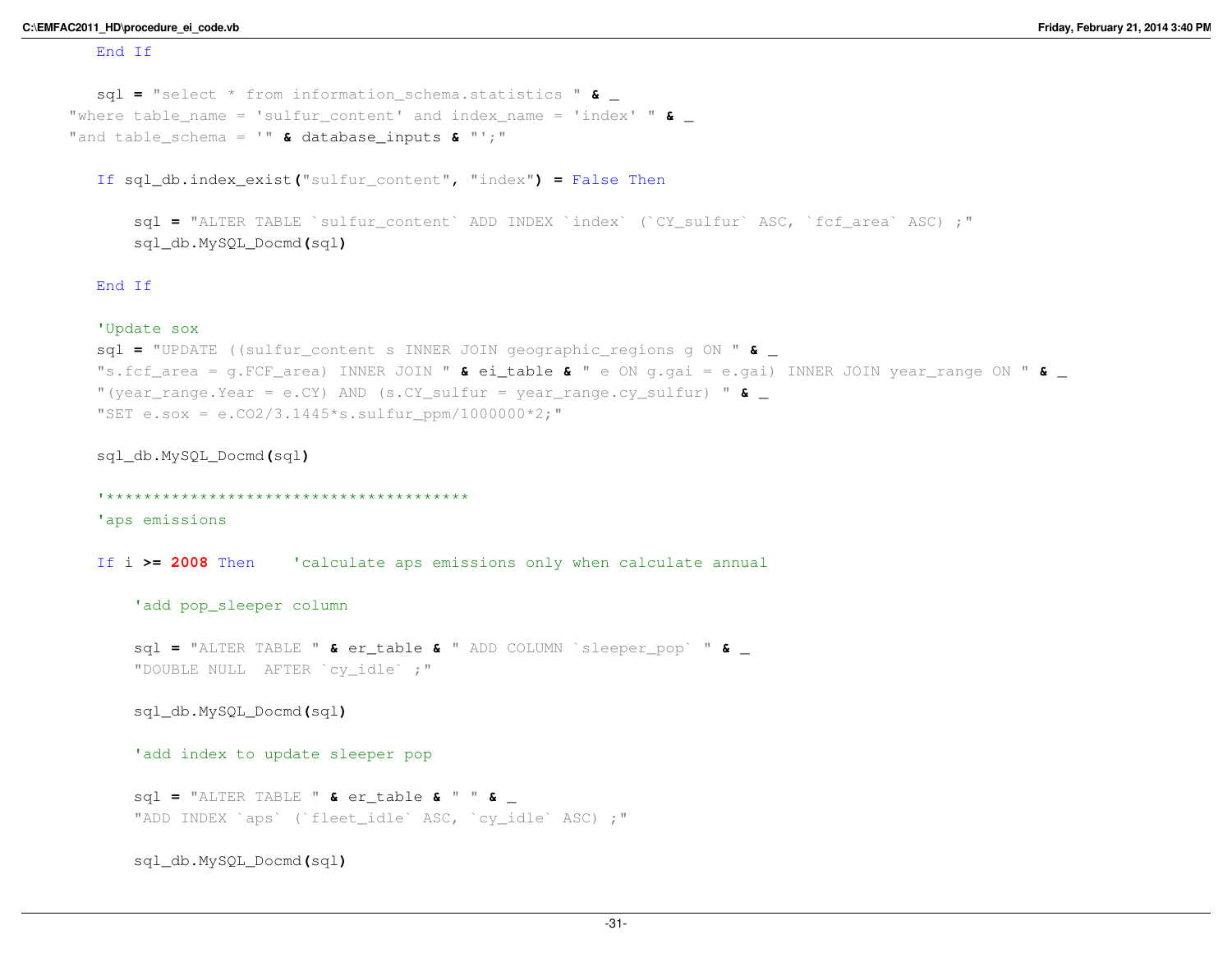'update sleeper pop

'Assume a sleeper does not need an APS before 2008

```
sql = "UPDATE " & er_table & " p INNER JOIN idle_t7_sleeper s ON " & _ "(p.cy_idle = s.Calendar_year_range) AND (p.fleet_idle = s.Inventory_Category_idle) " & _ "SET p.sleeper_pop = p.pop_ca*s.sleeper*s.sleeper_compliance where cy_idle = '2008+';"
```
sql\_db.MySQL\_Docmd**(**sql**)**

'add aps my

sql **<sup>=</sup>** "ALTER TABLE " **&** er\_table **&** " ADD COLUMN `my\_aps` " **&** \_ "VARCHAR(45) NULL AFTER `sleeper\_pop` ;"

sql\_db.MySQL\_Docmd**(**sql**)**

'update my\_aps

```
sql = "UPDATE " & er_table & " p INNER JOIN year_range y ON " & _ "p.MdlYr = y.Year " & _ "SET p.my aps = y.idle aps my WHERE p.sleeper pop >0;;"
```
sql\_db.MySQL\_Docmd**(**sql**)**

'aps emissions'6 hrs per day

sql **<sup>=</sup>** "DROP Table IF EXISTS " **&** ei\_table\_aps **&** ";" sql\_db.MySQL\_Docmd**(**sql**)**

```
sql = "Create Table " & ei_table_aps & " ENGINE = MYISAM as " & _ "SELECT p.CY, Veh2011, Veh2007, p.fleet_idle, p.gai, p.MdlYr, p.season, p.pop_ca, p.sleeper_pop, " & _ "pm_control, p.sleeper_pop*e.HC*6/907184.74*pm_control HC, " & _ "p.sleeper_pop*e.CO*6/907184.74*pm_control CO, p.sleeper_pop*e.NOx*6/907184.74 NOx, " & _ "p.sleeper_pop*e.pm*6/907184.74*pm_control PM, p.sleeper_pop*e.CO2*6/907184.74 CO2, e.CO2 as sox " & _ "FROM " & er_table & " p INNER JOIN idle_aps_emission_rates e ON p.my_aps = e.MY " & _ "WHERE p.sleeper pop >0 and my idle = 'pre 2008';"
```
sql\_db.MySQL\_Docmd**(**sql**)**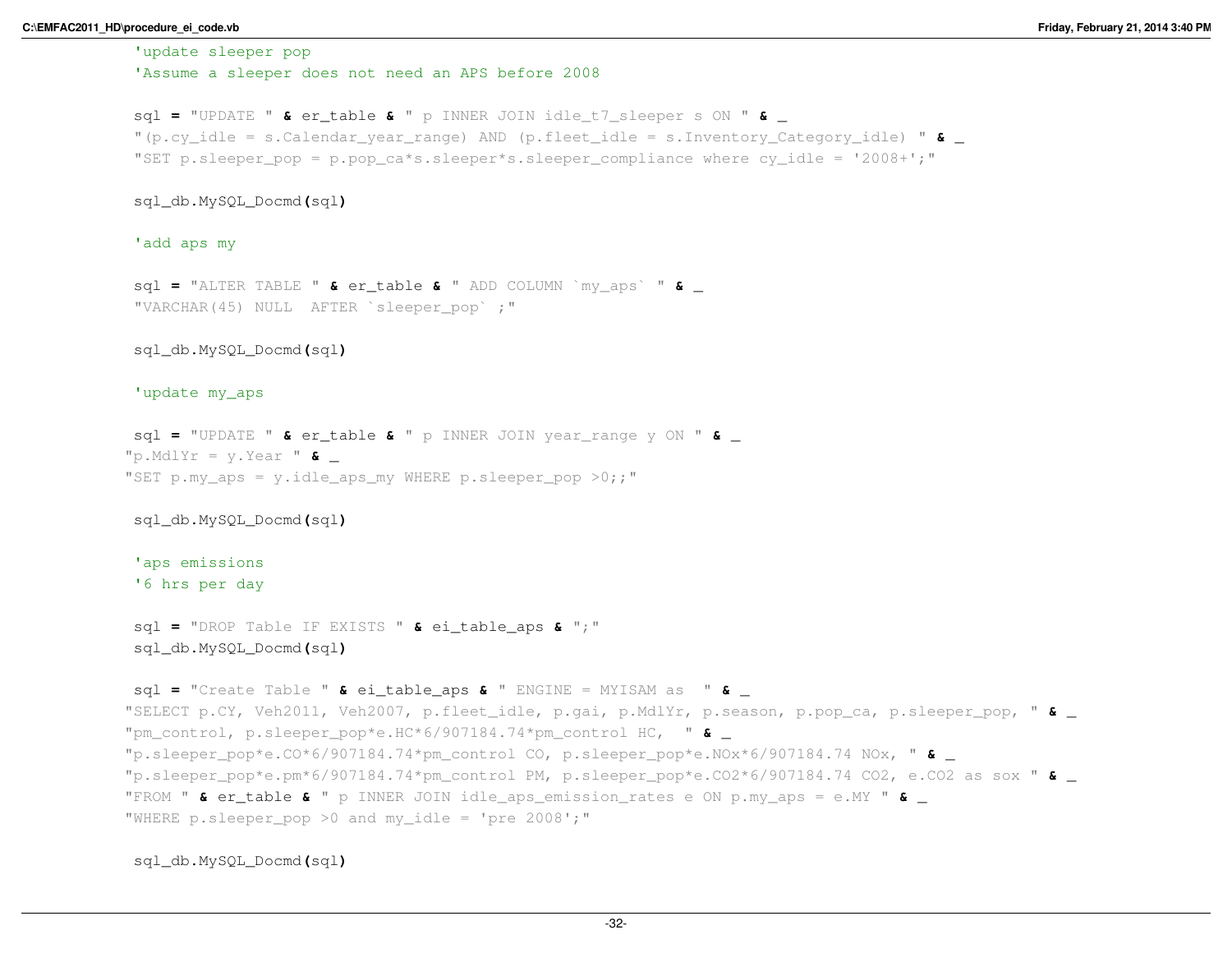'2% increase on CO2 with PM control sql **<sup>=</sup>** "UPDATE " **&** ei\_table\_aps **&** " " **&** \_ "SET CO2= CO2\*1.02 where pm\_control = 0.15 and cy = " **&** <sup>i</sup> **&** ";"

sql\_db.MySQL\_Docmd**(**sql**)**

'Aps SOx emissionsei\_table\_aps **<sup>=</sup>** database\_outputs **&** ".ei\_idle\_aps"

'add SOx emissions

sql **<sup>=</sup>** "select \* from information\_schema.columns " **&** \_ "where table\_name = 'ei\_idle\_aps' and " **&** \_ "column\_name = 'sox' and table\_schema = '" **&** database\_outputs **&** "';"

If sql\_db.component\_exist**(**sql**) <sup>=</sup>** False Then

sql **<sup>=</sup>** "ALTER TABLE " **&** ei\_table\_aps **&** " ADD COLUMN `sox` DOUBLE NULL AFTER `CO2` ;" sql\_db.MySQL\_Docmd**(**sql**)**

# End If

sql **<sup>=</sup>** "select \* from information\_schema.statistics " **&** \_ "where table\_name = 'ei\_idle\_aps' and index\_name = 'sox\_index' " **&** \_ "and table\_schema = '" **&** database\_outputs **&** "';"

If sql\_db.component\_exist**(**sql**) <sup>=</sup>** False Then

sql **<sup>=</sup>** "ALTER TABLE " **&** ei\_table\_aps **&** " ADD INDEX `sox\_index` (`CY` ASC, `gai` ASC) ;" sql\_db.MySQL\_Docmd**(**sql**)**

# End If

```
sql = "select * from information_schema.statistics " & _ "where table_name = 'sulfur_content' and index_name = 'index' " & _ "and table_schema = '" & database_inputs & "';"
```
If sql\_db.component\_exist**(**sql**) <sup>=</sup>** False Then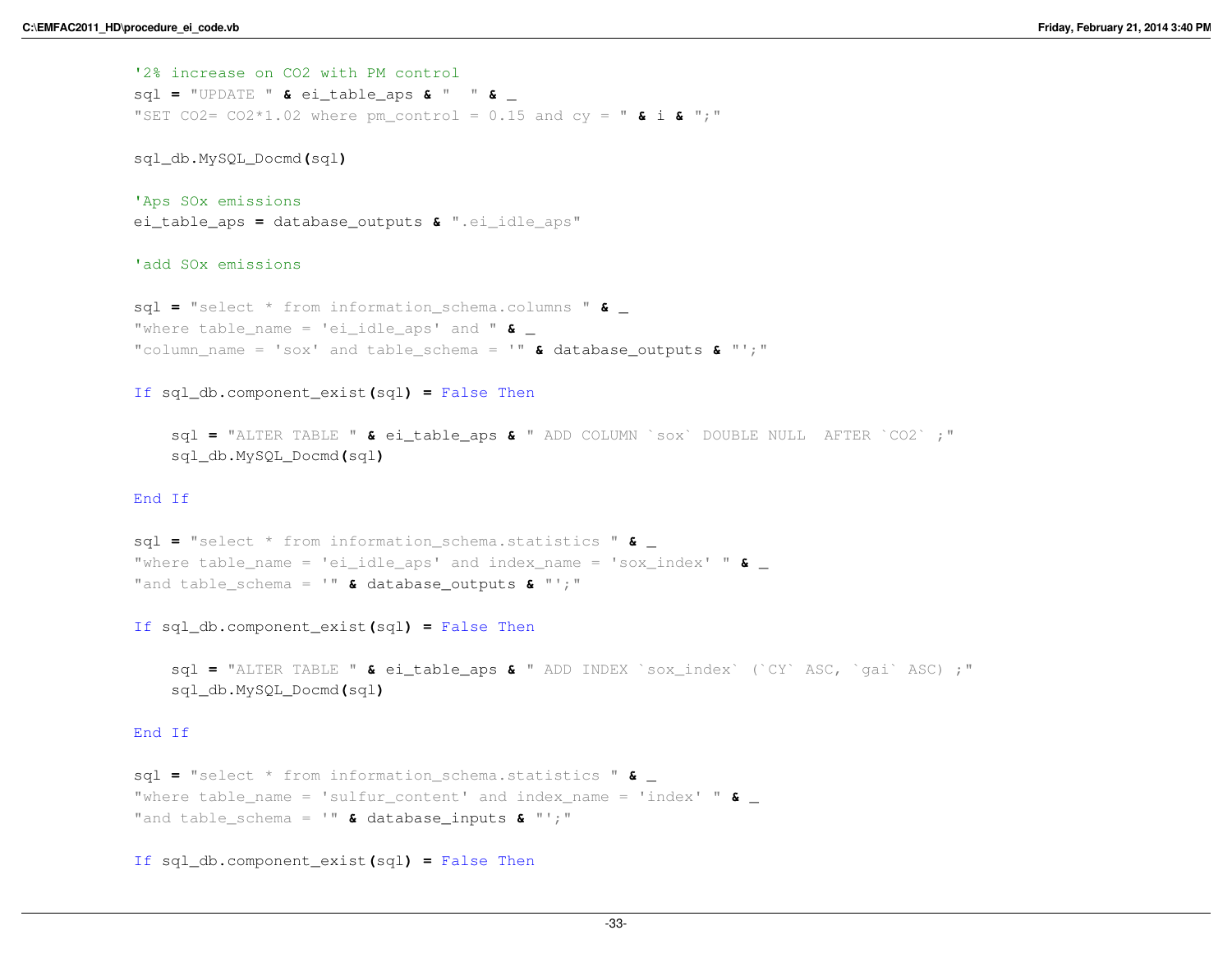```
sql = "ALTER TABLE `sulfur_content` ADD INDEX `index` (`CY_sulfur` ASC, `fcf_area` ASC) ;"
sql_db.MySQL_Docmd(sql)
```
# End If

#### 'Update sox

```

sql = "UPDATE ((sulfur_content s INNER JOIN geographic_regions g ON " & _ "s.fcf_area = g.FCF_area) INNER JOIN " & ei_table_aps & " e ON g.gai = e.gai) INNER JOIN year_range ON " & _ "(year_range.Year = e.CY) AND (s.CY_sulfur = year_range.cy_sulfur) " & _ "SET e.sox = e.CO2/3.1445*s.sulfur ppm/10000000*2;"
```
## sql\_db.MySQL\_Docmd**(**sql**)**

#### 'Insert Aps into idle table

```
sql = "INSERT INTO " & ei_table & " ( CY, Veh2011, Veh2007, gai, MdlYr, season, pop_ca, " & _ "HC, CO, NOx, PM, CO2, sox ) " & _ "SELECT CY, Veh2011, Veh2007, gai, MdlYr, season, 0 as pop_ca, HC, CO, NOx, PM, CO2, sox " & _ "from " & ei_table_aps & ";"
```
sql\_db.MySQL\_Docmd**(**sql**)**

```
End If 'APS offset emissions
```
'Summarize idle and aps emissions

```
Dim by_process As String = ""
Dim by_my As String = ""
Dim group_by_my As String = ""
```

```
If ei_by_process = True Then
    by_process = "'IDLEX'"
Elseby_process = "'All'"
End If
```

```
If ei_by_my = True Then
    by_my = "e.MdlYr"
    group_by_my = ", e.MdlYr"
```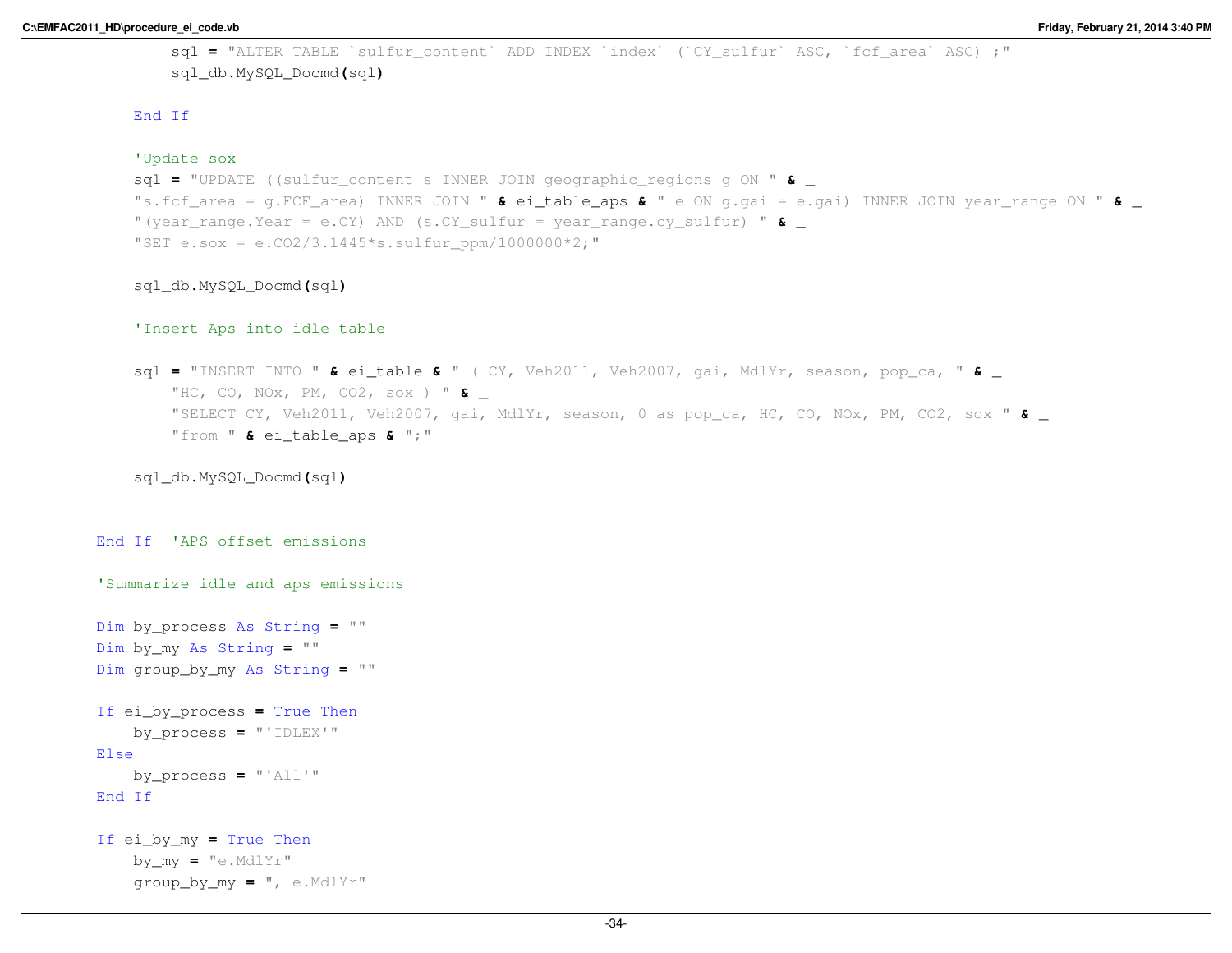Else

```
by_my = "'All' as MdlYr"
    group_by_my = ""
End If
tablename = database_outputs & ".emfac_hd_ei_output_summary"
'Append to export tablesql = "Insert into " & tablename & " (Process, Area, GAI, CalYr, Season, Fuel, Veh, MdlYr, " & _ "pop_CA, VMT, NOx, PM10, PM2_5, TOG, ROG, CO, CO2, SOx, Fuel_DSL) " & _ "SELECT " & by_process & " as Process, g.area, e.gai, e.CY, e.season, 'DSL' as fuel, " & _ "" & emfac_cat & " as Veh, " & by_my & ", sum(e.pop_ca) pop_CA, 0 as vmt, " & _ "sum(e.NOx) NOx, sum(e.PM) PM10, sum(e.PM)*0.92 PM2_5, " & _ "sum(e.HC)*1.4417 TOG, sum(e.HC)*1.2664 ROG, sum(e.CO) CO, sum(e.CO2) CO2, sum(e.SOx) SOx, " & _ "sum(e.CO2)*0.09 Fuel_DSL from " & ei_table & " e INNER JOIN geographic_regions g ON e.gai = g.gai " & _ "where" & season_sql_annual & season_sql_summer & season_sql_winter & " " & _ "group by g.area, e.gai, e.cy, e.season, fuel, Veh" & group_by_my & ";"
```
sql\_db.MySQL\_Docmd**(**sql**)**

## End Sub

```
Sub brake_wear_ei(ByVal scenario As String, ByVal cy As Integer, ByVal gai As Integer)
```

```
'Procedure to calculate brake wear emissionsDim sql_db As New procedure_gui
Dim vmt_table, ei_table As String
vmt_table = database_outputs & ".vmt_pop_" & scenario & "_gai"
sql = "select * from information_schema.statistics " & _ "where table_name = 'vmt_pop_" & scenario & "_gai' and index_name = 'fleet' " & _ "and table_schema = '" & database_outputs & "';"
If sql_db.component_exist(sql) = False Then
    sql = "ALTER TABLE " & vmt_table & " ADD INDEX `fleet` (`fleet` ASC) ;"
   sql_db.MySQL_Docmd(sql)End If
```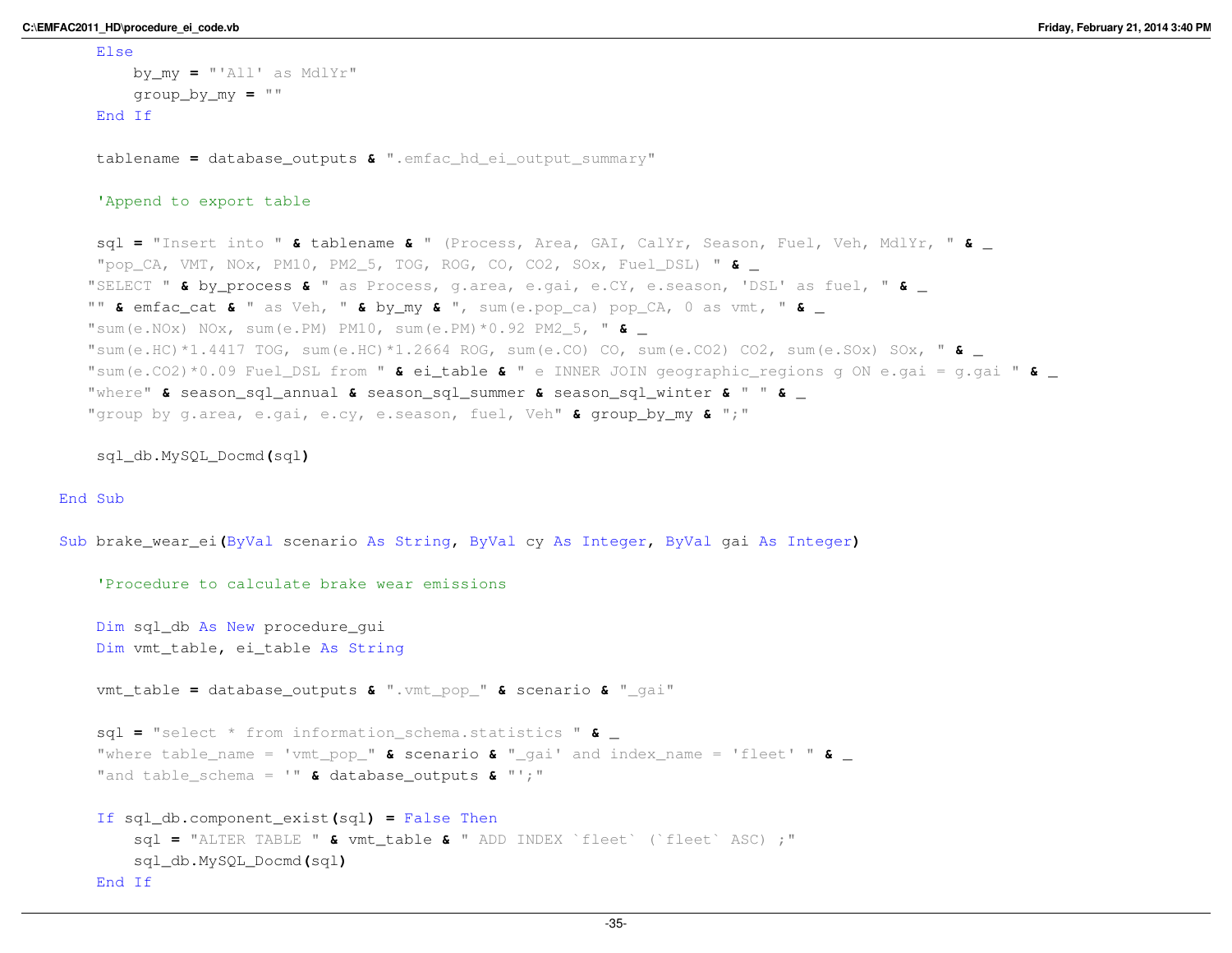# 'Brakewear emissions

ei\_table **<sup>=</sup>** database\_outputs **&** ".ei\_bw" sql **<sup>=</sup>** "DROP table IF EXISTS " **&** ei\_table **&** ";" sql\_db.MySQL\_Docmd**(**sql**)**sql **<sup>=</sup>** "Create Table " **&** ei\_table **&** " ENGINE = MYISAM as " **&** \_ "SELECT v.CY, v.Fleet Veh2011, f.EMFAC2007\_category veh2007, v.gai, " **&** \_ "v.er\_my MdlYr, sum(vmt) vmt, sum(pop\_ca) pop\_ca, " **&** \_ "sum(v.vmt\*e.PM/907184.74) as PM, sum(v.vmt\*e.PM/907184.74)\*" **&** bwpm10ratio **&** " PM10, " **&** \_ "sum(v.vmt\*e.PM/907184.74)\*" **&** bwpm25ratio **&** " PM2\_5 " **&** \_ "FROM emission\_rates\_brakewear e INNER JOIN (" **&** vmt\_table **&** " v " **&** \_ "INNER JOIN vehicle\_fleet\_category f ON v.Fleet = f.Inventory\_Category) " **&** \_ "ON e.Vehicle\_Class = f.Vehicle\_class\_brakewear " **&** \_ "Where v.cy = " **&** cy **&** " and v.gai = " **&** ga<sup>i</sup> **&** " " **&** \_ "group by cy, Veh2011, veh2007, gai, v.er my;"

# sql\_db.MySQL\_Docmd**(**sql**)**

```
sql = "select * from information_schema.statistics " & _ "where table_name = 'ei_bw' and index_name = 'fleet' " & _ "and table_schema = '" & database_outputs & "';"
```
If sql\_db.component\_exist**(**sql**) <sup>=</sup>** False Then sql **<sup>=</sup>** "ALTER TABLE " **&** ei\_table **&** " ADD INDEX `fleet` (`Veh2011` ASC) ;" sql\_db.MySQL\_Docmd**(**sql**)**End If

sql **<sup>=</sup>** "select \* from information\_schema.statistics " **&** \_ "where table\_name = 'operation\_day' and index\_name = 'fleet' " **&** \_ "and table\_schema = '" **&** database\_inputs **&** "';"

If sql\_db.component\_exist**(**sql**) <sup>=</sup>** False Then

```
sql = "ALTER TABLE operation_day ADD INDEX `fleet` (`Fleet` ASC) ;"
   sql_db.MySQL_Docmd(sql)End If
```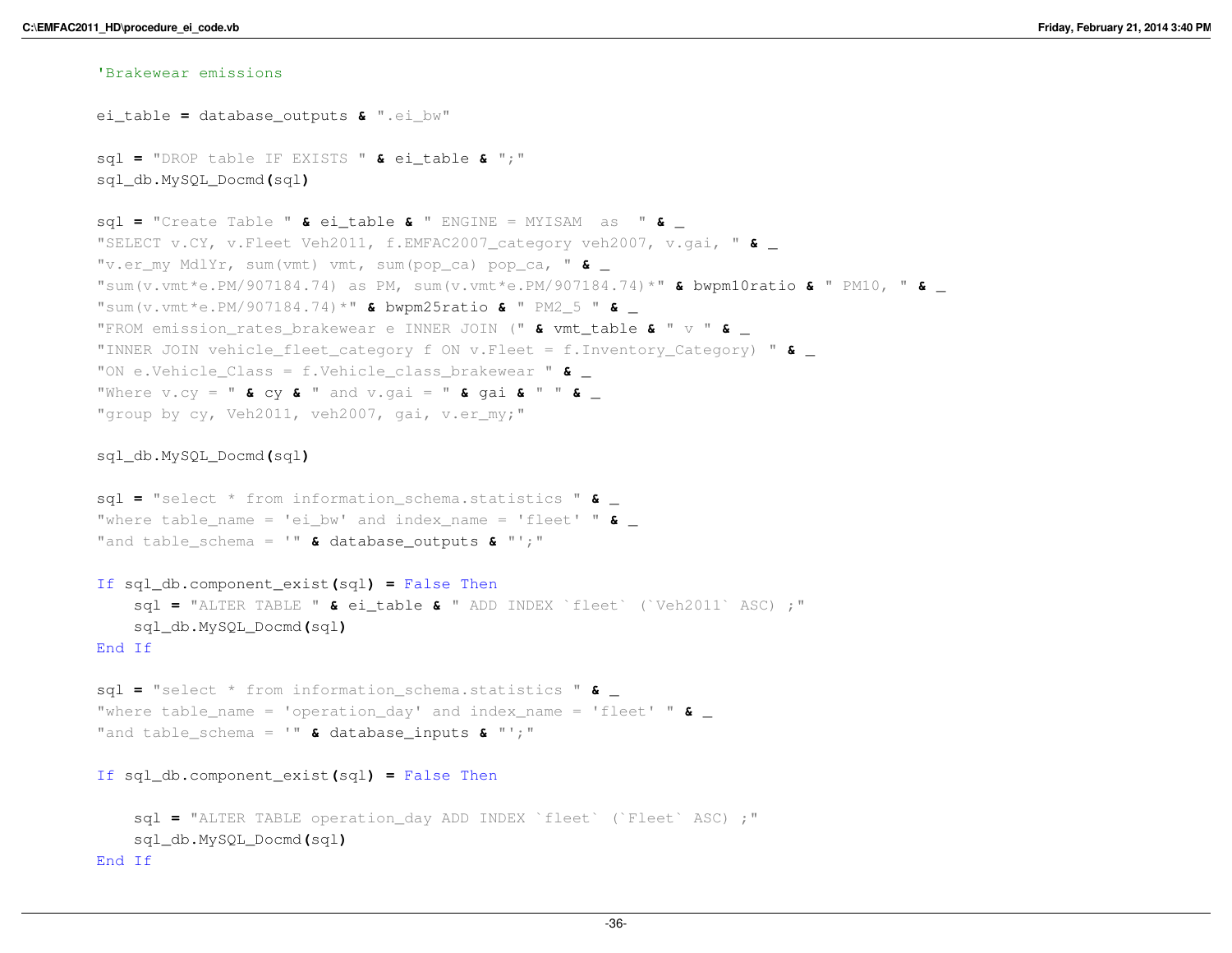```
sql = "UPDATE " & ei_table & " e INNER JOIN " & _ "operation_day O ON e.Veh2011 = O.fleet SET vmt = vmt/operation_day, " & _ "PM = PM/operation day, PM10 = PM10/operation day, PM2_5 = PM2_5/operation_day;"
```

```
sql_db.MySQL_Docmd(sql)
```

```
'Insert Emissions to summary table
```

```
Dim by_process As String = ""
Dim by_my As String = ""
Dim group_by_my As String = ""
```

```
If ei_by_process = True Then
    by_process = "'PMBW'"
```
# Else

```
by_process = "'All'"
End If
```

```
If ei_by_my = True Then
    by_my = "e.MdlYr"
    group_by_my = ", e.MdlYr"
Elseby_my = "'All' as MdlYr"
    group_by_my = ""
```
# End If

```
'Table to hold emissions estimation for all processes by CY by GAI
```

```
tablename = "emfac_hd_ei_output_summary"
```
## 'Annual

```
If season_sql_annual <> "" Then
```
sql **<sup>=</sup>** "Insert into " **&** database\_outputs **&** "." **&** tablename **&** " (Process, Area, GAI, CalYr, Season, Fuel, Veh, MdlYr, " **&** \_ "pop\_ca, VMT, NOx, PM10, PM2\_5, TOG, ROG, CO, CO2, SOx) " **&** \_ "SELECT " **&** by\_process **&** " as Process, g.area, e.gai, e.CY, 'a' as season, 'DSL' as fuel, " **&** \_ "" **&** emfac\_cat **&** " as Veh, " **&** by\_my **&** ", sum(pop\_ca) pop\_ca, sum(vmt) as vmt, " **&** \_ "0 NOx, sum(e.PM10) PM10, sum(e.PM2\_5) PM2\_5, " **&** \_ "0 TOG, 0 ROG, 0 CO, 0 CO2, 0 SOx " **&** \_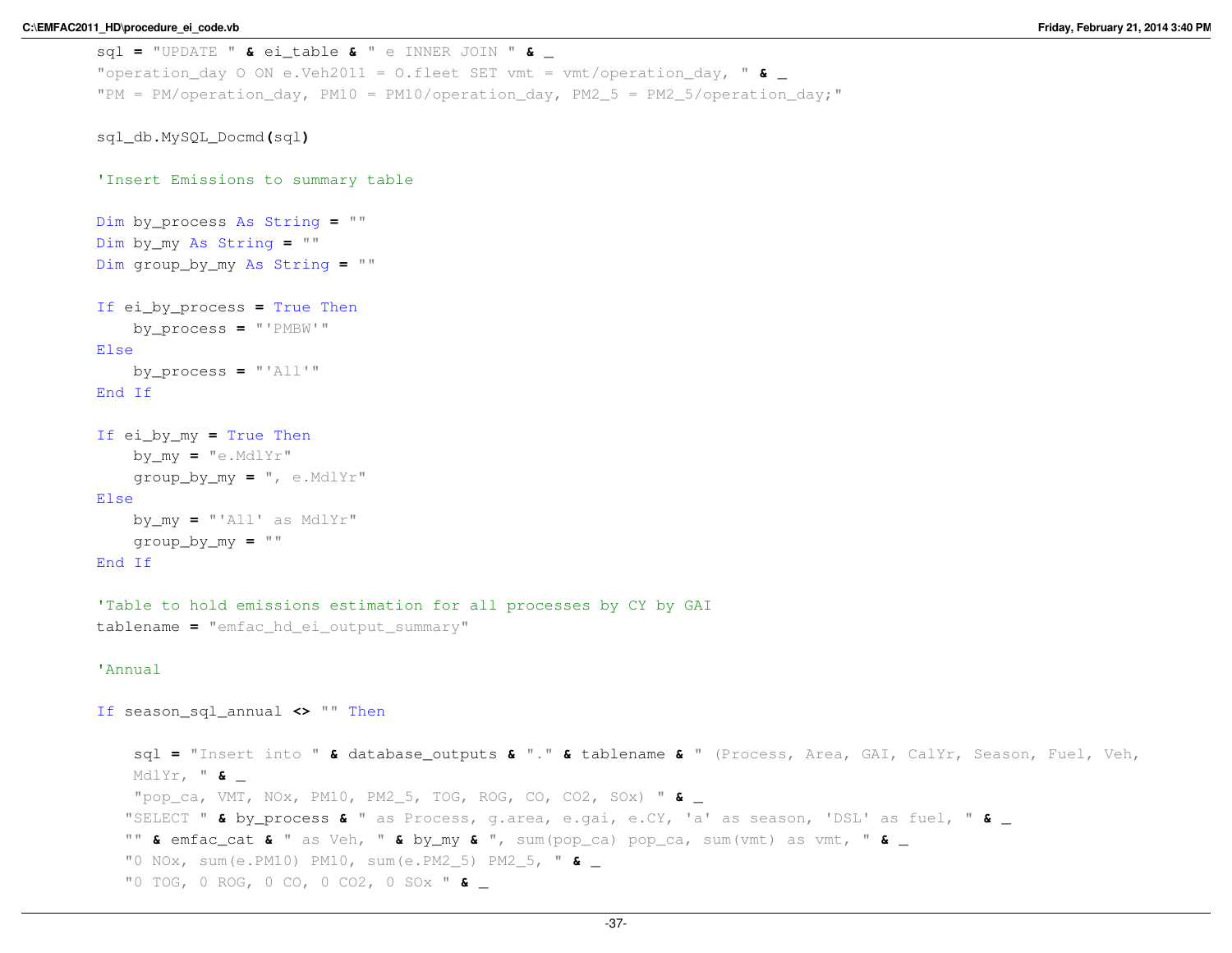```
"from " & ei_table & " e INNER JOIN geographic_regions g ON e.gai = g.gai " & _ "group by g.area, e.gai, e.cy, season, fuel, Veh" & group_by_my & ";"
```
End If

'winter

If season\_sql\_winter **<>** "" Then

sql **<sup>=</sup>** "Insert into " **&** database\_outputs **&** "." **&** tablename **&** " (Process, Area, GAI, CalYr, Season, Fuel, Veh, MdlYr, " **&** \_ "pop\_ca, VMT, NOx, PM10, PM2\_5, TOG, ROG, CO, CO2, SOx) " **&** \_ "SELECT " **&** by\_process **&** " as Process, g.area, e.gai, e.CY, 'w' as season, 'DSL' as fuel, " **&** \_ "" **&** emfac\_cat **&** " as Veh, " **&** by\_my **&** ", sum(pop\_ca) pop\_ca, sum(vmt) as vmt, " **&** \_ "0 NOx, sum(e.PM10) PM10, sum(e.PM2\_5) PM2\_5, " **&** \_ "0 TOG, 0 ROG, 0 CO, 0 CO2, 0 SOx " **&** \_ "from " **&** ei\_table **&** " e INNER JOIN geographic\_regions g ON e.gai = g.gai " **&** \_ "group by g.area, e.gai, e.cy, season, fuel, Veh" **&** group\_by\_my **&** ";"

sql\_db.MySQL\_Docmd**(**sql**)**

End If

#### 'summer

If season\_sql\_summer **<>** "" Then

sql **<sup>=</sup>** "Insert into " **&** database\_outputs **&** "." **&** tablename **&** " (Process, Area, GAI, CalYr, Season, Fuel, Veh, MdlYr, " **&** \_ "pop\_ca, VMT, NOx, PM10, PM2\_5, TOG, ROG, CO, CO2, SOx) " **&** \_ "SELECT " **&** by\_process **&** " as Process, g.area, e.gai, e.CY, 's' as season, 'DSL' as fuel, " **&** \_ "" **&** emfac\_cat **&** " as Veh, " **&** by\_my **&** ", sum(pop\_ca) pop\_ca, sum(vmt) as vmt, " **&** \_ "0 NOx, sum(e.PM10) PM10, sum(e.PM2\_5) PM2\_5, " **&** \_ "0 TOG, 0 ROG, 0 CO, 0 CO2, 0 SOx " **&** \_ "from " **&** ei\_table **&** " e INNER JOIN geographic\_regions g ON e.gai = g.gai " **&** \_ "group by g.area, e.gai, e.cy, season, fuel, Veh" **&** group\_by\_my **&** ";"

sql\_db.MySQL\_Docmd**(**sql**)**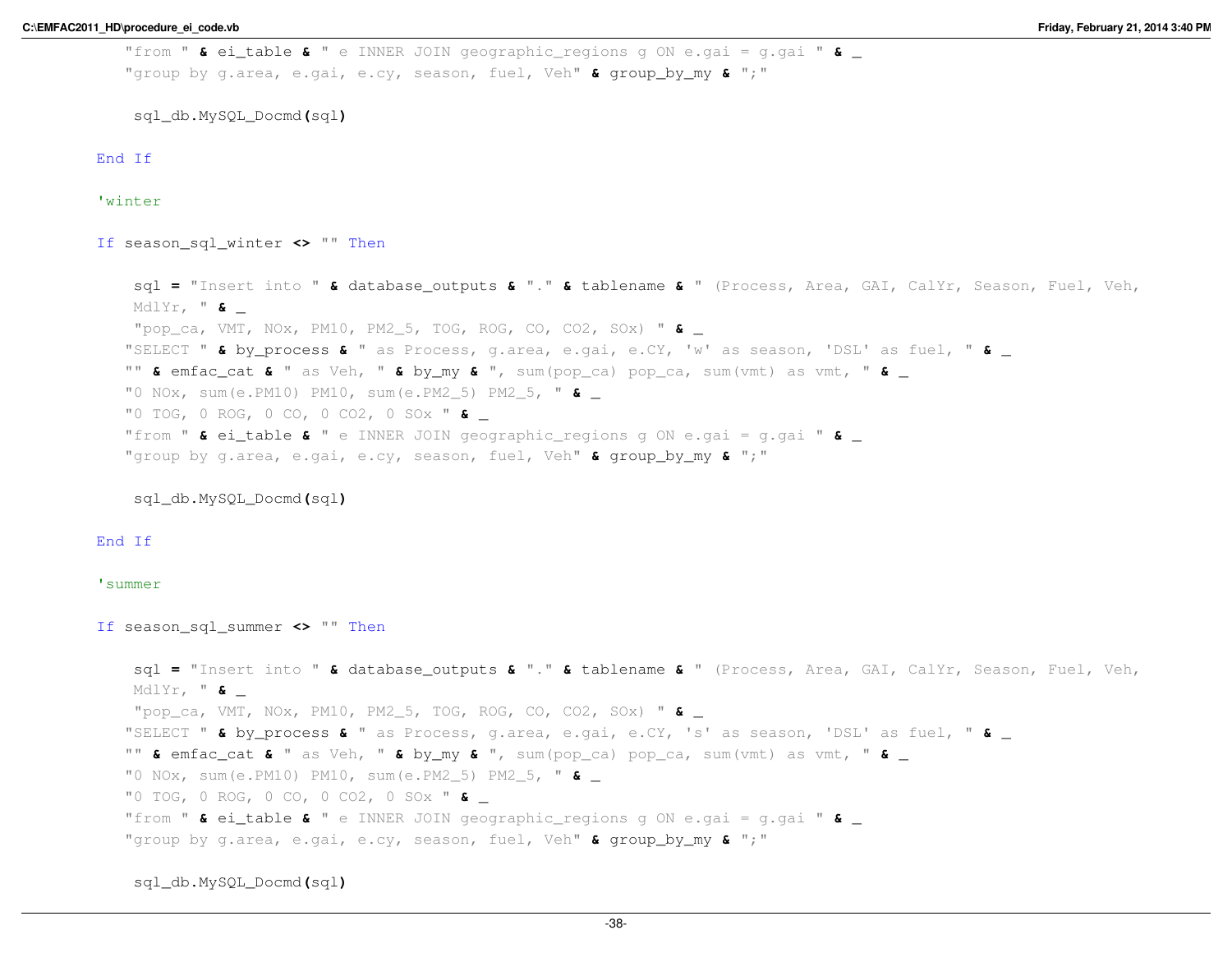End If

End Sub

Sub tire\_wear\_ei**(**ByVal scenario As String**,** ByVal cy As Integer**,** ByVal ga<sup>i</sup> As Integer**)**

```
'Procedure to calculate tire wear emissionsDim sql_db As New procedure_gui
Dim vmt_table, ei_table As String
vmt_table = database_outputs & ".vmt_pop_" & scenario & "_gai"
'Add fleet index, and it will be much fastersql = "select * from information_schema.statistics " & _ "where table_name = 'vmt_pop_" & scenario & "_gai' and index_name = 'fleet' " & _ "and table_schema = '" & database_outputs & "';"
If sql_db.component_exist(sql) = False Then
    sql = "ALTER TABLE " & vmt_table & " ADD INDEX `fleet` (`fleet` ASC) ;"
   sql_db.MySQL_Docmd(sql)End If
'Tirewear emissionsei_table = database_outputs & ".ei_tw"
sql = "DROP table IF EXISTS " & ei_table & ";"
sql_db.MySQL_Docmd(sql)sql = "Create Table " & ei_table & " ENGINE = MYISAM as " & _ "SELECT v.CY, v.Fleet Veh2011, f.EMFAC2007_category veh2007, v.gai, v.er_my MdlYr, " & _ "sum(vmt) vmt, sum(pop_ca) pop_ca, " & _ "sum(v.vmt*e.PM/907184.74) as PM, sum(v.vmt*e.PM/907184.74)*" & twpm10ratio & " PM10, " & _ "sum(v.vmt*e.PM/907184.74)*" & twpm25ratio & " PM2_5 " & _ "FROM emission_rates_tirewear e INNER JOIN (" & vmt_table & " v " & _ "INNER JOIN vehicle_fleet_category f ON v.Fleet = f.Inventory_Category) " & _
```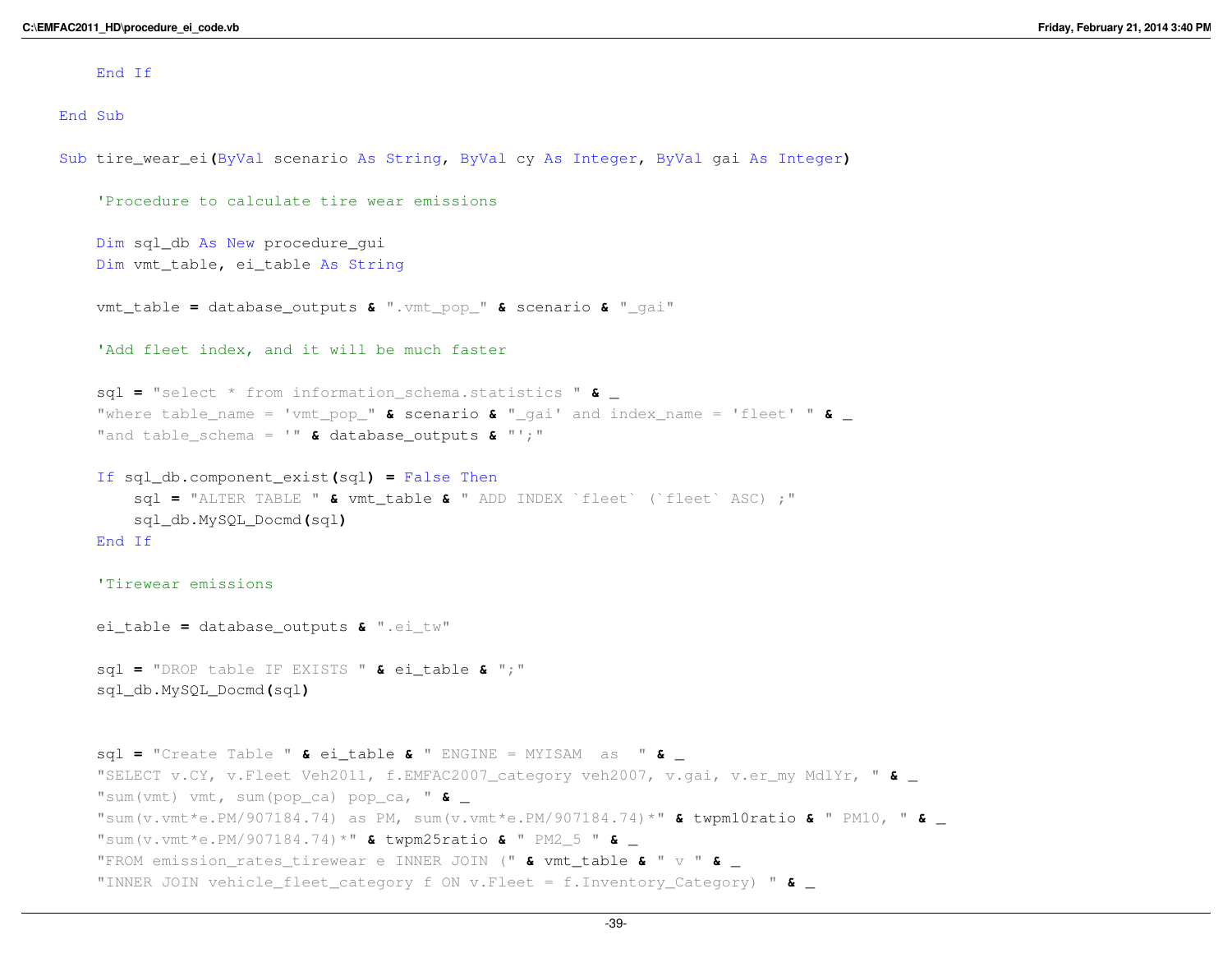```
"ON e.Vehicle_Class = f.Vehicle_class_tirewear " & _ "Where v.cy = " & cy & " and v.gai = " & gai & " " & _ "group by cy, Veh2011, veh2007, gai, v.er my;"
sql_db.MySQL_Docmd(sql)sql = "select * from information_schema.statistics " & _ "where table_name = 'ei_tw' and index_name = 'fleet' " & _ "and table_schema = '" & database_outputs & "';"
If sql_db.component_exist(sql) = False Then
    sql = "ALTER TABLE " & ei_table & " ADD INDEX `fleet` (`Veh2011` ASC) ;"
    sql_db.MySQL_Docmd(sql)End If
sql = "select * from information_schema.statistics " & _ "where table_name = 'operation_day' and index_name = 'fleet' " & _ "and table_schema = '" & database_inputs & "';"
If sql_db.component_exist(sql) = False Then
    sql = "ALTER TABLE operation_day ADD INDEX `fleet` (`Fleet` ASC) ;"
   sql_db.MySQL_Docmd(sql)End If
'convert to tons per daysql = "UPDATE " & ei_table & " e INNER JOIN " & _ "operation_day O ON e.Veh2011 = O.fleet SET vmt = vmt/operation_day, " & _ "PM = PM/operation day, PM10 = PM10/operation day, PM2 5 = PM2 5/operation day;"
sql_db.MySQL_Docmd(sql)'Insert Emissions to summary tableDim by_process As String = ""
Dim by_my As String = ""
Dim group_by_my As String = ""
```
If ei\_by\_process **<sup>=</sup>** True Then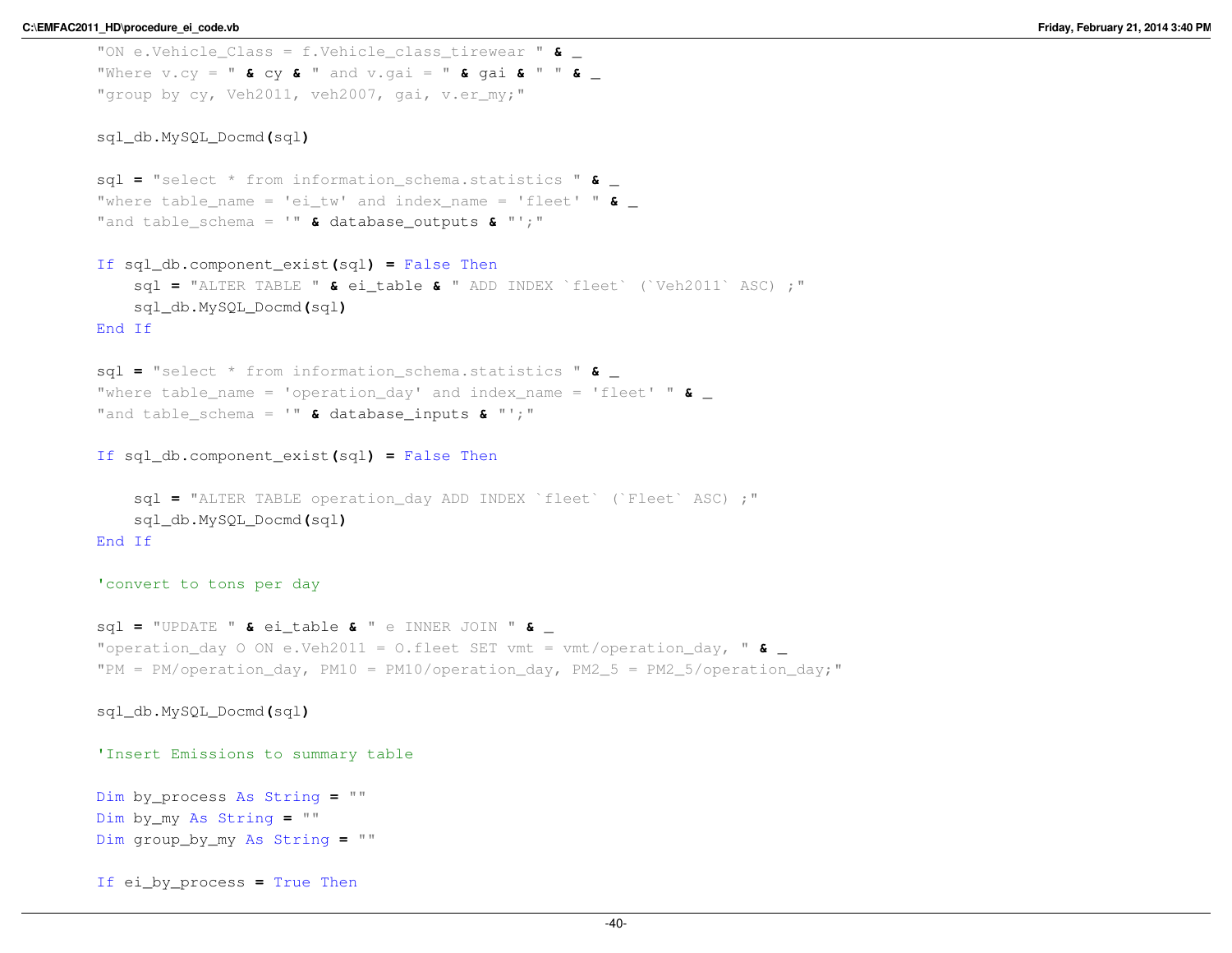```
by_process = "'PMTW'"
Elseby_process = "'All'"
End If
If ei_by_my = True Then
    by_my = "e.MdlYr"
    group_by_my = ", e.MdlYr"
Elseby_my = "'All' as MdlYr"
    group_by_my = ""
End If
'Table to hold emissions estimation for all processes by CY by GAItablename = "emfac_hd_ei_output_summary"
'AnnualIf season_sql_annual <> "" Then
    sql = "Insert into " & database_outputs & "." & tablename & " (Process, Area, GAI, CalYr, Season, Fuel, Veh, 
    MdlYr, " & _ "pop_ca, VMT, NOx, PM10, PM2_5, TOG, ROG, CO, CO2, SOx) " & _ "SELECT " & by_process & " as Process, g.area, e.gai, e.CY, 'a' as season, 'DSL' as fuel, " & _ "" & emfac_cat & " as Veh, " & by_my & ", sum(pop_ca) pop_ca, sum(vmt) as vmt, " & _ "0 NOx, sum(e.PM10) PM10, sum(e.PM2_5) PM2_5, " & _ "0 TOG, 0 ROG, 0 CO, 0 CO2, 0 SOx " & _ "from " & ei_table & " e INNER JOIN geographic_regions g ON e.gai = g.gai " & _ "group by g.area, e.gai, e.cy, season, fuel, Veh" & group_by_my & ";"
   sql_db.MySQL_Docmd(sql)End If
'winterIf season_sql_winter <> "" Then
    sql = "Insert into " & database_outputs & "." & tablename & " (Process, Area, GAI, CalYr, Season, Fuel, Veh, 
    MdlYr, " & _
```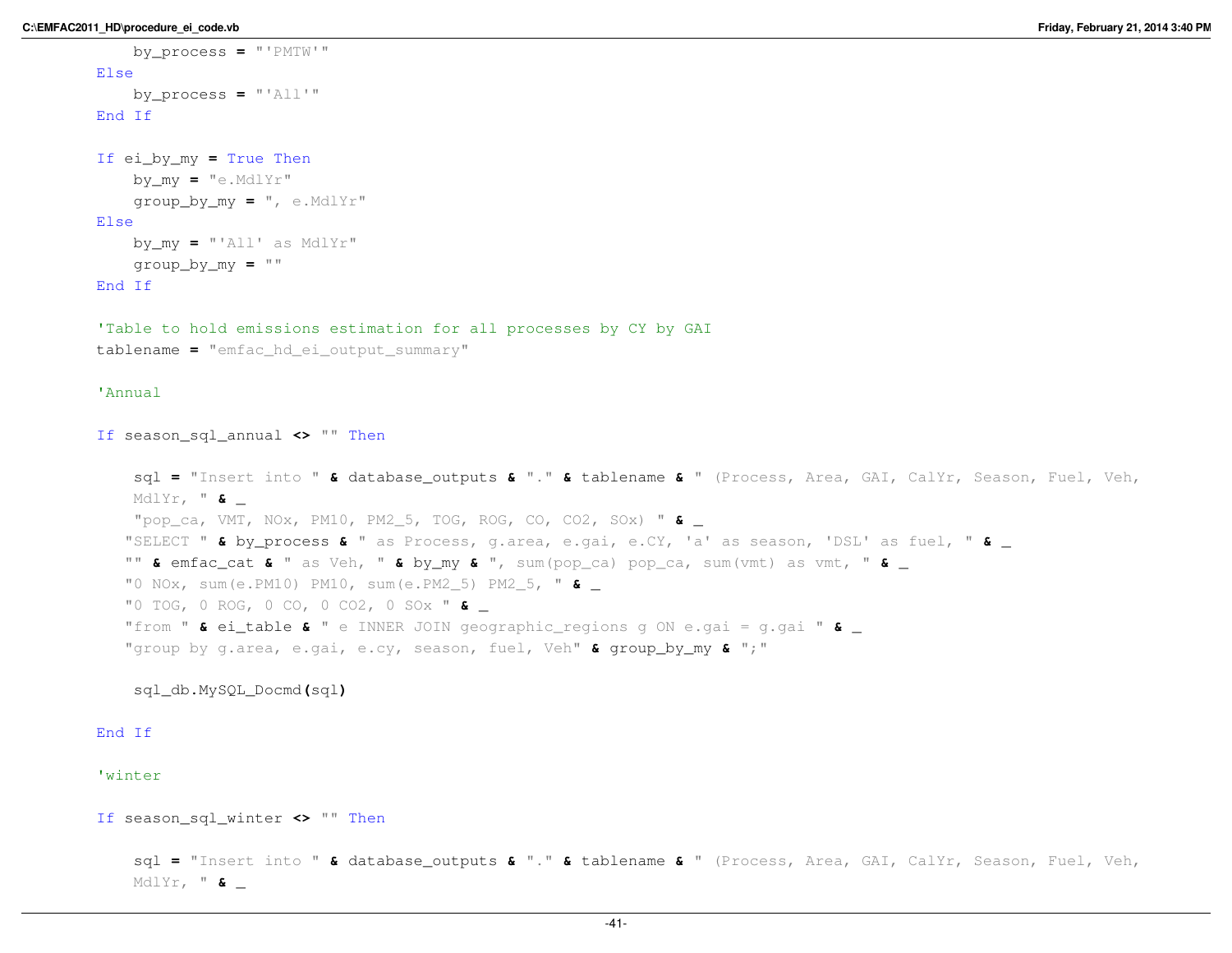"pop\_ca, VMT, NOx, PM10, PM2\_5, TOG, ROG, CO, CO2, SOx) " **&** \_ "SELECT " **&** by\_process **&** " as Process, g.area, e.gai, e.CY, 'w' as season, 'DSL' as fuel, " **&** \_ "" **&** emfac\_cat **&** " as Veh, " **&** by\_my **&** ", sum(pop\_ca) pop\_ca, sum(vmt) as vmt, " **&** \_ "0 NOx, sum(e.PM10) PM10, sum(e.PM2\_5) PM2\_5, " **&** \_ "0 TOG, 0 ROG, 0 CO, 0 CO2, 0 SOx " **&** \_ "from " **&** ei\_table **&** " e INNER JOIN geographic\_regions g ON e.gai = g.gai " **&** \_ "group by g.area, e.gai, e.cy, season, fuel, Veh" **&** group\_by\_my **&** ";"

sql\_db.MySQL\_Docmd**(**sql**)**

# End If

#### 'summer

If season\_sql\_summer **<>** "" Then

sql **<sup>=</sup>** "Insert into " **&** database\_outputs **&** "." **&** tablename **&** " (Process, Area, GAI, CalYr, Season, Fuel, Veh, MdlYr, " **&** \_ "pop\_ca, VMT, NOx, PM10, PM2\_5, TOG, ROG, CO, CO2, SOx) " **&** \_ "SELECT " **&** by\_process **&** " as Process, g.area, e.gai, e.CY, 's' as season, 'DSL' as fuel, " **&** \_ "" **&** emfac\_cat **&** " as Veh, " **&** by\_my **&** ", sum(pop\_ca) pop\_ca, sum(vmt) as vmt, " **&** \_ "0 NOx, sum(e.PM10) PM10, sum(e.PM2\_5) PM2\_5, " **&** \_ "0 TOG, 0 ROG, 0 CO, 0 CO2, 0 SOx " **&** \_ "from " **&** ei\_table **&** " e INNER JOIN geographic\_regions g ON e.gai = g.gai " **&** \_ "group by g.area, e.gai, e.cy, season, fuel, Veh" **&** group\_by\_my **&** ";"

sql\_db.MySQL\_Docmd**(**sql**)**

#### End If

## End Sub

Sub ei\_sum\_export\_gai\_cy**(**ByVal cy As Integer**,** ByVal ga<sup>i</sup> As Integer**)**

```
Dim tablename_input As String = "emfac_hd_ei_output_summary"
Dim ei_ex As String = "emfac_hd_ei_output_summary_export"
```

```
sql = "DROP Table IF EXISTS " & database_outputs & "." & ei_ex & ";"
sql_db.MySQL_Docmd(sql)
```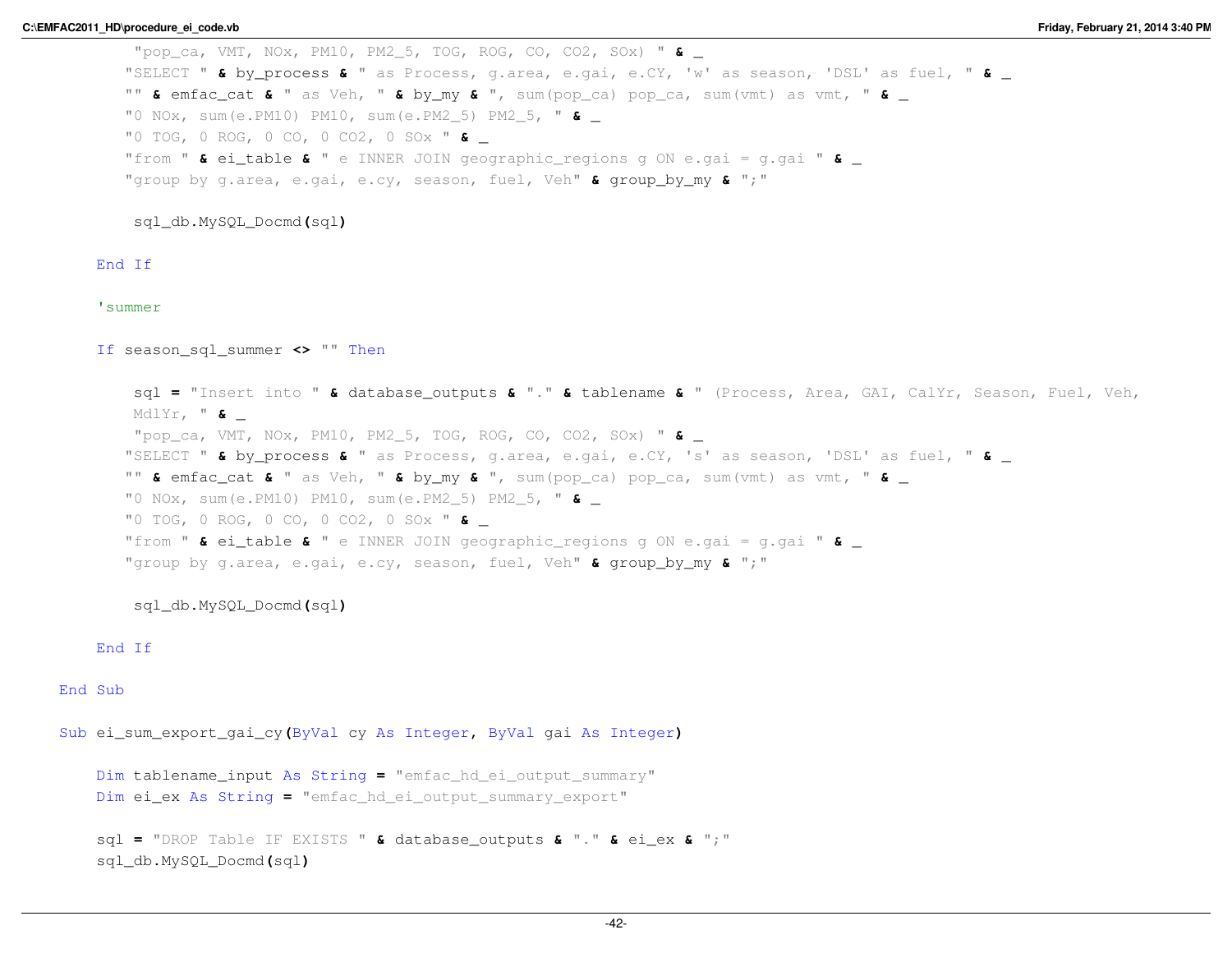```
Dim pop_divider, vmt_divider As Integer
If ei_by_process = True Then
    pop_divider = 1
    vmt_divider = 1
Elsepop_divider = 4
    vmt_divider = 3
```
# End If

'pop/4 because it was added 4 times, vmt/3 added 3 times

```
sql = "Create Table " & database_outputs & "." & ei_ex & " ENGINE = MYISAM as " & _ "SELECT Process, Area, GAI, CalYr, Season, Veh, Fuel, MdlYr, 'All' Speed_bin, " & _ "sum(pop_ca)/" & pop_divider & " as pop_ca, sum(e.vmt)/" & vmt_divider & " as vmt, " & _ "sum(e.NOx) NOx, sum(e.PM10) PM10, sum(e.PM2_5) PM2_5, " & _ "sum(e.TOG) TOG, sum(e.ROG) ROG, sum(e.CO) CO, sum(e.CO2) CO2, sum(e.SOx) SOx, " & _ "sum(Fuel_DSL) Fuel_DSL from " & database_outputs & "." & tablename_input & " e " & _ "group by Process, Area, GAI, CalYr, Season, Fuel, Veh, MdlYr;"
```
sql\_db.MySQL\_Docmd**(**sql**)**

If save2server **<sup>=</sup>** True Then

tablename **<sup>=</sup>** database\_outputs **&** ".emfac\_hd\_ei\_output\_summary\_gai\_" **&** gai.ToString

sql **<sup>=</sup>** "Insert into " **&** tablename **&** " " **&** \_ "SELECT \* from " **&** database\_outputs **&** "." **&** ei\_ex **&** " ;"

sql\_db.MySQL\_Docmd**(**sql**)**

# End If

'export running emissions by speed file

If save2folder **<sup>=</sup>** True Then

'Export table with header name